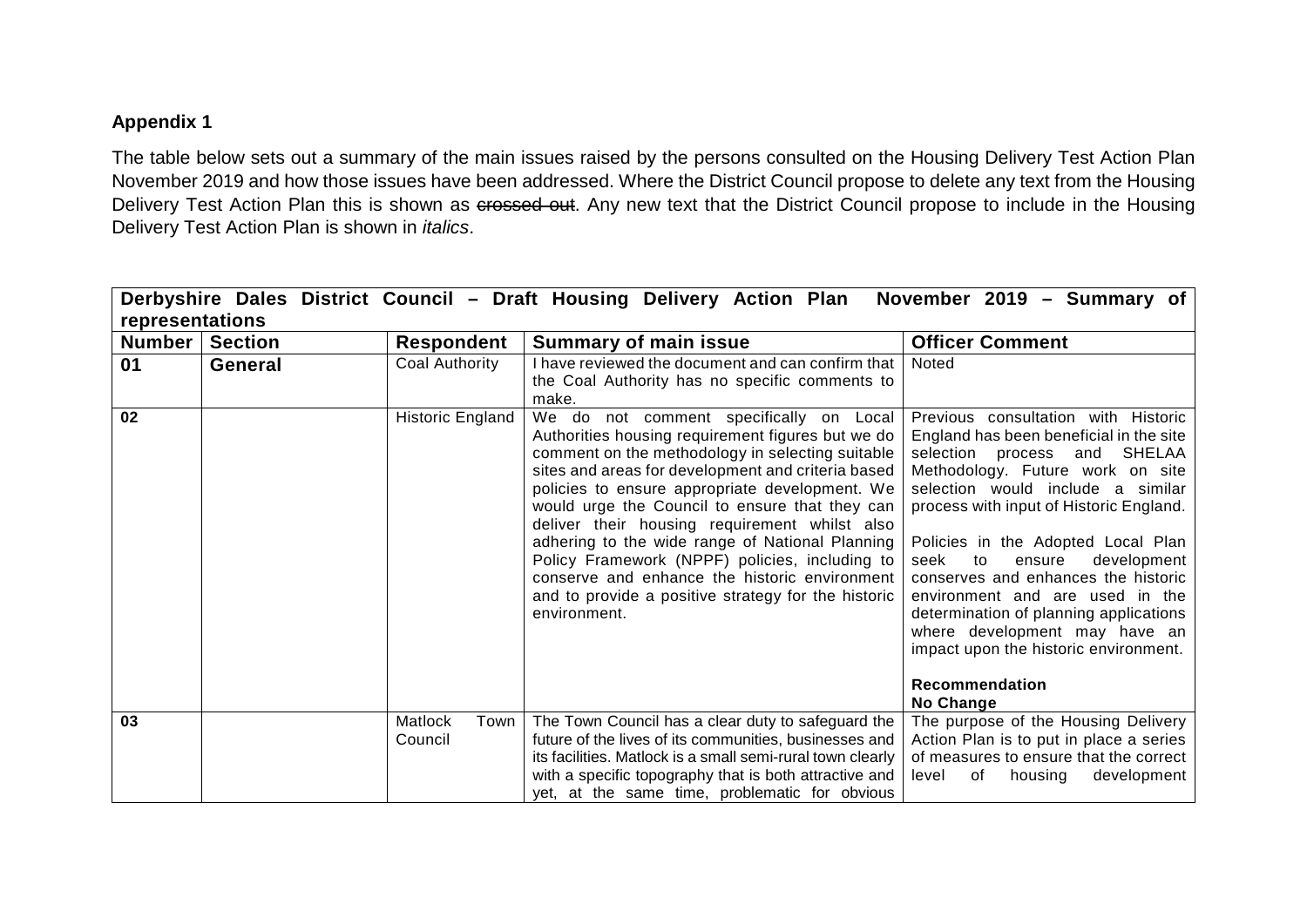|                 |                |                            | Derbyshire Dales District Council - Draft Housing Delivery Action Plan                                                                                                                                                                                                                                                                                                                                                                                                                                                                                                                                                                                                                                                                                                                                                                                                                                                                                                                 | November 2019 - Summary of                                                                                                                                                                                                                                                                                                                                                                                                                                                                                                                                                                                                             |
|-----------------|----------------|----------------------------|----------------------------------------------------------------------------------------------------------------------------------------------------------------------------------------------------------------------------------------------------------------------------------------------------------------------------------------------------------------------------------------------------------------------------------------------------------------------------------------------------------------------------------------------------------------------------------------------------------------------------------------------------------------------------------------------------------------------------------------------------------------------------------------------------------------------------------------------------------------------------------------------------------------------------------------------------------------------------------------|----------------------------------------------------------------------------------------------------------------------------------------------------------------------------------------------------------------------------------------------------------------------------------------------------------------------------------------------------------------------------------------------------------------------------------------------------------------------------------------------------------------------------------------------------------------------------------------------------------------------------------------|
| representations |                |                            |                                                                                                                                                                                                                                                                                                                                                                                                                                                                                                                                                                                                                                                                                                                                                                                                                                                                                                                                                                                        |                                                                                                                                                                                                                                                                                                                                                                                                                                                                                                                                                                                                                                        |
| <b>Number</b>   | <b>Section</b> | <b>Respondent</b>          | <b>Summary of main issue</b>                                                                                                                                                                                                                                                                                                                                                                                                                                                                                                                                                                                                                                                                                                                                                                                                                                                                                                                                                           | <b>Officer Comment</b>                                                                                                                                                                                                                                                                                                                                                                                                                                                                                                                                                                                                                 |
|                 |                |                            | reasons. It has little in the way of significant<br>manufacturing employment possibilities and limited<br>retail opportunities. It relies heavily on the tourist<br>industry for its economy.<br>Matlock is rapidly heading towards a situation where<br>significant problems are now affecting the future<br>wellbeing of the town. Its highway infrastructure is<br>becoming closer to being overwhelmed (some<br>sections are already over capacity and many more<br>are forecast to reach capacity in the near future). The<br>increase in frequency of significant flooding events is<br>causing stress to businesses, residents and traffic<br>alike. In fact the drainage infrastructure appears<br>increasingly unable to cope with significant rainfall<br>events.<br>These matters and further increases in sites allocated<br>to housing development will certainly worsen this<br>situation and invariably lessen the appeal of Matlock<br>as a return visitor attraction. | continues to brought forward over the<br>Local Plan period to 2033.<br>These representations are ones that<br>do not address the contents of the<br>Action Plan rather seek to query what<br>is the appropriate level and impact of<br>new development for Matlock.<br>This is set out in the adopted<br>Derbyshire Dales Local Plan and<br>which was subject to a thorough and<br>detailed statutory process, including<br>an Examination in Public by an<br>independent Planning Inspector. Any<br>change to the strategy for Matlock<br>would be something taken forward<br>through a review of the Derbyshire<br>Dales Local Plan. |
|                 |                |                            | This effect can be encapsulated by visualising a<br>simple comparison:-<br>Tourism 'publicity' such as photographs, still show<br>hillside views of Matlock with green fields at the tops<br>of the valley sides. Just what will be left of these fields<br>unchecked<br>expansion<br>housing<br>with<br>of<br>developments? There is also the concept of a green<br>corridor between Matlock and Darley Dale, partly on<br>flood plain land. Is this also in jeopardy?<br>The proposed continuation of turning Matlock into a<br>'dormitory town' of the nearby major cities in the<br>region is untenable.                                                                                                                                                                                                                                                                                                                                                                           | Recommendation<br>No Change                                                                                                                                                                                                                                                                                                                                                                                                                                                                                                                                                                                                            |
| 04              |                | Matlock<br>Town<br>Council | Although not directly a response to the HDAP itself -<br>in the context of the statements made in the HDAP to                                                                                                                                                                                                                                                                                                                                                                                                                                                                                                                                                                                                                                                                                                                                                                                                                                                                          | Noted                                                                                                                                                                                                                                                                                                                                                                                                                                                                                                                                                                                                                                  |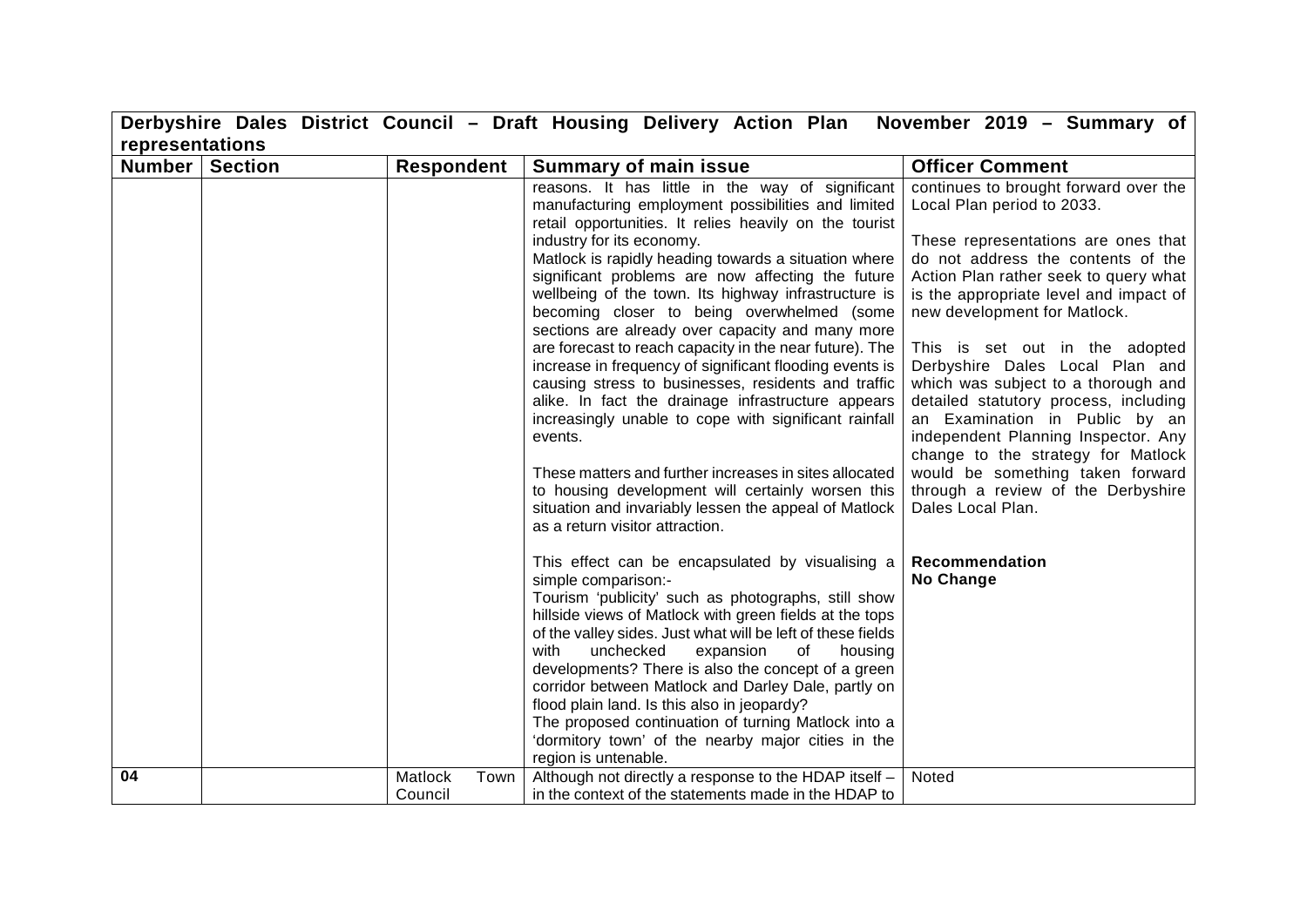|                 |                |                   | Derbyshire Dales District Council - Draft Housing Delivery Action Plan                                                                                                                                                                                                                                                                                                                                                                                                                                                                                                                                                                                                                                                                                                                                                                                                                                                                                                                                                                                                                                                                                                                                                                                                                                                                                                         | November 2019 - Summary of                                                                                                                                                                                                                     |
|-----------------|----------------|-------------------|--------------------------------------------------------------------------------------------------------------------------------------------------------------------------------------------------------------------------------------------------------------------------------------------------------------------------------------------------------------------------------------------------------------------------------------------------------------------------------------------------------------------------------------------------------------------------------------------------------------------------------------------------------------------------------------------------------------------------------------------------------------------------------------------------------------------------------------------------------------------------------------------------------------------------------------------------------------------------------------------------------------------------------------------------------------------------------------------------------------------------------------------------------------------------------------------------------------------------------------------------------------------------------------------------------------------------------------------------------------------------------|------------------------------------------------------------------------------------------------------------------------------------------------------------------------------------------------------------------------------------------------|
| representations |                |                   |                                                                                                                                                                                                                                                                                                                                                                                                                                                                                                                                                                                                                                                                                                                                                                                                                                                                                                                                                                                                                                                                                                                                                                                                                                                                                                                                                                                |                                                                                                                                                                                                                                                |
| Number          | <b>Section</b> | <b>Respondent</b> | <b>Summary of main issue</b>                                                                                                                                                                                                                                                                                                                                                                                                                                                                                                                                                                                                                                                                                                                                                                                                                                                                                                                                                                                                                                                                                                                                                                                                                                                                                                                                                   | <b>Officer Comment</b>                                                                                                                                                                                                                         |
|                 |                |                   | "HC2 (w) Land off Gritstone Road/Pinewood Road<br>Matlock" and the continued opposition from Matlock<br>Town Council the following is reiterated:<br>The constraints of the topography, confines<br>of the valley, restrictions on infrastructure,<br>lack of employment, heavy reliance on the<br>tourism industry etc. together with other well<br>documented increasing problems give a<br>clear indication that development in the area<br>can only worsen the future viability and<br>wellbeing of the Town.<br>The<br>ongoing<br>unanswered<br>Material<br>Considerations arising from the Pinewood<br>Road/Gritstone Road housing development<br>site are clearly indicative of the future<br>'damage' to the Town. It should never have<br>been included in the Local Plan as the major<br>aspects were known at that time.<br>Planning consent should not be granted for<br>this site as the Developer has still not<br>provided evidence based answers to many<br>items, conditions and requests - particularly<br>those of the County Council and other<br><b>Statutory Consultees.</b><br>In particular matters of Material Consideration raised<br>give clear indication of significant problems that have<br>yet to be dealt with and which need resolution as they<br>undoubtedly will affect the successful delivery of this<br>site in a satisfactory manner. | These representations relate to a<br>planning application currently with the<br>Local<br>Planning<br>Authority<br>for<br>determination. As such the issues<br>raised will be addressed through that<br>process.<br>Recommendation<br>No Change |
| 05              |                | Natural England   | Natural England is a non-departmental public body.<br>Our statutory purpose is to ensure that the natural<br>environment is conserved, enhanced and managed<br>for the benefit of present and future generations,<br>thereby contributing to sustainable development.<br>Natural England does not consider that this Draft                                                                                                                                                                                                                                                                                                                                                                                                                                                                                                                                                                                                                                                                                                                                                                                                                                                                                                                                                                                                                                                     | Noted                                                                                                                                                                                                                                          |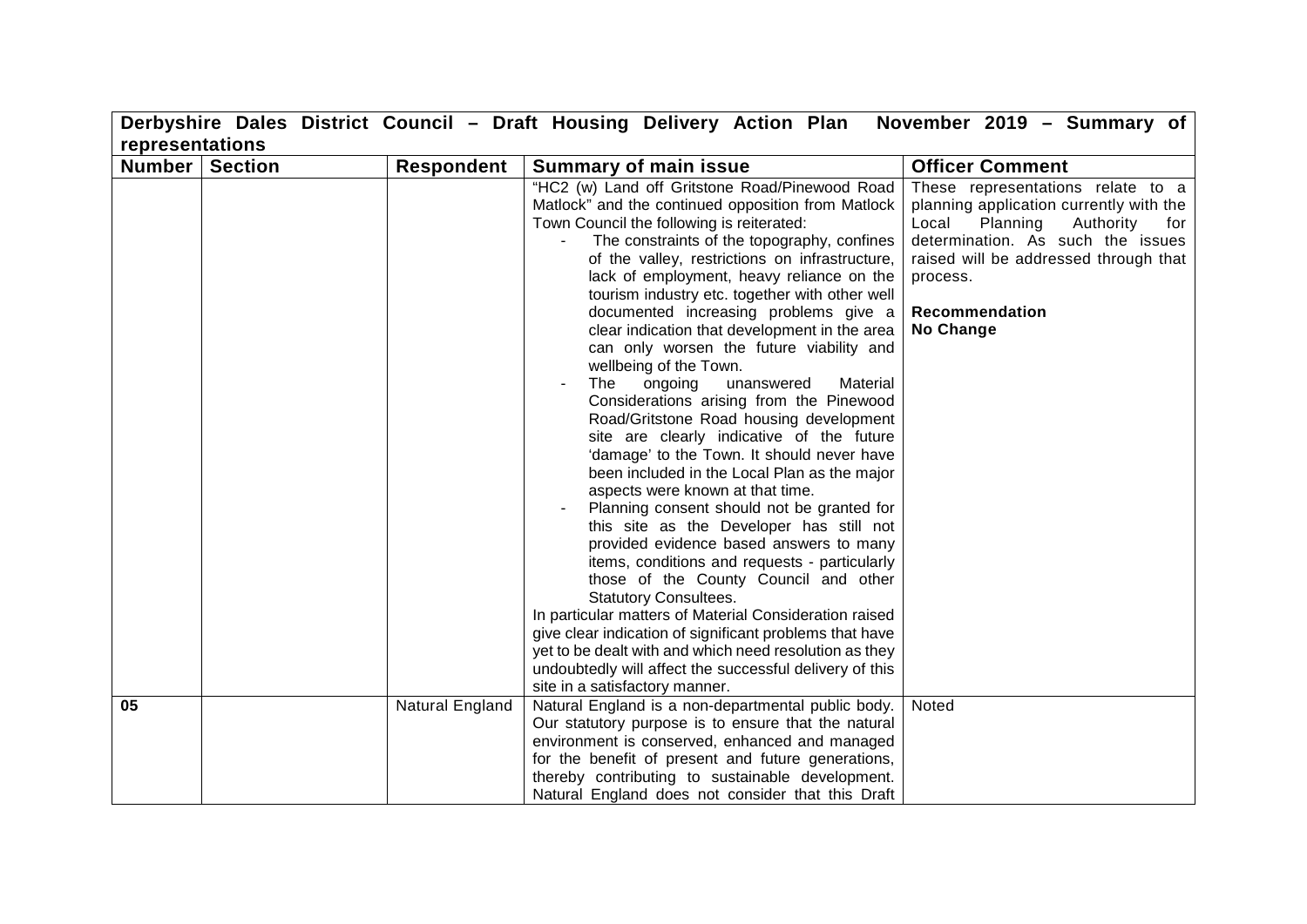|               |                     |                            | Derbyshire Dales District Council - Draft Housing Delivery Action Plan                                                                                                                                                                                                                                                                                                                                                                                                                                                                                                                                                                                                                                                                                                                                                                                                                                                                                                                                                                                                                     | November 2019 - Summary of                                                                                                                                                                                                                                                                                                                                                                                                                                                                                                                                                                                                                                                                                                                                                                                                                                                                                               |  |
|---------------|---------------------|----------------------------|--------------------------------------------------------------------------------------------------------------------------------------------------------------------------------------------------------------------------------------------------------------------------------------------------------------------------------------------------------------------------------------------------------------------------------------------------------------------------------------------------------------------------------------------------------------------------------------------------------------------------------------------------------------------------------------------------------------------------------------------------------------------------------------------------------------------------------------------------------------------------------------------------------------------------------------------------------------------------------------------------------------------------------------------------------------------------------------------|--------------------------------------------------------------------------------------------------------------------------------------------------------------------------------------------------------------------------------------------------------------------------------------------------------------------------------------------------------------------------------------------------------------------------------------------------------------------------------------------------------------------------------------------------------------------------------------------------------------------------------------------------------------------------------------------------------------------------------------------------------------------------------------------------------------------------------------------------------------------------------------------------------------------------|--|
|               | representations     |                            |                                                                                                                                                                                                                                                                                                                                                                                                                                                                                                                                                                                                                                                                                                                                                                                                                                                                                                                                                                                                                                                                                            |                                                                                                                                                                                                                                                                                                                                                                                                                                                                                                                                                                                                                                                                                                                                                                                                                                                                                                                          |  |
| <b>Number</b> | <b>Section</b>      | <b>Respondent</b>          | <b>Summary of main issue</b>                                                                                                                                                                                                                                                                                                                                                                                                                                                                                                                                                                                                                                                                                                                                                                                                                                                                                                                                                                                                                                                               | <b>Officer Comment</b>                                                                                                                                                                                                                                                                                                                                                                                                                                                                                                                                                                                                                                                                                                                                                                                                                                                                                                   |  |
|               |                     |                            | Housing Delivery Action Plan poses any likely risk or<br>opportunity in relation to our statutory purpose and so<br>does not wish to comment on this consultation.                                                                                                                                                                                                                                                                                                                                                                                                                                                                                                                                                                                                                                                                                                                                                                                                                                                                                                                         |                                                                                                                                                                                                                                                                                                                                                                                                                                                                                                                                                                                                                                                                                                                                                                                                                                                                                                                          |  |
|               |                     |                            | The lack of comment from Natural England should<br>not be interpreted as a statement that there are no                                                                                                                                                                                                                                                                                                                                                                                                                                                                                                                                                                                                                                                                                                                                                                                                                                                                                                                                                                                     |                                                                                                                                                                                                                                                                                                                                                                                                                                                                                                                                                                                                                                                                                                                                                                                                                                                                                                                          |  |
|               |                     |                            | impacts on the natural environment. Other bodies                                                                                                                                                                                                                                                                                                                                                                                                                                                                                                                                                                                                                                                                                                                                                                                                                                                                                                                                                                                                                                           |                                                                                                                                                                                                                                                                                                                                                                                                                                                                                                                                                                                                                                                                                                                                                                                                                                                                                                                          |  |
|               |                     |                            | and individual may wish to make comments that                                                                                                                                                                                                                                                                                                                                                                                                                                                                                                                                                                                                                                                                                                                                                                                                                                                                                                                                                                                                                                              |                                                                                                                                                                                                                                                                                                                                                                                                                                                                                                                                                                                                                                                                                                                                                                                                                                                                                                                          |  |
|               |                     |                            | might help the Local Planning Authority to fully take                                                                                                                                                                                                                                                                                                                                                                                                                                                                                                                                                                                                                                                                                                                                                                                                                                                                                                                                                                                                                                      |                                                                                                                                                                                                                                                                                                                                                                                                                                                                                                                                                                                                                                                                                                                                                                                                                                                                                                                          |  |
|               |                     |                            | account of any environmental risks and opportunities                                                                                                                                                                                                                                                                                                                                                                                                                                                                                                                                                                                                                                                                                                                                                                                                                                                                                                                                                                                                                                       |                                                                                                                                                                                                                                                                                                                                                                                                                                                                                                                                                                                                                                                                                                                                                                                                                                                                                                                          |  |
|               |                     |                            | relating to this document.                                                                                                                                                                                                                                                                                                                                                                                                                                                                                                                                                                                                                                                                                                                                                                                                                                                                                                                                                                                                                                                                 |                                                                                                                                                                                                                                                                                                                                                                                                                                                                                                                                                                                                                                                                                                                                                                                                                                                                                                                          |  |
| 06            | <b>Introduction</b> | Matlock<br>Town<br>Council | Matlock Town Council notes the contents of the<br>Housing Delivery Action Plan (HDAP), based on the<br>Government's objective of delivering a target of<br>300,000 new homes a year, together with the<br>changes in the NPPF as stated effectively enforcing<br>this objective.<br>In the Introduction and Housing Delivery Plan (Page<br>4)- using the Housing Delivery Test (HDT)<br>methodology it clearly states that :-<br>"Estimates of housing delivery suggest that over the<br>next five years housing delivery will year on year<br>exceed the HDT" and "This suggests that the District<br>Council currently has the equivalent of 5.75 years'<br>worth of supply $-$ which includes a 5% buffer to<br>ensure choice and competition in the market, as<br>required in the NPPF"*<br>(Also in Table 3 - Source of Housing Delivery 2019 -<br>$2024$ ) – (Page 6)<br>* In addition it should be noted, subsequent to the<br>adoption of the Local Plan, using the OAN<br>(Objectively Assessed Need) methodology there was<br>clear indication that the required housing numbers | The NPPF and Case Law indicates<br>that where a local planning authority<br>can demonstrate that it has a five year<br>supply of land for housing then the<br>Local Plan can be regarded as being<br>'up to date' and as such the<br>determination of planning applications<br>for residential development can and<br>should be made in accordance with<br>the policies and proposals in the Local<br>Plan. Where no five year supply is<br>capable of being demonstrated the<br>Local Plan is be considered to be out<br>of date. As such it allows developers<br>to argue that policies and proposals in<br>the plan should be set aside in favour<br>of alternative residential development<br>that can contribute towards ensuring<br>that a five year supply is delivered.<br>The Action Plan demonstrates that the<br>District Council has a five year supply<br>as at 1 <sup>st</sup> April 2019. This safeguards |  |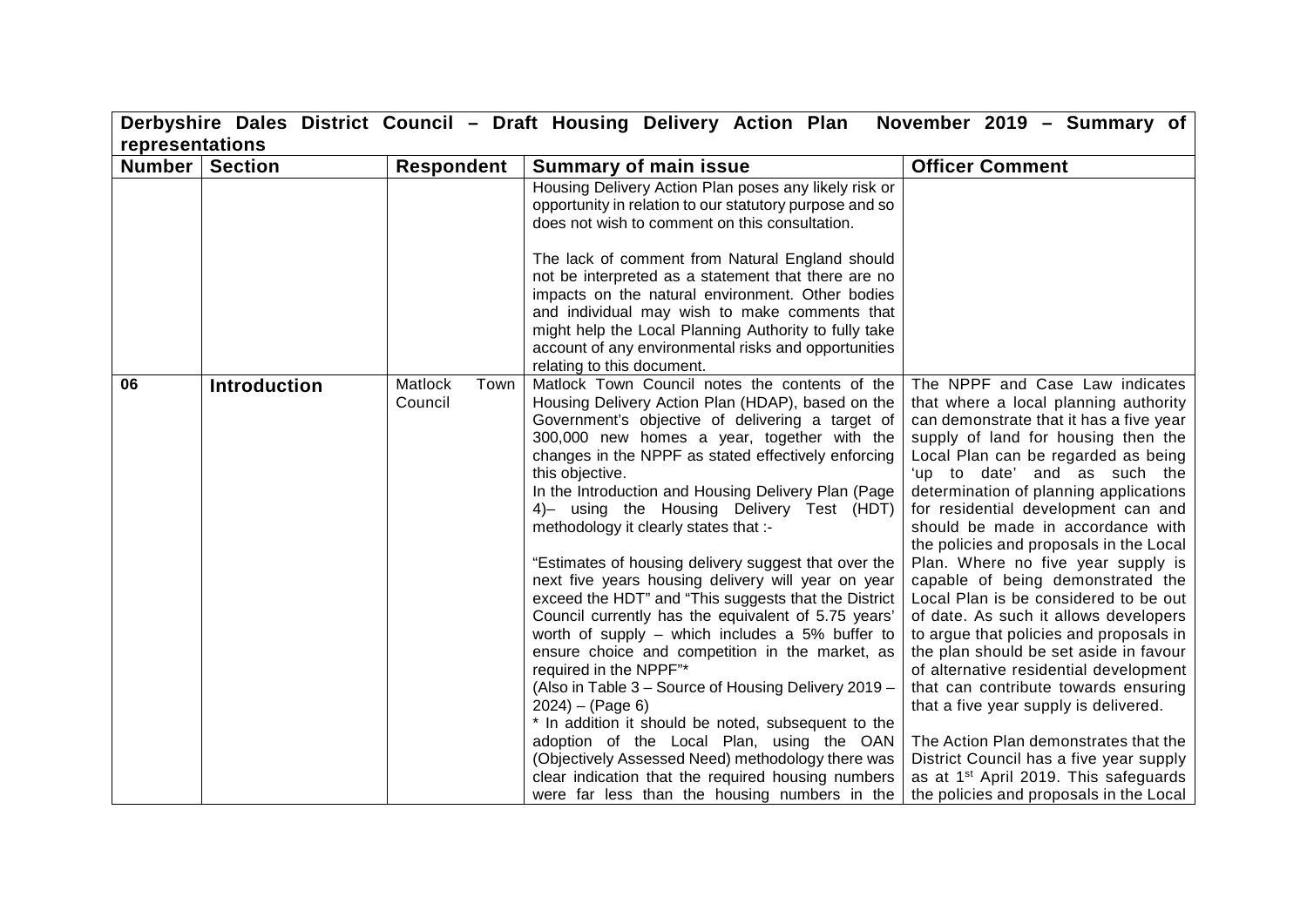|                 |                |                            | Derbyshire Dales District Council - Draft Housing Delivery Action Plan                                                                                                                                                                                                                                                                                                                                                                                                                                                                                                                                                  | November 2019 - Summary of                                                                                                                                                                                                                                                                                                                                                                                                                                                       |
|-----------------|----------------|----------------------------|-------------------------------------------------------------------------------------------------------------------------------------------------------------------------------------------------------------------------------------------------------------------------------------------------------------------------------------------------------------------------------------------------------------------------------------------------------------------------------------------------------------------------------------------------------------------------------------------------------------------------|----------------------------------------------------------------------------------------------------------------------------------------------------------------------------------------------------------------------------------------------------------------------------------------------------------------------------------------------------------------------------------------------------------------------------------------------------------------------------------|
| representations |                |                            |                                                                                                                                                                                                                                                                                                                                                                                                                                                                                                                                                                                                                         |                                                                                                                                                                                                                                                                                                                                                                                                                                                                                  |
| Number          | <b>Section</b> | <b>Respondent</b>          | <b>Summary of main issue</b>                                                                                                                                                                                                                                                                                                                                                                                                                                                                                                                                                                                            | <b>Officer Comment</b>                                                                                                                                                                                                                                                                                                                                                                                                                                                           |
|                 |                |                            | adopted Local Plan - (Table 2 Page 5 [2013 to 2033<br>and 2019 to 2024] and also Page 6)<br>However contained within this initial section of the<br>HDAP is the following statement:-<br>"As such it safeguards the District Council for the                                                                                                                                                                                                                                                                                                                                                                            | Plan - if however the District Council<br>is not able to demonstrate a five year<br>supply then it has the potential to open<br>land for<br>other<br>residential<br>up<br>development not allocated in the Local<br>Plan.                                                                                                                                                                                                                                                        |
|                 |                |                            | next 12 months against the potential that it will have<br>to grant planning permission for housing<br>development not specifically allocated or not in<br>accordance with the policies set out in the adopted<br>Derbyshire Dales Local Plan." - (Page 5)<br>This statement appears to contradict the previous<br>findings, taking an entirely different direction - noting<br>in particular the underlined sections - clearly<br>undermining the adopted Local Plan policies. This<br>surely cannot be acceptable.<br>Just what is the point of the policies in the Local Plan<br>if 'the rule book is to be town up?' | Having a five year supply of housing<br>land is an essential part of ensuring<br>the delivery of the adopted Local Plan<br>as envisaged. The 'rule book' would<br>be torn up if the District Council did not<br>have a five year supply of land for<br>housing.<br>Recommendation<br>No Change                                                                                                                                                                                   |
| 07              |                | Matlock<br>Town<br>Council | Estimated HDT Completions 2019-2023 clearly<br>shows the District Council currently has the<br>equivalent of 5.75 years' worth of supply, which<br>includes a 5% buffer to ensure choice and<br>competition in the market, as required in the<br>NPPF.<br>Using the OAN methodology resulted in a clear<br>indication the required housing numbers were<br>actually far less than the housing number to be<br>provided in the adopted Local Plan.                                                                                                                                                                       | The level of housing included within<br>the Local Plan is approx. 17% more<br>than the OAN figure. This was debated<br>at the examination in Public where the<br>Inspector concluded that<br>The 17% figure is consistent with non<br>implementation and lapse rates found<br>elsewhere, albeit not as high as the 20%<br>'reserve' recommended by some such<br>as the Local Plan Expert Group.<br>This greater flexibility in the Plan is<br>necessary and is explained by MM13 |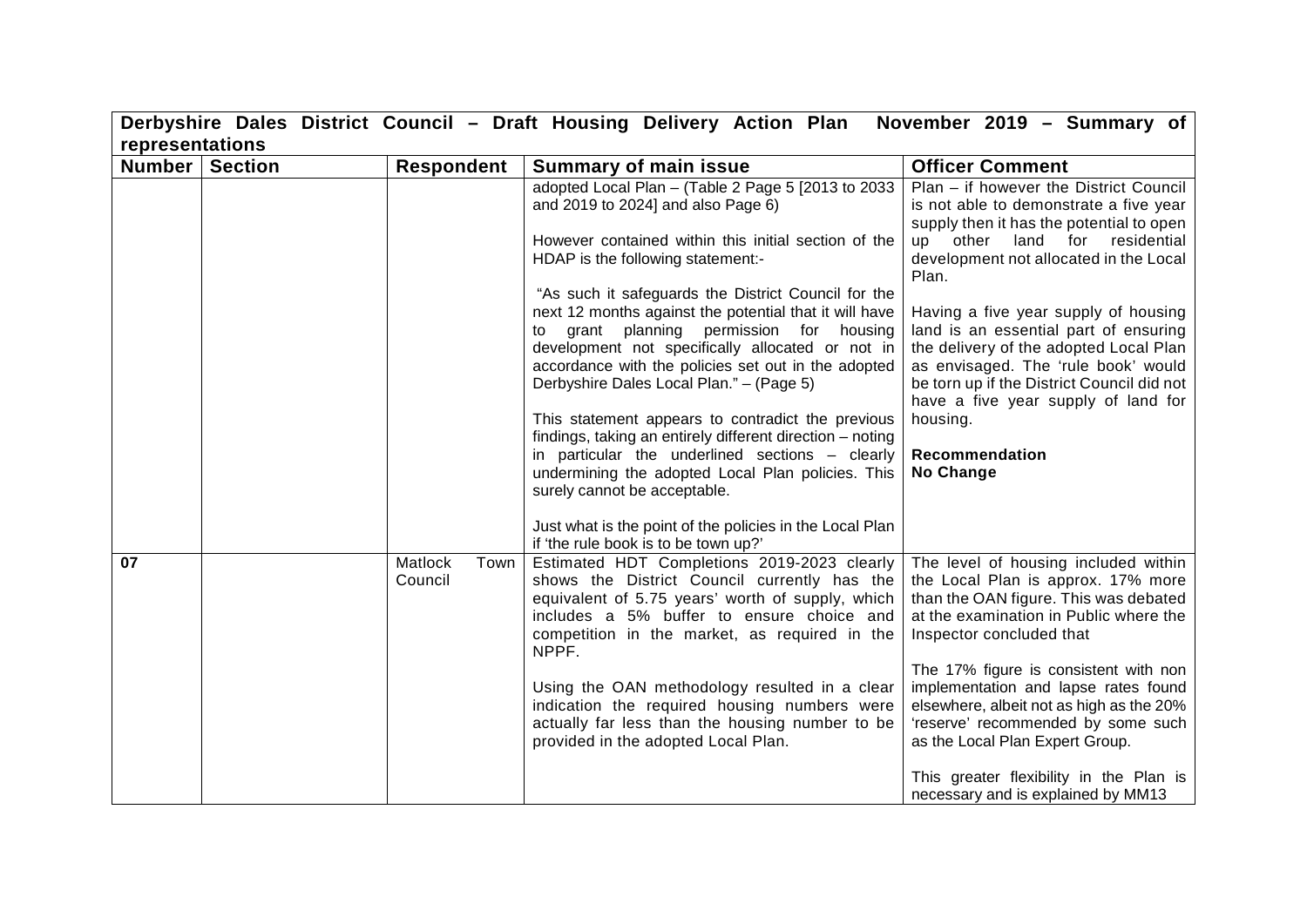|                 | Derbyshire Dales District Council - Draft Housing Delivery Action Plan November 2019 - Summary of |                          |                                                                                                                                                                                                                                                                                                                                                                                                                                                                                                                 |                                                                                                                                                                                                                                                                                                                                                                                                                                                                                                                                                                                                                                        |  |
|-----------------|---------------------------------------------------------------------------------------------------|--------------------------|-----------------------------------------------------------------------------------------------------------------------------------------------------------------------------------------------------------------------------------------------------------------------------------------------------------------------------------------------------------------------------------------------------------------------------------------------------------------------------------------------------------------|----------------------------------------------------------------------------------------------------------------------------------------------------------------------------------------------------------------------------------------------------------------------------------------------------------------------------------------------------------------------------------------------------------------------------------------------------------------------------------------------------------------------------------------------------------------------------------------------------------------------------------------|--|
| representations |                                                                                                   |                          |                                                                                                                                                                                                                                                                                                                                                                                                                                                                                                                 |                                                                                                                                                                                                                                                                                                                                                                                                                                                                                                                                                                                                                                        |  |
| <b>Number</b>   | <b>Section</b>                                                                                    | <b>Respondent</b>        | <b>Summary of main issue</b>                                                                                                                                                                                                                                                                                                                                                                                                                                                                                    | <b>Officer Comment</b>                                                                                                                                                                                                                                                                                                                                                                                                                                                                                                                                                                                                                 |  |
| 08              |                                                                                                   | Doveridge                | Doveridge Parish Council have read the Draft                                                                                                                                                                                                                                                                                                                                                                                                                                                                    | Recommendation<br><b>No Change</b><br>In calculating the five year supply of                                                                                                                                                                                                                                                                                                                                                                                                                                                                                                                                                           |  |
|                 |                                                                                                   | Parish Council           | Housing Delivery Action Plan and are confused by<br>the apparent contradictions contained in the first<br>and later parts of the document. Initially the<br>document seems to state that DDDC has met<br>Government requirements and has a 5% buffer of<br>housing stock. Later in the report on page 7 the<br>Council appears to state that they will be unlikely<br>to achieve development of the two major<br>Brownfield sites within the 5 years' time frame.                                               | land for housing the District Council<br>has to ensure that sites of capable of<br>being considered 'deliverable' over<br>the next five years, in accordance with<br>the definition set out in the NPPF and<br>NPPG. As such it has to make certain<br>assumptions about what scale of<br>development on specific sites is likely<br>to come forward.<br>For some sites, including the more<br>complex brownfield sites the District<br>Council based upon discussions and<br>other factors have concluded that<br>there is insufficient evidence to<br>demonstrate that these sites will make<br>any meaningful contribution<br>to to |  |
|                 |                                                                                                   |                          |                                                                                                                                                                                                                                                                                                                                                                                                                                                                                                                 | meeting the five year housing land<br>supply calculation.<br>Recommendation<br>No Change                                                                                                                                                                                                                                                                                                                                                                                                                                                                                                                                               |  |
| 09              |                                                                                                   | Wolds<br>Action<br>Group | On the face of it Table 1 indicates that during the<br>period 2019 through to 2023 there will be almost<br>double the HDT delivery targets which, when followed<br>through, suggests that the accumulated delivery will<br>be in the region of 9 years worth of housing delivery<br>in 5 years. This is reiterated on page 6 where it is<br>stated that "This rate is well above 284 dwellings"<br>supporting the conclusion that risky sites should not<br>be granted permission and it is entirely reasonable | The Housing Delivery Test does not<br>measure development against the<br>requirements of the Local Plan, rather<br>it measures development against the<br>Governments Standard Methodology<br>for Housing Assessment over the past<br>three years. For Derbyshire Dales<br>these figures are less than those set<br>out in the adopted Derbyshire Dales                                                                                                                                                                                                                                                                                |  |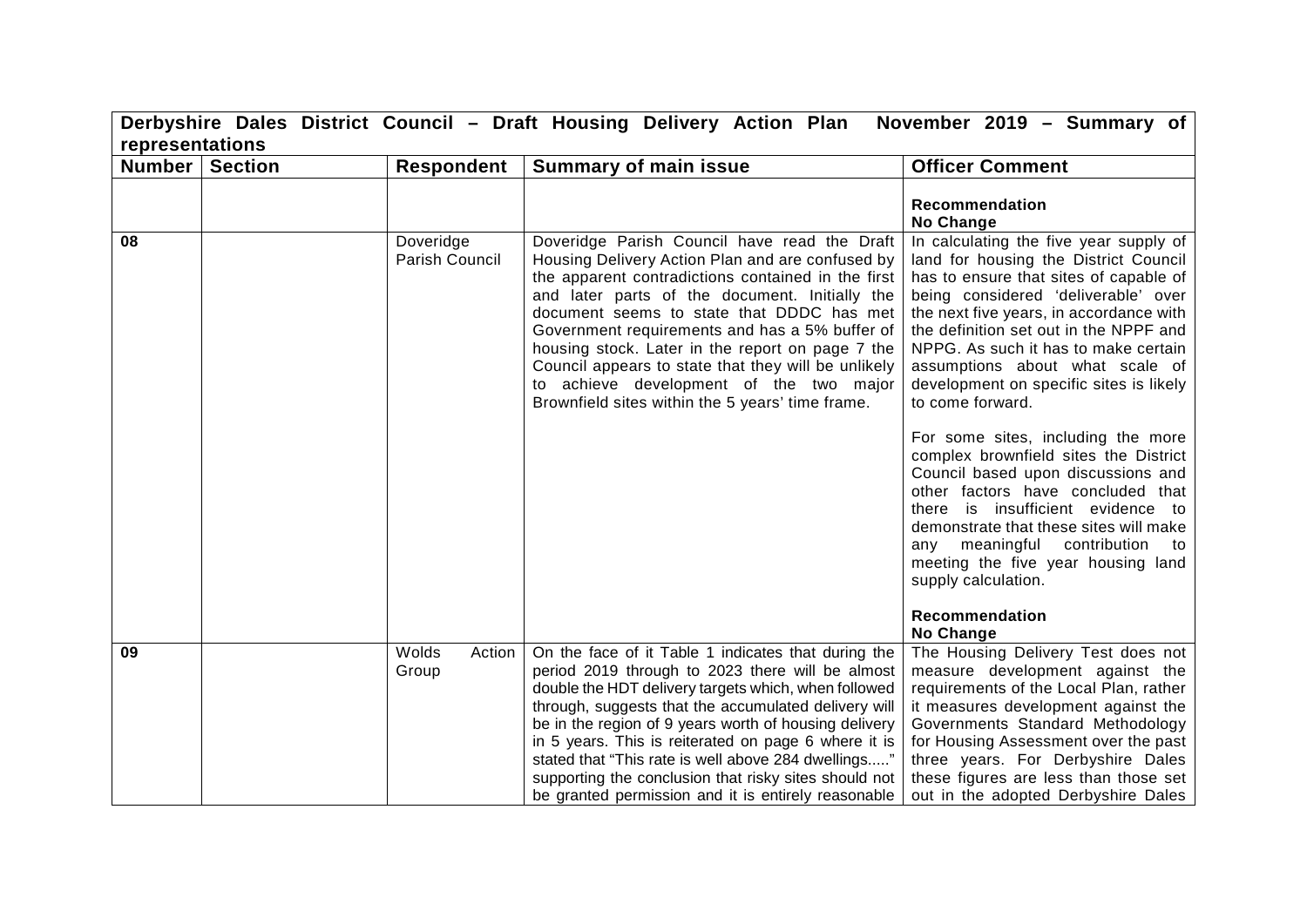|                 |                                            |                   | Derbyshire Dales District Council - Draft Housing Delivery Action Plan                                                                                                                                                                                                                                                                                                                                                                                                                                                                                                                                                                                                   | November 2019 - Summary of                                                                                                                                                                                                                                                                                                                                                                                                                                                                                                                                                                                                                                                                                                                                                                                                                     |
|-----------------|--------------------------------------------|-------------------|--------------------------------------------------------------------------------------------------------------------------------------------------------------------------------------------------------------------------------------------------------------------------------------------------------------------------------------------------------------------------------------------------------------------------------------------------------------------------------------------------------------------------------------------------------------------------------------------------------------------------------------------------------------------------|------------------------------------------------------------------------------------------------------------------------------------------------------------------------------------------------------------------------------------------------------------------------------------------------------------------------------------------------------------------------------------------------------------------------------------------------------------------------------------------------------------------------------------------------------------------------------------------------------------------------------------------------------------------------------------------------------------------------------------------------------------------------------------------------------------------------------------------------|
| representations |                                            |                   |                                                                                                                                                                                                                                                                                                                                                                                                                                                                                                                                                                                                                                                                          |                                                                                                                                                                                                                                                                                                                                                                                                                                                                                                                                                                                                                                                                                                                                                                                                                                                |
| Number          | <b>Section</b>                             | <b>Respondent</b> | <b>Summary of main issue</b>                                                                                                                                                                                                                                                                                                                                                                                                                                                                                                                                                                                                                                             | <b>Officer Comment</b>                                                                                                                                                                                                                                                                                                                                                                                                                                                                                                                                                                                                                                                                                                                                                                                                                         |
|                 |                                            |                   | that the Gritstone Road/Pinewood Road (Wolds) site<br>should be at best withdrawn and at worst set aside<br>until the plan is reviewed.<br>It is also noted that from 01.04.18 - 31.03.19 the<br>District Council exceeded its housing targets by<br>achieving 411 completions whereas the average<br>yearly target on which the local plan OAN is based is<br>a required 284, meaning there were 127 completions<br>above average requirement. However, it is notable<br>that these were achieved through permissions<br>granted on "primarily greenfield sites."<br>It is stated that "over the next five years housing<br>delivery will year on year exceed the HDT." | Local Plan. This is not an indicator of<br>surplus rather that the District Council<br>is not bringing forward development<br>too slowly. The better measure of<br>surplus is the Five Year Supply, which<br>suggests that the District Council only<br>just has sufficient housing land to<br>meet that requirement - insufficient to<br>be considered that a suitable strategy<br>would be deallocate sites from the<br>adopted Derbyshire Dales Local Plan.<br>The evidence suggests that at 1 <sup>st</sup> April<br>2019 the District Council was able to<br>demonstrate a five year supply of land<br>for housing. However the removal of<br>any of the sites (and assumptions)<br>would make the District Council<br>challenge<br>vulnerable<br>to<br>from<br>developments not allocated in the<br>adopted Derbyshire Dales Local Plan. |
|                 |                                            |                   |                                                                                                                                                                                                                                                                                                                                                                                                                                                                                                                                                                                                                                                                          | <b>Recommendation</b><br>No Change                                                                                                                                                                                                                                                                                                                                                                                                                                                                                                                                                                                                                                                                                                                                                                                                             |
| 10              | <b>Housing Delivery</b><br><b>Analysis</b> | Resident          | Table $1 - not sure if the PDNP figures are$<br>included. The footnote says no assumptions have<br>been made.                                                                                                                                                                                                                                                                                                                                                                                                                                                                                                                                                            | PDNPA Housing delivery is included<br>within the calculation of the HDT for<br>2019. To make assumptions about<br>delivery within the Park beyond 2019                                                                                                                                                                                                                                                                                                                                                                                                                                                                                                                                                                                                                                                                                         |
|                 |                                            |                   | Table 2 <b>F</b> should be 1,702 not 1,700<br><b>O</b> – N divided by H is 1.15, not 5.75. Should it be<br>multiplied by 5?                                                                                                                                                                                                                                                                                                                                                                                                                                                                                                                                              | without any supporting evidence<br>would be supposition.<br>Table 2 provides details of both<br>completed dwellings and future<br>contributions of 20 dwellings per<br>annum within the Park.                                                                                                                                                                                                                                                                                                                                                                                                                                                                                                                                                                                                                                                  |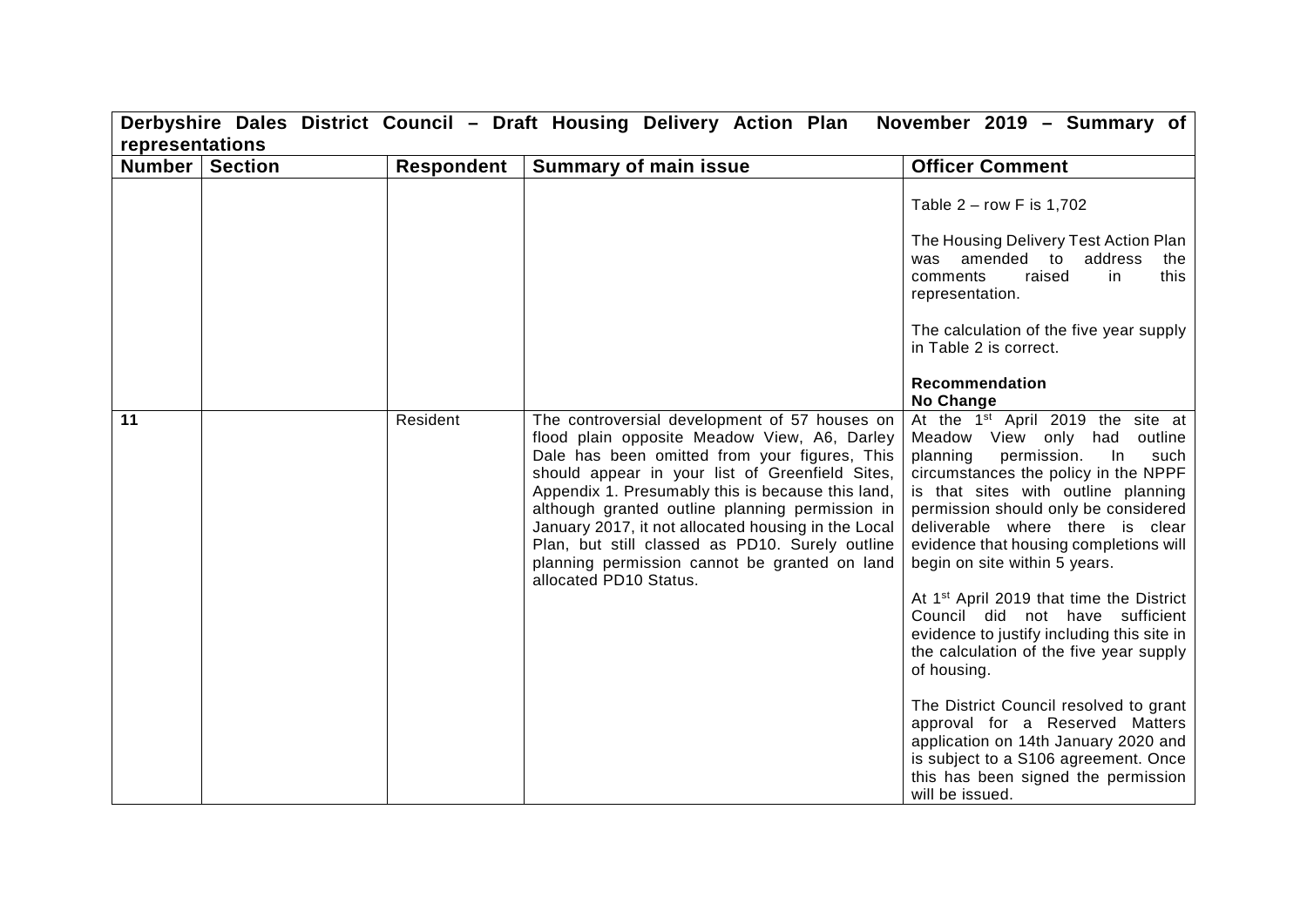|                         | Derbyshire Dales District Council - Draft Housing Delivery Action Plan<br>November 2019 - Summary of |                             |                                                                                                                                                                                                                                                                                                                                                                                                                                                                                     |                                                                                                                                                                                                                                                                                                                                                                                                                                                                                                                          |  |
|-------------------------|------------------------------------------------------------------------------------------------------|-----------------------------|-------------------------------------------------------------------------------------------------------------------------------------------------------------------------------------------------------------------------------------------------------------------------------------------------------------------------------------------------------------------------------------------------------------------------------------------------------------------------------------|--------------------------------------------------------------------------------------------------------------------------------------------------------------------------------------------------------------------------------------------------------------------------------------------------------------------------------------------------------------------------------------------------------------------------------------------------------------------------------------------------------------------------|--|
|                         | representations                                                                                      |                             |                                                                                                                                                                                                                                                                                                                                                                                                                                                                                     |                                                                                                                                                                                                                                                                                                                                                                                                                                                                                                                          |  |
| <b>Number   Section</b> |                                                                                                      | <b>Respondent</b>           | <b>Summary of main issue</b>                                                                                                                                                                                                                                                                                                                                                                                                                                                        | <b>Officer Comment</b>                                                                                                                                                                                                                                                                                                                                                                                                                                                                                                   |  |
|                         |                                                                                                      |                             |                                                                                                                                                                                                                                                                                                                                                                                                                                                                                     | Recommendation<br>No Change                                                                                                                                                                                                                                                                                                                                                                                                                                                                                              |  |
| $\overline{12}$         |                                                                                                      | Doveridge<br>Parish Council | Non delivery on the two major brownfield sites will<br>leave a 68% shortfall which would result in future<br>applications, both brownfield and greenfield sites<br>having a presumption of success.                                                                                                                                                                                                                                                                                 | Ensuring that there is a continuous<br>supply of housing completions on all<br>sites with planning permission and<br>allocated in the adopted Derbyshire<br>Dales Local Plan is the essence of the<br>Action Plan. The lack of completions<br>on the complex brownfield sites<br>across the plan area (and indeed<br>greenfield sites) could jeopardise the<br>policies and proposals in the Local<br>Plan.                                                                                                              |  |
|                         |                                                                                                      |                             |                                                                                                                                                                                                                                                                                                                                                                                                                                                                                     | <b>Recommendation</b><br>No Change                                                                                                                                                                                                                                                                                                                                                                                                                                                                                       |  |
| 13                      | <b>Key Issue 1 Future</b><br><b>Supply of Housing</b><br>Land                                        | <b>Historic England</b>     | We note that the Council is seeing to de-risk<br>brownfield sites to as to ensure that greenfield<br>sites do not come forward for development. Either<br>sites could have an impact on the historic<br>environment, which we hope would be fully<br>considered at the site allocation stage. It is also<br>worth stating that there may be enhancement<br>opportunities for the historic environment, from<br>new development, and we would be grateful to see<br>this considered. | $\overline{\text{Noted}}$ - The impact<br>of the<br>development of the allocated sites for<br>residential<br>development<br>were<br>assessed for their impact upon the<br>historic<br>environment<br>through<br>allocation<br>Planning<br>process.<br>for<br>residential<br>applications<br>development where they have any<br>potential impact and opportunities for<br>enhancement will<br>assessed<br>be<br>against the policies in the adopted<br>Derbyshire Dales Local Plan.<br>Recommendation<br><b>No Change</b> |  |
| 14                      |                                                                                                      | Matlock<br>Town<br>Council  | As you are aware the Town Council had concerns<br>during the formulation process of the adopted<br>Derbyshire Dales Local Plan and the ramifications of                                                                                                                                                                                                                                                                                                                             | The Housing Delivery Action Plan has<br>been prepared to support the<br>implementation of the housing policies                                                                                                                                                                                                                                                                                                                                                                                                           |  |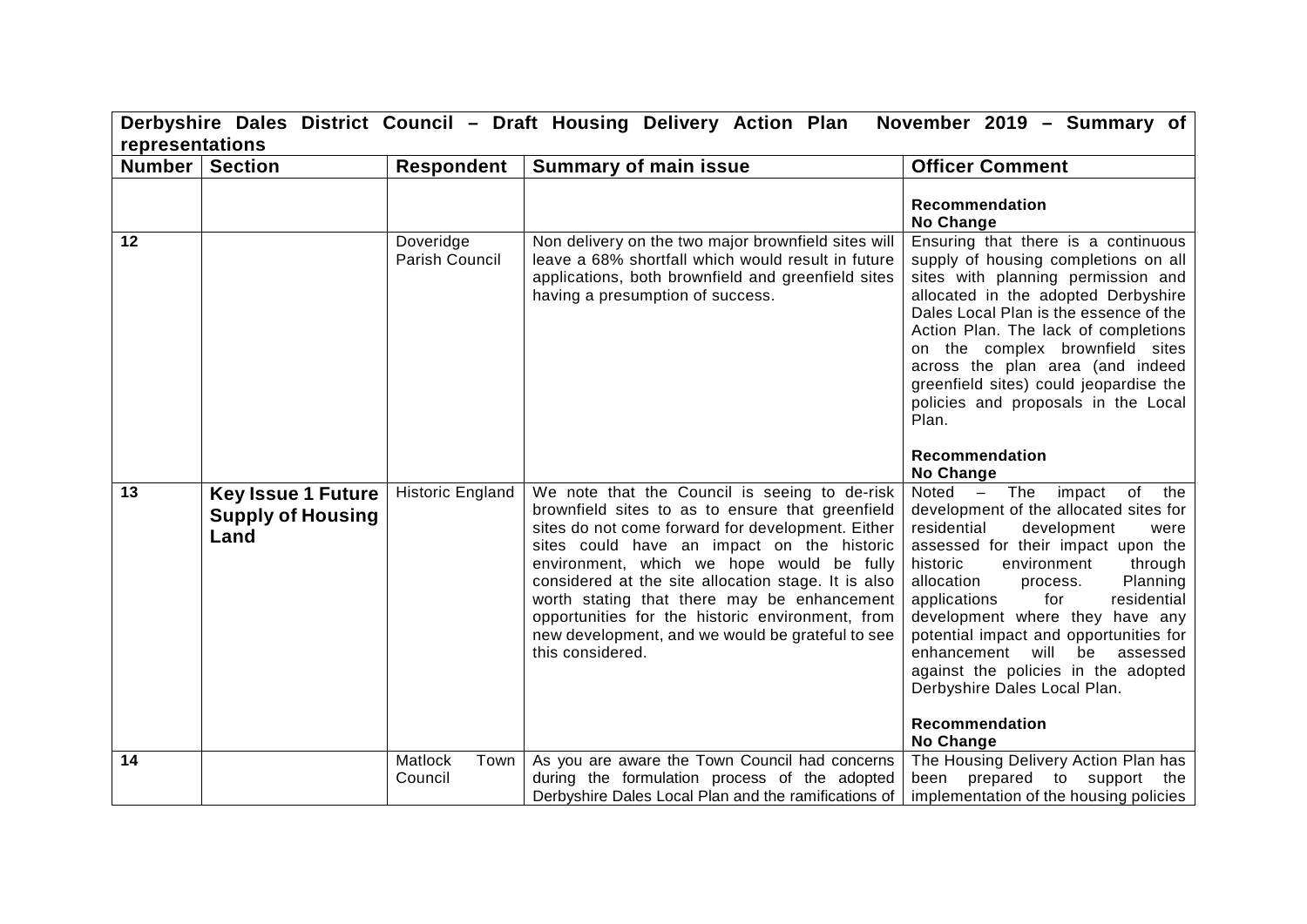|                 |                |            | Derbyshire Dales District Council - Draft Housing Delivery Action Plan November 2019 - Summary of                                                                                                                                                                                                                                                                                                                                                                                                                                                                                                                                                                                                                                                                                                                                                                                                                                                                                                                                                                                                                                                                                                                                                                                                                                                                                                                                                                                                         |                                                                                                                                                                                                                                                                                                          |
|-----------------|----------------|------------|-----------------------------------------------------------------------------------------------------------------------------------------------------------------------------------------------------------------------------------------------------------------------------------------------------------------------------------------------------------------------------------------------------------------------------------------------------------------------------------------------------------------------------------------------------------------------------------------------------------------------------------------------------------------------------------------------------------------------------------------------------------------------------------------------------------------------------------------------------------------------------------------------------------------------------------------------------------------------------------------------------------------------------------------------------------------------------------------------------------------------------------------------------------------------------------------------------------------------------------------------------------------------------------------------------------------------------------------------------------------------------------------------------------------------------------------------------------------------------------------------------------|----------------------------------------------------------------------------------------------------------------------------------------------------------------------------------------------------------------------------------------------------------------------------------------------------------|
| representations |                |            |                                                                                                                                                                                                                                                                                                                                                                                                                                                                                                                                                                                                                                                                                                                                                                                                                                                                                                                                                                                                                                                                                                                                                                                                                                                                                                                                                                                                                                                                                                           |                                                                                                                                                                                                                                                                                                          |
| <b>Number</b>   | <b>Section</b> | Respondent | <b>Summary of main issue</b>                                                                                                                                                                                                                                                                                                                                                                                                                                                                                                                                                                                                                                                                                                                                                                                                                                                                                                                                                                                                                                                                                                                                                                                                                                                                                                                                                                                                                                                                              | <b>Officer Comment</b>                                                                                                                                                                                                                                                                                   |
|                 |                |            | finding the numbers required to meet the 'objectively<br>set' housing need. The 'pressure' to meet the<br>required quota was palpable on many occasions in<br>this process and voiced frequently by District Council<br>leaders.<br>Following on from the above, the underlying direction<br>the remainder of the Draft HDAP is taking would,<br>effectively, seen to be driven by the same elements<br>as for the Local Plan process.<br>There are many examples of the above in the HDAP.<br>The following extract is an example of many such<br>statements:-<br>"The consequences of not being able to demonstrate<br>a five year supply of land for housing is that the<br>presumption in favour of development as set out in<br>the NPPF comes into effect. This means that the<br>District Council would be obliged to grant planning<br>permission for residential development on sites that<br>are not allocated for such purposes in the adopted<br>Derbyshire Dales Local Plan, and where there are no<br>other factors which could be seen to override that<br>presumption. Such sites, given experience, are more<br>than likely to be easier-to-develop greenfield sites" -<br>(Pages 7 & 8 - Note also Page 5)<br>i) A key National Policy can be simply stated as<br>"Brownfield before Greenfield". Brownfield sites are<br>obviously less attractive to Developers (due to<br>inherent difficulties) and are a limited supply. This<br>does not mean that Greenfield sites automatically | proposals in the adopted<br>and<br>Derbyshire Dales Local Plan. It is not<br>a vehicle for reviewing or allocating<br>alternative sites - this can only be<br>undertaken through a review of the<br>Local Plan, taking account of the<br>evidence available at that time.<br>Recommendation<br>No Change |
|                 |                |            | become 'the target' for development. The wording<br>(underlined) of the above, as stated, has a context of                                                                                                                                                                                                                                                                                                                                                                                                                                                                                                                                                                                                                                                                                                                                                                                                                                                                                                                                                                                                                                                                                                                                                                                                                                                                                                                                                                                                |                                                                                                                                                                                                                                                                                                          |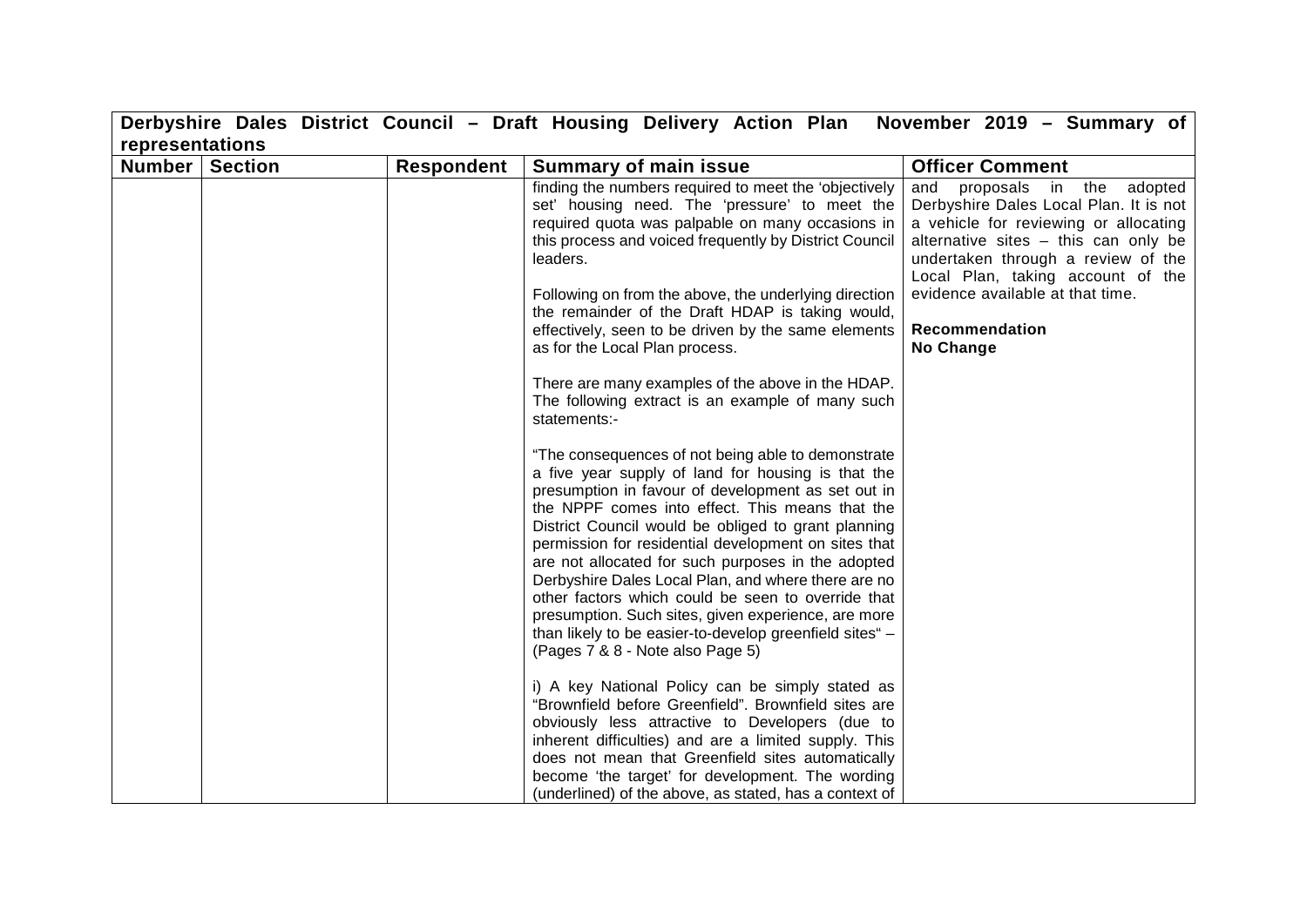| representations<br>Number  <br><b>Section</b><br><b>Officer Comment</b><br><b>Respondent</b><br><b>Summary of main issue</b><br>'Profitability for the Developer' - this should be<br>rephrased.<br>ii) Whilst not clearly stated in the above extract (but<br>clearly stated elsewhere - Page 11) is the 're-<br>examination' of the sites considered in the initial Local<br>Plan process - which were sub sequentially rejected<br>(on various policy grounds). Given the scrutiny these<br>sites were subject to at that time, it is difficult to<br>envisage reasons why they could now be possibly<br>reconsidered as being acceptable.<br>In overall terms the following questions are examples<br>of what needs to be addressed:<br>a) Where are the future Housing Development sites<br>to be located - just how far will settlement boundaries<br>continue to expand into the countryside – or take over<br>existing amenity sites within the settlement<br>(includes additional<br>boundaries<br>infrastructure<br>required?<br>b) Just how are these sites to be acquired $-$ by<br><b>Compulsory Purchase?</b><br>c) Why is the concept of a 'new garden village' |  | Derbyshire Dales District Council - Draft Housing Delivery Action Plan | November 2019 - Summary of                                                                                                                                                                                                                                                                                                                                          |
|--------------------------------------------------------------------------------------------------------------------------------------------------------------------------------------------------------------------------------------------------------------------------------------------------------------------------------------------------------------------------------------------------------------------------------------------------------------------------------------------------------------------------------------------------------------------------------------------------------------------------------------------------------------------------------------------------------------------------------------------------------------------------------------------------------------------------------------------------------------------------------------------------------------------------------------------------------------------------------------------------------------------------------------------------------------------------------------------------------------------------------------------------------------------------------|--|------------------------------------------------------------------------|---------------------------------------------------------------------------------------------------------------------------------------------------------------------------------------------------------------------------------------------------------------------------------------------------------------------------------------------------------------------|
|                                                                                                                                                                                                                                                                                                                                                                                                                                                                                                                                                                                                                                                                                                                                                                                                                                                                                                                                                                                                                                                                                                                                                                                |  |                                                                        |                                                                                                                                                                                                                                                                                                                                                                     |
|                                                                                                                                                                                                                                                                                                                                                                                                                                                                                                                                                                                                                                                                                                                                                                                                                                                                                                                                                                                                                                                                                                                                                                                |  |                                                                        |                                                                                                                                                                                                                                                                                                                                                                     |
|                                                                                                                                                                                                                                                                                                                                                                                                                                                                                                                                                                                                                                                                                                                                                                                                                                                                                                                                                                                                                                                                                                                                                                                |  |                                                                        |                                                                                                                                                                                                                                                                                                                                                                     |
|                                                                                                                                                                                                                                                                                                                                                                                                                                                                                                                                                                                                                                                                                                                                                                                                                                                                                                                                                                                                                                                                                                                                                                                |  |                                                                        |                                                                                                                                                                                                                                                                                                                                                                     |
|                                                                                                                                                                                                                                                                                                                                                                                                                                                                                                                                                                                                                                                                                                                                                                                                                                                                                                                                                                                                                                                                                                                                                                                |  |                                                                        |                                                                                                                                                                                                                                                                                                                                                                     |
|                                                                                                                                                                                                                                                                                                                                                                                                                                                                                                                                                                                                                                                                                                                                                                                                                                                                                                                                                                                                                                                                                                                                                                                |  |                                                                        |                                                                                                                                                                                                                                                                                                                                                                     |
|                                                                                                                                                                                                                                                                                                                                                                                                                                                                                                                                                                                                                                                                                                                                                                                                                                                                                                                                                                                                                                                                                                                                                                                |  |                                                                        |                                                                                                                                                                                                                                                                                                                                                                     |
|                                                                                                                                                                                                                                                                                                                                                                                                                                                                                                                                                                                                                                                                                                                                                                                                                                                                                                                                                                                                                                                                                                                                                                                |  | solution not being reconsidered?                                       |                                                                                                                                                                                                                                                                                                                                                                     |
| 15<br>In consideration of 'slippage'- (Page 7) $-$ reducing the<br>Matlock<br>Town<br>allocated housing numbers being delivered - there<br>Council<br>are many factors. One key aspect is the degree of<br>scrutiny undertaken at the time (Local Plan) of<br>deciding the suitability of any particular area of land<br>is sufficiently rigorous to give any certainty of it<br>actually being delivered. Addressing this matter at the<br>much later stage of an actual Planning Application<br>being submitted is considered too late (Given the                                                                                                                                                                                                                                                                                                                                                                                                                                                                                                                                                                                                                            |  |                                                                        | Whilst the legislation enshrines that<br>the District Council works in a plan led<br>system, the Governments' emphasis<br>on seeking to ensure that the rate of<br>new housebuilding increases to its<br>target of 300,000 dwelling per annum<br>and the policy approach taken in the<br>NPPF makes it clear that where local<br>planning authorities are not doing |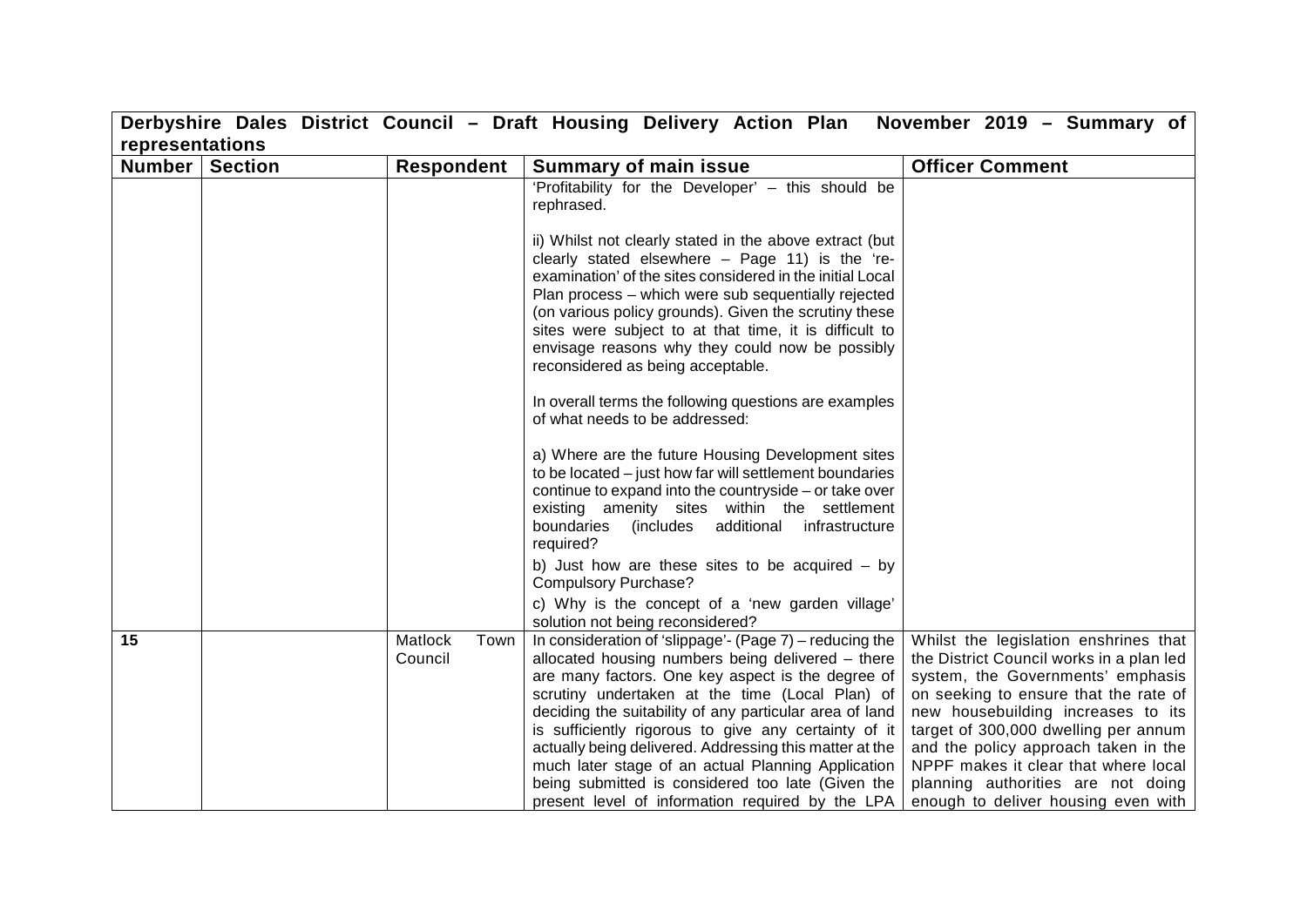|                 |                |                                 | Derbyshire Dales District Council - Draft Housing Delivery Action Plan                                                                                                                                                                                                                                                                                                                                                                                                                                                                                                                                                                                                                              | November 2019 - Summary of                                                                                                                                                                                                                                                                                                                                                                                                                                                                                                                                                                                      |
|-----------------|----------------|---------------------------------|-----------------------------------------------------------------------------------------------------------------------------------------------------------------------------------------------------------------------------------------------------------------------------------------------------------------------------------------------------------------------------------------------------------------------------------------------------------------------------------------------------------------------------------------------------------------------------------------------------------------------------------------------------------------------------------------------------|-----------------------------------------------------------------------------------------------------------------------------------------------------------------------------------------------------------------------------------------------------------------------------------------------------------------------------------------------------------------------------------------------------------------------------------------------------------------------------------------------------------------------------------------------------------------------------------------------------------------|
| representations |                |                                 |                                                                                                                                                                                                                                                                                                                                                                                                                                                                                                                                                                                                                                                                                                     |                                                                                                                                                                                                                                                                                                                                                                                                                                                                                                                                                                                                                 |
| <b>Number</b>   | <b>Section</b> | <b>Respondent</b>               | <b>Summary of main issue</b>                                                                                                                                                                                                                                                                                                                                                                                                                                                                                                                                                                                                                                                                        | <b>Officer Comment</b>                                                                                                                                                                                                                                                                                                                                                                                                                                                                                                                                                                                          |
|                 |                |                                 | specifically when the site obviously has known<br>inherent difficulties). This refers primarily to major<br>large housing development sites - where matters<br>outside the remit of the LPA - are required before any<br>decisions are made.                                                                                                                                                                                                                                                                                                                                                                                                                                                        | recently adopted Local Plans it will set<br>them aside in favour of allowing new<br>housing development to meet that<br>need.                                                                                                                                                                                                                                                                                                                                                                                                                                                                                   |
|                 |                |                                 | These simple facts can lead to significant problems if<br>not addressed prior to giving consent to a Planning<br>Application - as has already been the case on three<br>Development Sites under construction in Matlock.                                                                                                                                                                                                                                                                                                                                                                                                                                                                            | If sites are not brought forward at the<br>rate envisaged in the adopted<br>Derbyshire Dales Local Plan and the<br>District Council is not able to<br>demonstrate a five year supply of land<br>for housing it runs the real risk of                                                                                                                                                                                                                                                                                                                                                                            |
|                 |                |                                 | For Housing Delivery Plans, 'slippage' cannot be<br>rectified by 'stepping outside' laid down policies,<br>rules, requirements resulting in an adverse effect on<br>the surrounding area. Surely the Government cannot<br>be countenancing such measures in pursuit of the<br>new housing requirement. As an initial 'start' - Will the<br>remit of SR5 (Page 11) consider this matter to<br>minimise 'slippage'?                                                                                                                                                                                                                                                                                   | having to grant planning permission<br>(or having<br>applications granted<br>planning permission on appeal) for<br>residential<br>development<br>on<br>sites not allocated within<br>the<br>Derbyshire Dales Local Plan.<br>Recommendation<br>No Change                                                                                                                                                                                                                                                                                                                                                         |
| 16              |                | Matlock<br>Civic<br>Association | MCA note that on page 4 of the Council's draft it<br>points out that in the year ending 31 <sup>st</sup> March the 411<br>net housing completions were the highest achieved<br>for at least 30 years. The table on page 4 also shows<br>that the Council will comfortably meet the<br>Government's Housing Delivery Test in the period to<br>the end of 2023<br>Notwithstanding this clear evidence of surplus<br>housing the Council's draft Site Delivery proposal<br>SD7 states that:<br>"In<br>circumstances<br>consider<br>appropriate<br>the<br>release/removal of conditions<br>including<br>any<br>affordable housing requirements from extant and/or<br>unimplemented planning permissions | The Housing Delivery Test does not<br>measure development against the<br>requirements of the Local Plan, rather<br>it measures development against the<br>Governments Standard Methodology<br>for Housing Assessment over the past<br>three years. For Derbyshire Dales<br>these figures are less than those set<br>out in the adopted Derbyshire Dales<br>Local Plan. This is not an indicator of<br>surplus rather that the District Council<br>is not bringing forward development<br>too slowly. The better measure of<br>surplus is the Five Year Supply, which<br>suggests that the District Council only |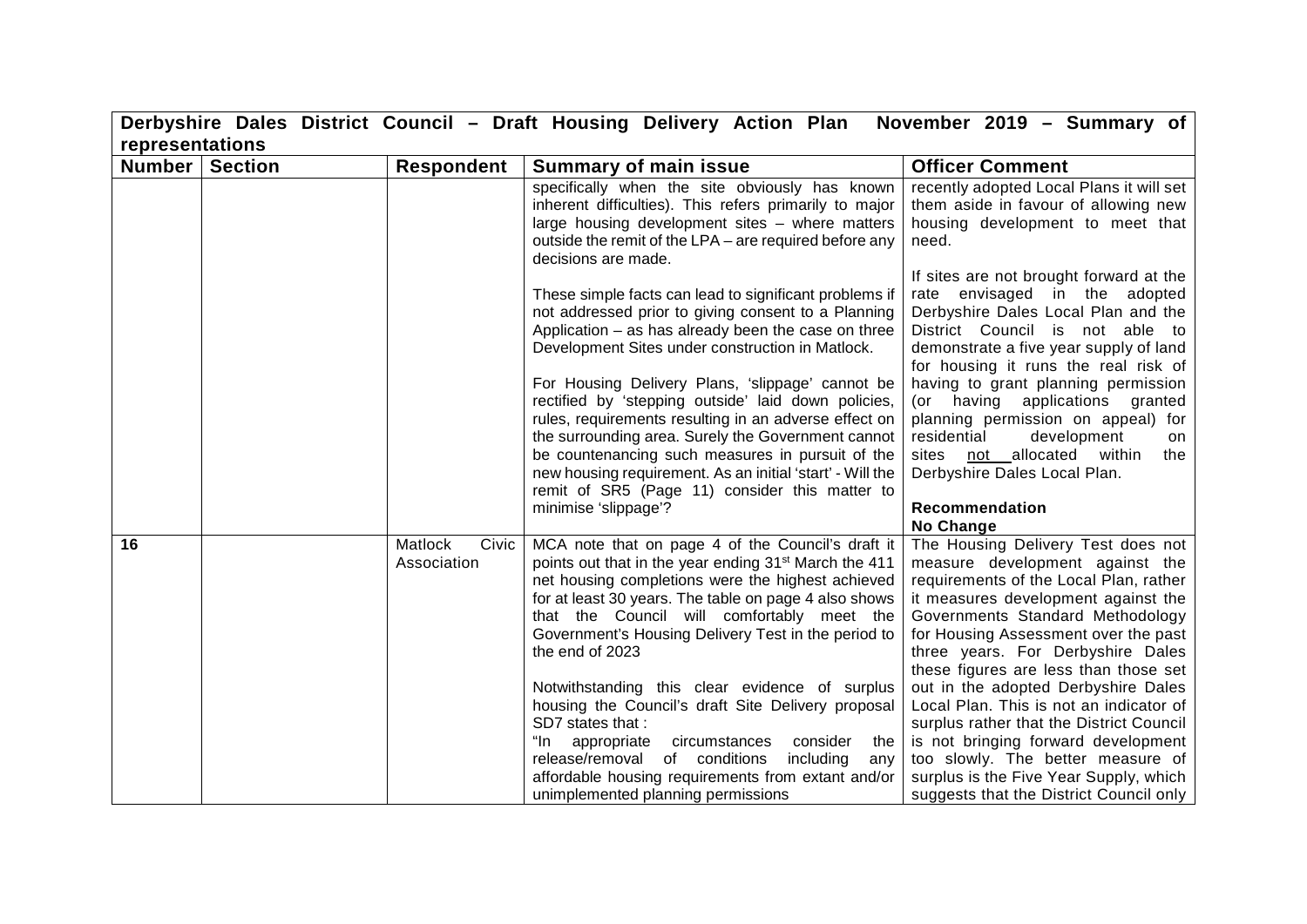|                 |                |                   | Derbyshire Dales District Council - Draft Housing Delivery Action Plan                                                                                                                                                                                                                                                                                                                                                                                                                                                                                                                                                                                                                                                                                                                                                                                                                                                                                                                                                                                                                                                                                                                                                                                                                                                                                                                                                                                                                                                                                                                                   | November 2019 - Summary of                                                                                                                                                                                                                                                                                                                                                                                                                                                                                                                                                                                                                                                                                                                                                                                                 |
|-----------------|----------------|-------------------|----------------------------------------------------------------------------------------------------------------------------------------------------------------------------------------------------------------------------------------------------------------------------------------------------------------------------------------------------------------------------------------------------------------------------------------------------------------------------------------------------------------------------------------------------------------------------------------------------------------------------------------------------------------------------------------------------------------------------------------------------------------------------------------------------------------------------------------------------------------------------------------------------------------------------------------------------------------------------------------------------------------------------------------------------------------------------------------------------------------------------------------------------------------------------------------------------------------------------------------------------------------------------------------------------------------------------------------------------------------------------------------------------------------------------------------------------------------------------------------------------------------------------------------------------------------------------------------------------------|----------------------------------------------------------------------------------------------------------------------------------------------------------------------------------------------------------------------------------------------------------------------------------------------------------------------------------------------------------------------------------------------------------------------------------------------------------------------------------------------------------------------------------------------------------------------------------------------------------------------------------------------------------------------------------------------------------------------------------------------------------------------------------------------------------------------------|
| representations |                |                   |                                                                                                                                                                                                                                                                                                                                                                                                                                                                                                                                                                                                                                                                                                                                                                                                                                                                                                                                                                                                                                                                                                                                                                                                                                                                                                                                                                                                                                                                                                                                                                                                          |                                                                                                                                                                                                                                                                                                                                                                                                                                                                                                                                                                                                                                                                                                                                                                                                                            |
| Number          | <b>Section</b> | <b>Respondent</b> | <b>Summary of main issue</b>                                                                                                                                                                                                                                                                                                                                                                                                                                                                                                                                                                                                                                                                                                                                                                                                                                                                                                                                                                                                                                                                                                                                                                                                                                                                                                                                                                                                                                                                                                                                                                             | <b>Officer Comment</b>                                                                                                                                                                                                                                                                                                                                                                                                                                                                                                                                                                                                                                                                                                                                                                                                     |
|                 |                |                   | It is noted that on page 7 of the report that in the<br>longer term, which is after 2023, the release of large<br>brownfield allocations may be hindered. However,<br>the overall evidence produced by DDDC shows that<br>there is no need for the Council to make planning<br>concessions to developers which will reduce the<br>stock of affordable housing, or conflict with Local Plan<br>policy, and SD7 should be deleted from the Draft<br>Action Plan,<br>Rather than encouraging concessions to developers,<br>the Council should make a statement within the Draft<br>Action Plan to ensure that developers are aware that<br>concessions against Local Plan environmental<br>policies and affordable housing policies are not<br>necessary and are extremely unlikely to be granted.<br>This is consistent with our earlier representations on<br>DDDC's proposed SPD on Developer Contributions.<br>MCA's recommendation above is supported by<br>further evidence that housing demand is not<br>exceeding supply in Derbyshire Dales District. Firstly,<br>as we have already informed the Council in<br>representations relating to Gritstone Road that the<br>Asker Lane (Treetops) houses are now largely<br>finished but many remain unsold, and the<br>Thornberries developers are also having difficulties<br>selling with prices reduced by £30,000. The<br>significant housing development at Cawdor Quarry is<br>also coming on stream. Additionally, Estate Agents'<br>turnover in the Matlock area also indicates that there<br>is a good balance between demand and supply over | just has sufficient housing land to<br>meet that requirement - insufficient to<br>be considered that a suitable strategy<br>would be deallocate sites from the<br>adopted Derbyshire Dales Local Plan.<br>With regard to the comments about<br>developer contributions, the default<br>position is that the District Council will<br>seek to ensure that all policy<br>requirements are met and only in<br>appropriate circumstances will it be<br>acceptable to vary away from policy.<br>The Sales rates of development is not<br>a sign that demand exceeds supply -<br>rather it is a sign of market failure in<br>that the houses are being priced too<br>highly. The evidence of need has<br>come from the OAHN and translated<br>into the housing requirements of the<br>Local Plan.<br>Recommendation<br>No Change |
|                 |                |                   | at least the last 2 years. This is also borne out by<br>discussions with local conveyancing solicitors.                                                                                                                                                                                                                                                                                                                                                                                                                                                                                                                                                                                                                                                                                                                                                                                                                                                                                                                                                                                                                                                                                                                                                                                                                                                                                                                                                                                                                                                                                                  |                                                                                                                                                                                                                                                                                                                                                                                                                                                                                                                                                                                                                                                                                                                                                                                                                            |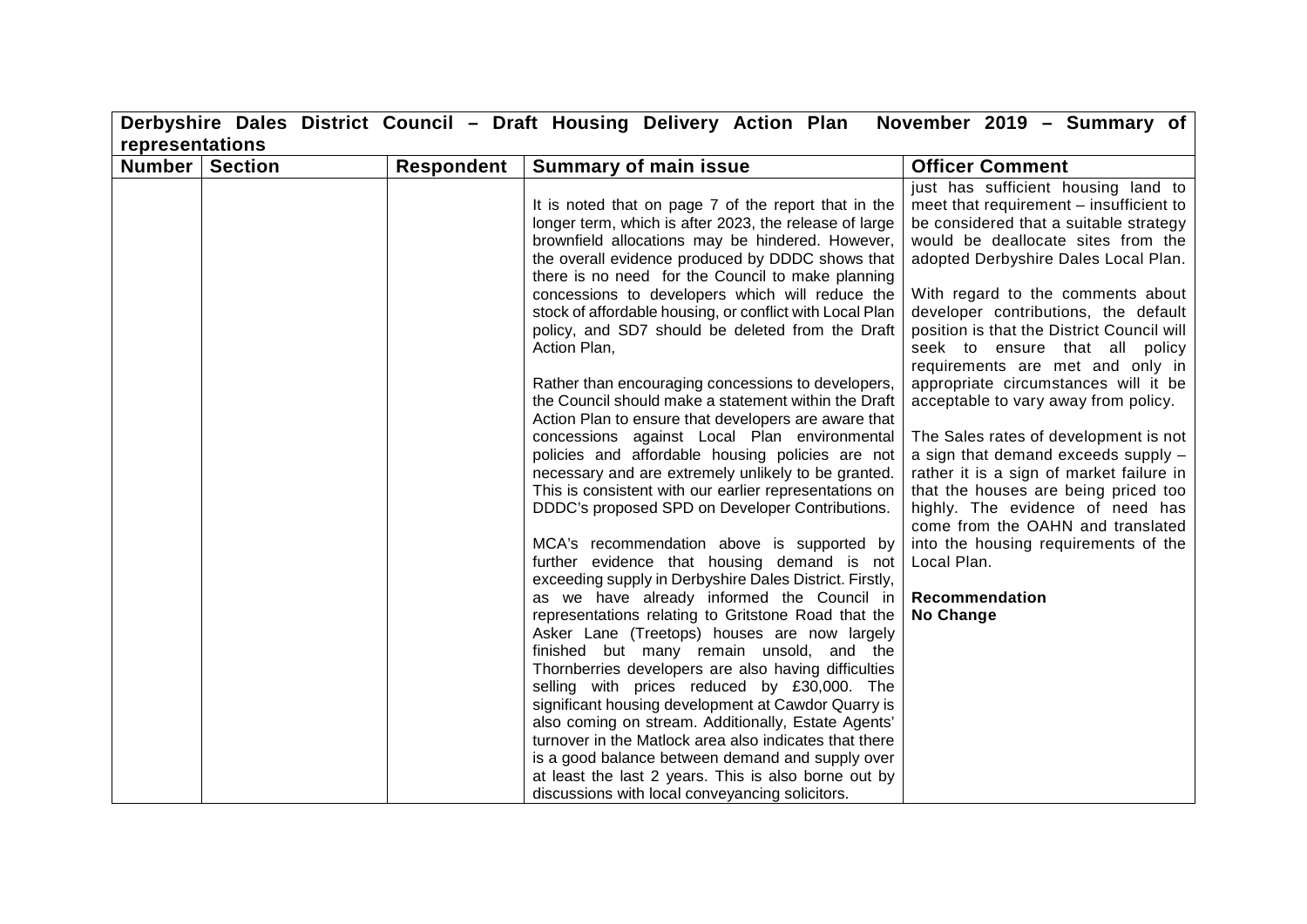|                 |                |                                 | Derbyshire Dales District Council - Draft Housing Delivery Action Plan                                                                                                                                                                                                                                                                                                                                                                                                                                                                | November 2019 - Summary of                                                                                                                                                                                                                                                                                                                                                                                                                                                                                                                                                   |
|-----------------|----------------|---------------------------------|---------------------------------------------------------------------------------------------------------------------------------------------------------------------------------------------------------------------------------------------------------------------------------------------------------------------------------------------------------------------------------------------------------------------------------------------------------------------------------------------------------------------------------------|------------------------------------------------------------------------------------------------------------------------------------------------------------------------------------------------------------------------------------------------------------------------------------------------------------------------------------------------------------------------------------------------------------------------------------------------------------------------------------------------------------------------------------------------------------------------------|
| representations |                |                                 |                                                                                                                                                                                                                                                                                                                                                                                                                                                                                                                                       |                                                                                                                                                                                                                                                                                                                                                                                                                                                                                                                                                                              |
| <b>Number</b>   | <b>Section</b> | <b>Respondent</b>               | <b>Summary of main issue</b>                                                                                                                                                                                                                                                                                                                                                                                                                                                                                                          | <b>Officer Comment</b>                                                                                                                                                                                                                                                                                                                                                                                                                                                                                                                                                       |
| 17              |                | Matlock<br>Civic<br>Association | The Draft Action Plan should also refer to keeping<br>up-to date accurate records of development in<br>built-up areas. The Council are also in a position<br>to extrapolate trends in housing provision from<br>permissions for development of housing in such<br>locations which would enable the Council to<br>reduce the greenfield requirement accordingly.<br>The continued source of housing from within the<br>built up areas should be calculated and included<br>(and the greenfield requirement<br>reduced<br>accordingly.) | Monitoring of housing provision is an<br>ongoing process throughout the year,<br>as are discussions with landowners<br>and developers.<br>As such the District Council has a<br>thorough understanding of the extent<br>of new residential development taking<br>place across the plan area. However<br>regardless of the level of development<br>taking place across the plan area<br>there is insufficient brownfield sites to<br>be able to reduce the level of<br>greenfield development and at the<br>same time meet the overall OAHN<br>requirement.<br>Recommendation |
| 18              |                | Resident                        | The Council must concentrate on the provision of<br>brownfield sites and reduce the use of greenfield<br>sites in the future to as close to zero percentage.                                                                                                                                                                                                                                                                                                                                                                          | No Change<br>Strategy of the Local Plan seeks to<br>deliver over 60% of housing on<br>brownfield land.<br>The OAHN requirement is however<br>unable to be met solely on brownfield<br>sites. As such the Local Plan has had<br>to include allocation of greenfield<br>sites. Any change in the mix of sites<br>will need to taken forward through a<br>review of the Local Plan.<br>Recommendation<br>No Change                                                                                                                                                              |
| 19              |                | Resident                        | completely agree with building development on<br>brownfield sites and am completely opposed to                                                                                                                                                                                                                                                                                                                                                                                                                                        | <b>Comments Noted</b>                                                                                                                                                                                                                                                                                                                                                                                                                                                                                                                                                        |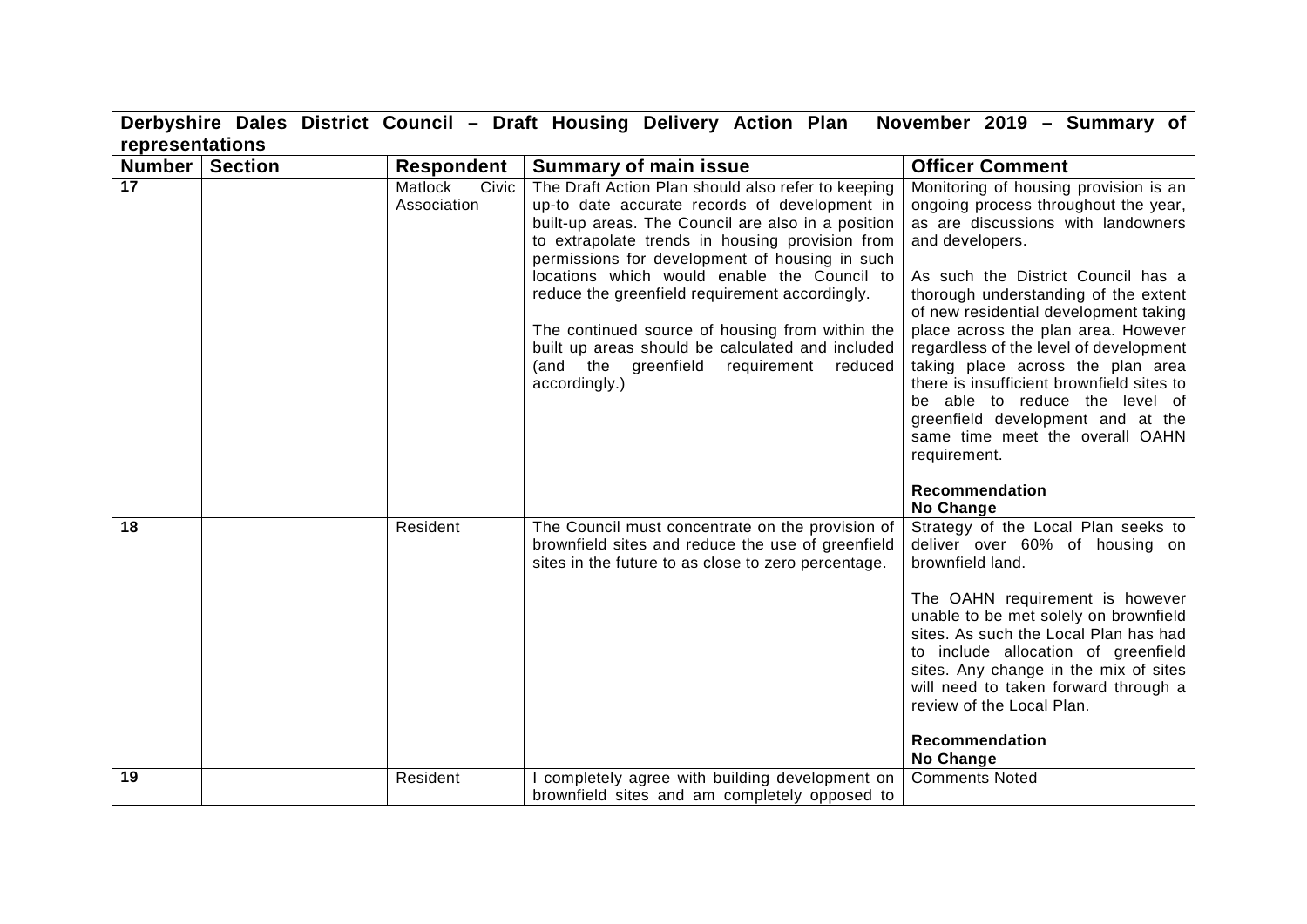|                 |                |                   | Derbyshire Dales District Council - Draft Housing Delivery Action Plan                                                                                                                                                                                                                                                                                                                                                                                                                                                                                                                                                               | November 2019 - Summary of                                                                                                                                                                                                                                                                                                                                                                                                                                                                                                                                                                                                                                                                                                                                                                                                                                                                                                |
|-----------------|----------------|-------------------|--------------------------------------------------------------------------------------------------------------------------------------------------------------------------------------------------------------------------------------------------------------------------------------------------------------------------------------------------------------------------------------------------------------------------------------------------------------------------------------------------------------------------------------------------------------------------------------------------------------------------------------|---------------------------------------------------------------------------------------------------------------------------------------------------------------------------------------------------------------------------------------------------------------------------------------------------------------------------------------------------------------------------------------------------------------------------------------------------------------------------------------------------------------------------------------------------------------------------------------------------------------------------------------------------------------------------------------------------------------------------------------------------------------------------------------------------------------------------------------------------------------------------------------------------------------------------|
| representations |                |                   |                                                                                                                                                                                                                                                                                                                                                                                                                                                                                                                                                                                                                                      |                                                                                                                                                                                                                                                                                                                                                                                                                                                                                                                                                                                                                                                                                                                                                                                                                                                                                                                           |
| Number          | <b>Section</b> | <b>Respondent</b> | <b>Summary of main issue</b>                                                                                                                                                                                                                                                                                                                                                                                                                                                                                                                                                                                                         | <b>Officer Comment</b>                                                                                                                                                                                                                                                                                                                                                                                                                                                                                                                                                                                                                                                                                                                                                                                                                                                                                                    |
|                 |                |                   | building on greenfield sites. I think that Wirksworth<br>and particularly Ashbourne are bearing the brunt<br>of development in the Derbyshire Dales (I<br>understand that this relates to available brownfield<br>land) and it is changing the nature of the towns<br>beyond recognition. In Ashbourne this is pushing<br>the traffic congestion problems to breaking point.<br>It regularly takes 20 minutes to drive through<br>Ashbourne. Whilst I have read your statistics on<br>newly built homes it also saddens me to observe<br>how many large detached homes are being built<br>rather than more starter/affordable homes. |                                                                                                                                                                                                                                                                                                                                                                                                                                                                                                                                                                                                                                                                                                                                                                                                                                                                                                                           |
| 20              |                | Resident          | Taking in to account the extra 57 houses planned<br>for the A6, this brings the total number of new<br>dwellings on greenfield sites to 831 for the whole<br>of Derbyshire Dales. Of that 278 or over one third<br>are to be in Darley Dale. Why? Surely this is<br>disproportionate.                                                                                                                                                                                                                                                                                                                                                | At the 1 <sup>st</sup> April 2019 the site at<br>Meadow View only had outline<br>permission.<br>planning<br>In<br>such<br>circumstances the policy in the NPPF<br>is that sites with outline planning<br>permission should only be considered<br>deliverable where there is clear<br>evidence that housing completions will<br>begin on site within 5 years. At 1 <sup>st</sup> April<br>2019 that time the District Council did<br>not have sufficient evidence to justify<br>including this site in the calculation of<br>the five year supply of housing.<br>The strategic approach in the adopted<br>Derbyshire Dales Local Plan, and one<br>endorsed by the Inspector at the<br>Examination in Public is to focus more<br>development to the more sustainable<br>locations such as Matlock and Darley<br>Dale. Whilst there may be local<br>variations across the whole of the<br>Local Plan area there is a greater |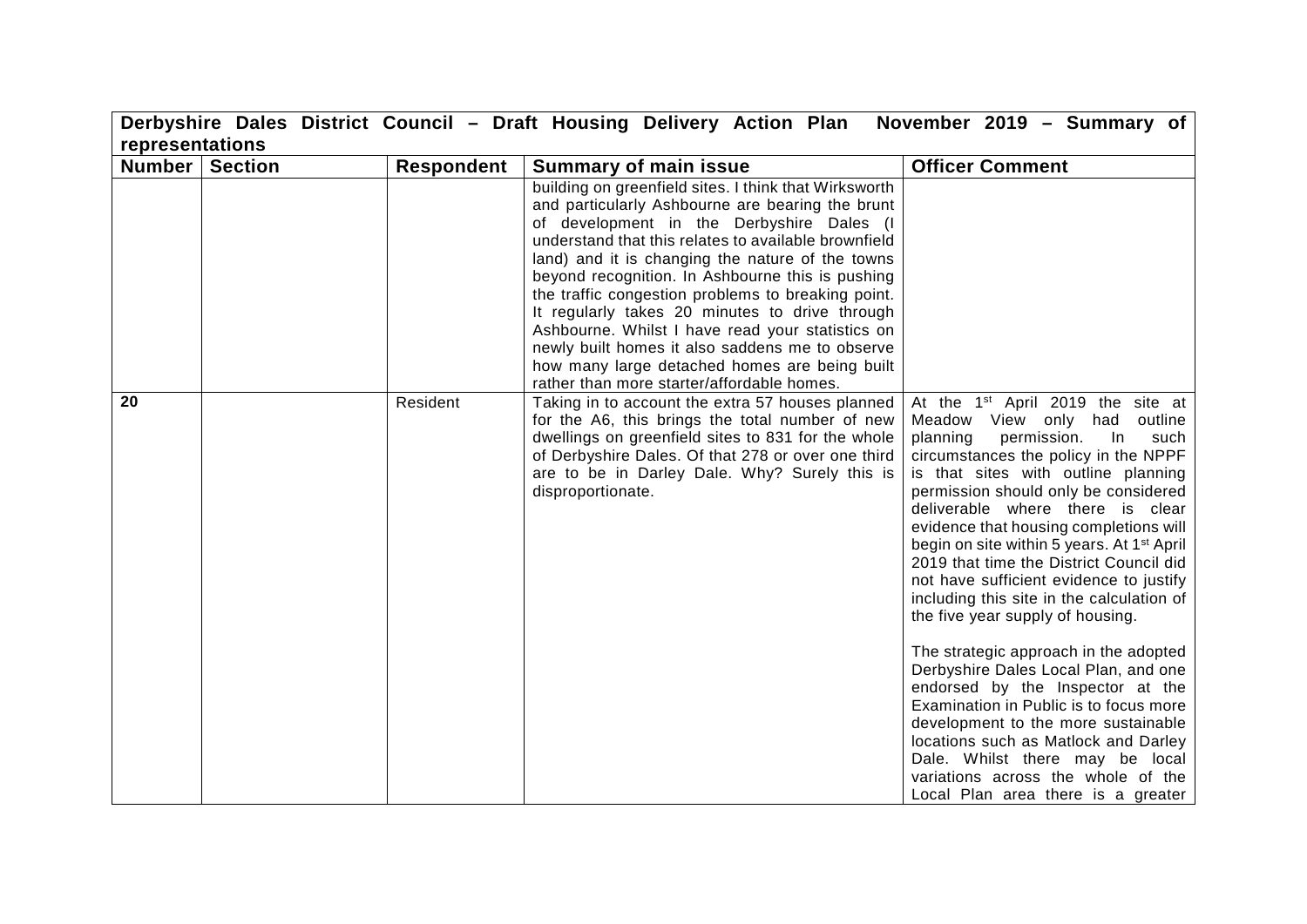|                 | Derbyshire Dales District Council - Draft Housing Delivery Action Plan<br>November 2019 - Summary of |                             |                                                                                                                                                                                                                                                                                                                                                                                                                                                                                                                                                                                                                                                  |                                                                                                                                                                                                                                                                                                                                                                                                                                                                                                                                                                                     |  |
|-----------------|------------------------------------------------------------------------------------------------------|-----------------------------|--------------------------------------------------------------------------------------------------------------------------------------------------------------------------------------------------------------------------------------------------------------------------------------------------------------------------------------------------------------------------------------------------------------------------------------------------------------------------------------------------------------------------------------------------------------------------------------------------------------------------------------------------|-------------------------------------------------------------------------------------------------------------------------------------------------------------------------------------------------------------------------------------------------------------------------------------------------------------------------------------------------------------------------------------------------------------------------------------------------------------------------------------------------------------------------------------------------------------------------------------|--|
| representations |                                                                                                      |                             |                                                                                                                                                                                                                                                                                                                                                                                                                                                                                                                                                                                                                                                  |                                                                                                                                                                                                                                                                                                                                                                                                                                                                                                                                                                                     |  |
| <b>Number</b>   | <b>Section</b>                                                                                       | <b>Respondent</b>           | <b>Summary of main issue</b>                                                                                                                                                                                                                                                                                                                                                                                                                                                                                                                                                                                                                     | <b>Officer Comment</b>                                                                                                                                                                                                                                                                                                                                                                                                                                                                                                                                                              |  |
|                 |                                                                                                      |                             |                                                                                                                                                                                                                                                                                                                                                                                                                                                                                                                                                                                                                                                  | of<br>residential<br>proportion<br>new<br>development on brownfield sites than<br>greenfield sites.<br>Recommendation<br>No Change                                                                                                                                                                                                                                                                                                                                                                                                                                                  |  |
| 21              |                                                                                                      | Doveridge<br>Parish Council | On pages 10 and 11 the Council appears to state<br>that when the 2022 review of the Local Plan takes<br>place it will seeks to bring forward new greenfield<br>sites to meet its 5 year delivery plan and will<br>undertake a 'Call for Sites' methodology as before.                                                                                                                                                                                                                                                                                                                                                                            | At this time it is not certain what the<br>future level of housing across the plan<br>area will be required, nor what sites -<br>greenfield or brownfield - will be<br>available to meet that provision. A new<br>Call for Sites is likely to be required<br>and as such the Action Plan indicates<br>that same methodology is used as a<br>means of being able to assess the<br>relative merits of each site.<br>Recommendation<br>No Change                                                                                                                                       |  |
| 22              |                                                                                                      | Wold<br>Action<br>Group     | The document identifies the allocated Brownfield<br>sites as one of the 'Key Issues' and WAG comments<br>as follows:<br>Brownfield/ Previously used land.<br>WAG agrees with and supports suggested<br>policy/action M5 because it is essential for the<br>Brownfield sites to be developed first and prioritised<br>over any greenfield. Last year's over delivery was<br>by allocations of greenfield sites,<br>created<br>demonstrating that there is a great danger that<br>developers will promote greenfield every time, over<br>brownfield. There is an implicit suggestion in the<br>current NPPF of Brownfield First, reiterated by the | There is no Government policy which<br>sets out a preference for development<br>on Brownfield sites prior to greenfield<br>Government<br>policy does<br>sites.<br>however suggest that local planning<br>authorities should give substantial<br>weight to the use of brownfield sites<br>for homes and other needs. The<br>adopted Derbyshire Dales Local Plan<br>does, however, identify that over 60%<br>of allocated dwellings<br>are<br>on<br>brownfield sites.<br>In bringing forward the Derbyshire<br>Dales Local Plan the impact of new<br>development on the landscape was |  |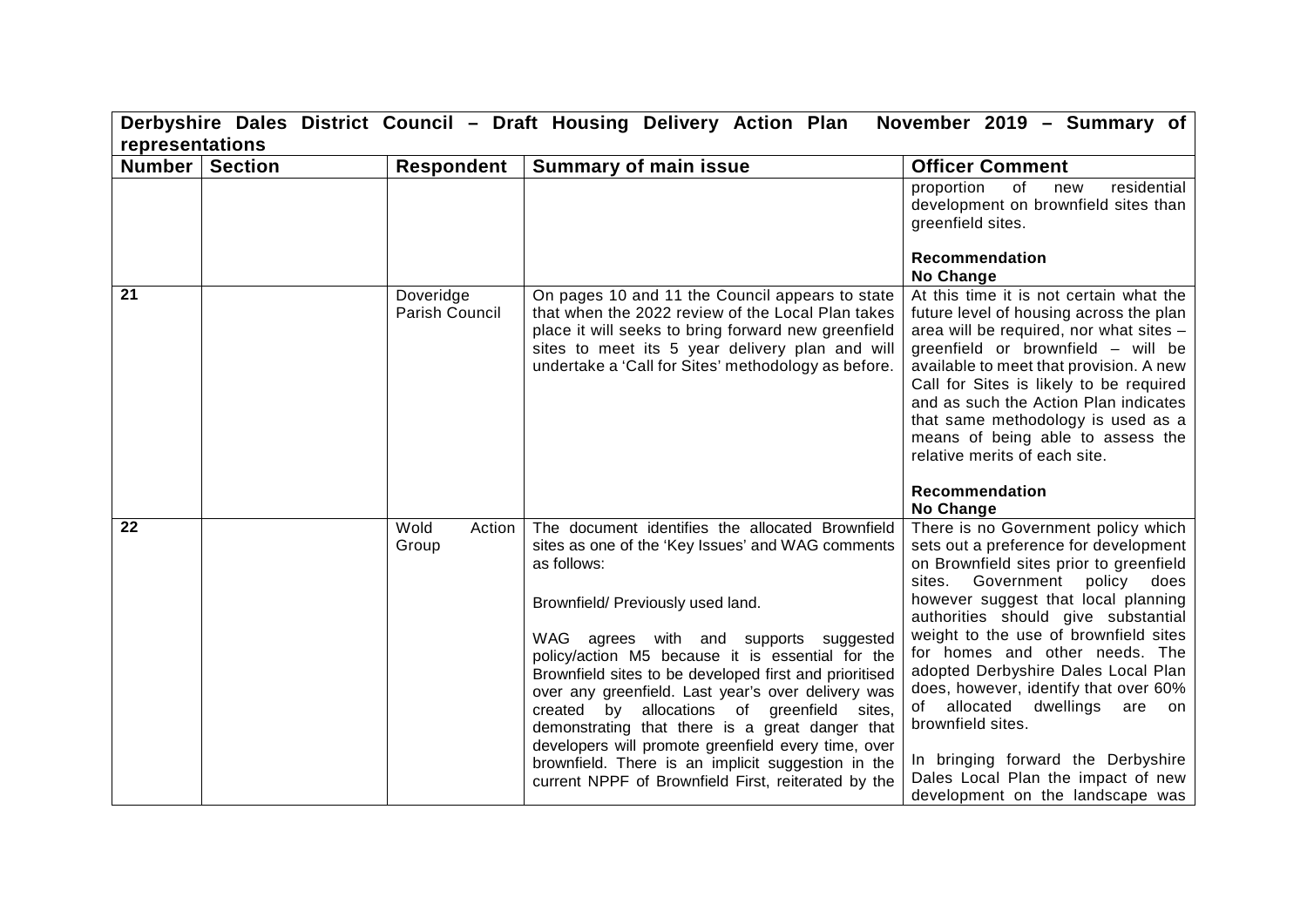|                 |                                                                                  |                         | Derbyshire Dales District Council - Draft Housing Delivery Action Plan November 2019 - Summary of                                                                                                                                                                                                                                                                                                                                                                                                                                                                                                                                                                                                                                                                                                                                                                                                                                                                                                                                                                                                                              |                                                                                                                                                                                                                                                                                                                                                                                                                    |
|-----------------|----------------------------------------------------------------------------------|-------------------------|--------------------------------------------------------------------------------------------------------------------------------------------------------------------------------------------------------------------------------------------------------------------------------------------------------------------------------------------------------------------------------------------------------------------------------------------------------------------------------------------------------------------------------------------------------------------------------------------------------------------------------------------------------------------------------------------------------------------------------------------------------------------------------------------------------------------------------------------------------------------------------------------------------------------------------------------------------------------------------------------------------------------------------------------------------------------------------------------------------------------------------|--------------------------------------------------------------------------------------------------------------------------------------------------------------------------------------------------------------------------------------------------------------------------------------------------------------------------------------------------------------------------------------------------------------------|
| representations |                                                                                  |                         |                                                                                                                                                                                                                                                                                                                                                                                                                                                                                                                                                                                                                                                                                                                                                                                                                                                                                                                                                                                                                                                                                                                                |                                                                                                                                                                                                                                                                                                                                                                                                                    |
| <b>Number</b>   | <b>Section</b>                                                                   | <b>Respondent</b>       | <b>Summary of main issue</b>                                                                                                                                                                                                                                                                                                                                                                                                                                                                                                                                                                                                                                                                                                                                                                                                                                                                                                                                                                                                                                                                                                   | <b>Officer Comment</b>                                                                                                                                                                                                                                                                                                                                                                                             |
|                 |                                                                                  |                         | Prime Minister in his recent visits to Matlock and to<br>the John Smedley Factory.<br>The previous East Midlands Regional Plan<br>acknowledged the value of the landscape in and<br>around the National Park. The Dales relies heavily on<br>tourism for revenue and this is worth circa 2.3 billion<br>per year to the region. This is continuing to grow year<br>on year and the Industry supports 30,000 jobs. (<br>source: MPDD)<br>It is essential, therefore, that the remaining landscape<br>is protected from unnecessary development. Matlock<br>is the gateway to the Peaks and is regarded as a part<br>of the Peak District by visitors who expect to see<br>lovely views from near and far. Further encroachment<br>into the countryside should not be permitted.<br>Developers should be actively encouraged to<br>develop previously used land; while ever there are<br>large greenfield sites available, these will likely be<br>selected first for development, meaning there is a<br>danger that the Brownfield sites will never come<br>forward, which will be detrimental to the area in the<br>long term. | taken into account and the strategy<br>included in the Local Plan was<br>endorsed by an independent Planning<br>Inspector at Examination in Public.<br>Any future change to the strategic<br>approach will need to be brought<br>forward through a review of the<br>Derbyshire Dales Local Plan. There is<br>however no evidence at this time that<br>an early review is necessary.<br>Recommendation<br>No Change |
| 23              | <b>Issue</b><br>2 <sup>1</sup><br>Key<br><b>Development</b><br><b>Management</b> | <b>Historic England</b> | Where you mention that you offer pre-application<br>advice form new development, Historic England<br>are always keen to engage in the process early on                                                                                                                                                                                                                                                                                                                                                                                                                                                                                                                                                                                                                                                                                                                                                                                                                                                                                                                                                                         | Noted.                                                                                                                                                                                                                                                                                                                                                                                                             |
|                 | <b>Processes</b>                                                                 |                         | where there may be impacts to the historic<br>environment, heritage assets and their setting. We<br>also offer a pre-application service of which details<br>can be found on our website.                                                                                                                                                                                                                                                                                                                                                                                                                                                                                                                                                                                                                                                                                                                                                                                                                                                                                                                                      |                                                                                                                                                                                                                                                                                                                                                                                                                    |
| 24              |                                                                                  | Environment<br>Agency   | Whilst the Environment Agency has no specific<br>comments on the Draft Housing Delivery Plan, we                                                                                                                                                                                                                                                                                                                                                                                                                                                                                                                                                                                                                                                                                                                                                                                                                                                                                                                                                                                                                               | Noted                                                                                                                                                                                                                                                                                                                                                                                                              |
|                 |                                                                                  |                         | note that under the section Key Issues -                                                                                                                                                                                                                                                                                                                                                                                                                                                                                                                                                                                                                                                                                                                                                                                                                                                                                                                                                                                                                                                                                       |                                                                                                                                                                                                                                                                                                                                                                                                                    |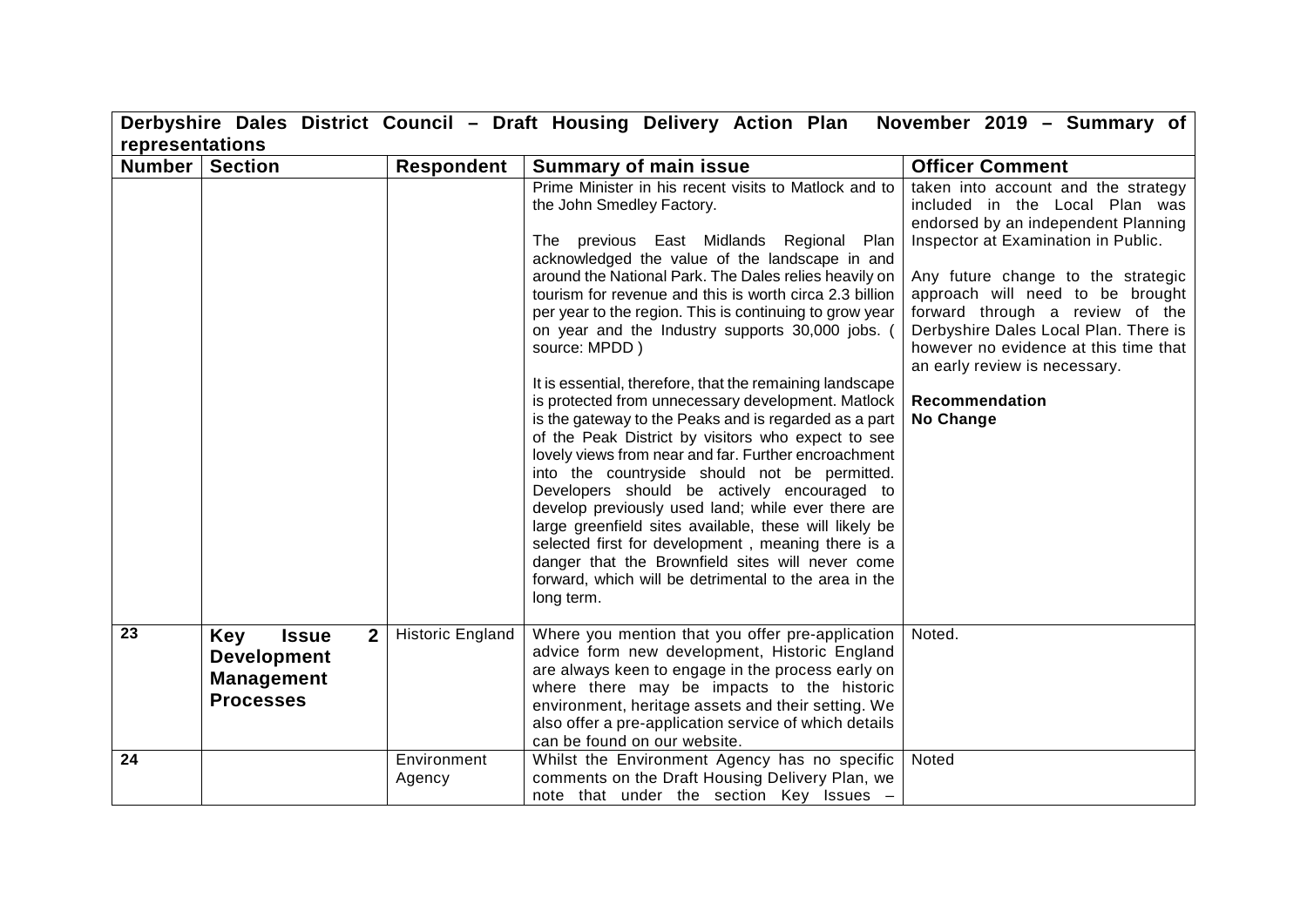|                 | Derbyshire Dales District Council - Draft Housing Delivery Action Plan<br>November 2019 - Summary of |                             |                                                                                                                                                                                                                                                                                                                                                                                                                                                            |                                                                                                                                                                                                                                                                                                                                                                                                                                                                                           |
|-----------------|------------------------------------------------------------------------------------------------------|-----------------------------|------------------------------------------------------------------------------------------------------------------------------------------------------------------------------------------------------------------------------------------------------------------------------------------------------------------------------------------------------------------------------------------------------------------------------------------------------------|-------------------------------------------------------------------------------------------------------------------------------------------------------------------------------------------------------------------------------------------------------------------------------------------------------------------------------------------------------------------------------------------------------------------------------------------------------------------------------------------|
| representations |                                                                                                      |                             |                                                                                                                                                                                                                                                                                                                                                                                                                                                            |                                                                                                                                                                                                                                                                                                                                                                                                                                                                                           |
| Number          | <b>Section</b>                                                                                       | <b>Respondent</b>           | <b>Summary of main issue</b>                                                                                                                                                                                                                                                                                                                                                                                                                               | <b>Officer Comment</b>                                                                                                                                                                                                                                                                                                                                                                                                                                                                    |
|                 |                                                                                                      |                             | Development Management, the Council mentions<br>their pre-paid service. We would highlight that the<br>Environment Agency offers its own pre application<br>chargeable service for when development is<br>proposed within an area of the Environment<br>Developer<br>Agency's<br>remit.<br>should<br>planning.trentside@environment-<br>contact<br>agency.gov.uk for further information is they would<br>like to get a quote for advice within our remit. |                                                                                                                                                                                                                                                                                                                                                                                                                                                                                           |
| 25              |                                                                                                      | Resident                    | Brownfield development should not run in parallel<br>with non-brownfield development.                                                                                                                                                                                                                                                                                                                                                                      | There is no Government policy which<br>sets out a preference for development<br>on Brownfield sites prior to greenfield<br>sites. Government policy does<br>however suggest that local planning<br>authorities should give substantial<br>weight to the use of brownfield sites<br>for homes and other needs. The<br>adopted Derbyshire Dales Local Plan<br>does, however, identify that over 60%<br>of allocated dwellings<br>are on<br>brownfield sites.<br>Recommendation<br>No Change |
| 26              |                                                                                                      | Resident                    | The practice of 'paid' advice must be very<br>transparent at all stages to ensure there is no<br>influence on decisions made on housing<br>development acceptance.                                                                                                                                                                                                                                                                                         | Noted - The paid pre application<br>service aims to add value to the<br>planning application process and<br>secure improved outcomes. It does<br>not in any way influence the decision<br>making process.<br>Recommendation<br>No Change                                                                                                                                                                                                                                                  |
| 27              |                                                                                                      | Doveridge<br>Parish Council | Action Plans SR1, SR2, SR4 and SR7 have<br>particular relevance to Doveridge. We have been                                                                                                                                                                                                                                                                                                                                                                 | The sites in Doveridge have come<br>forward during the earlier part of the                                                                                                                                                                                                                                                                                                                                                                                                                |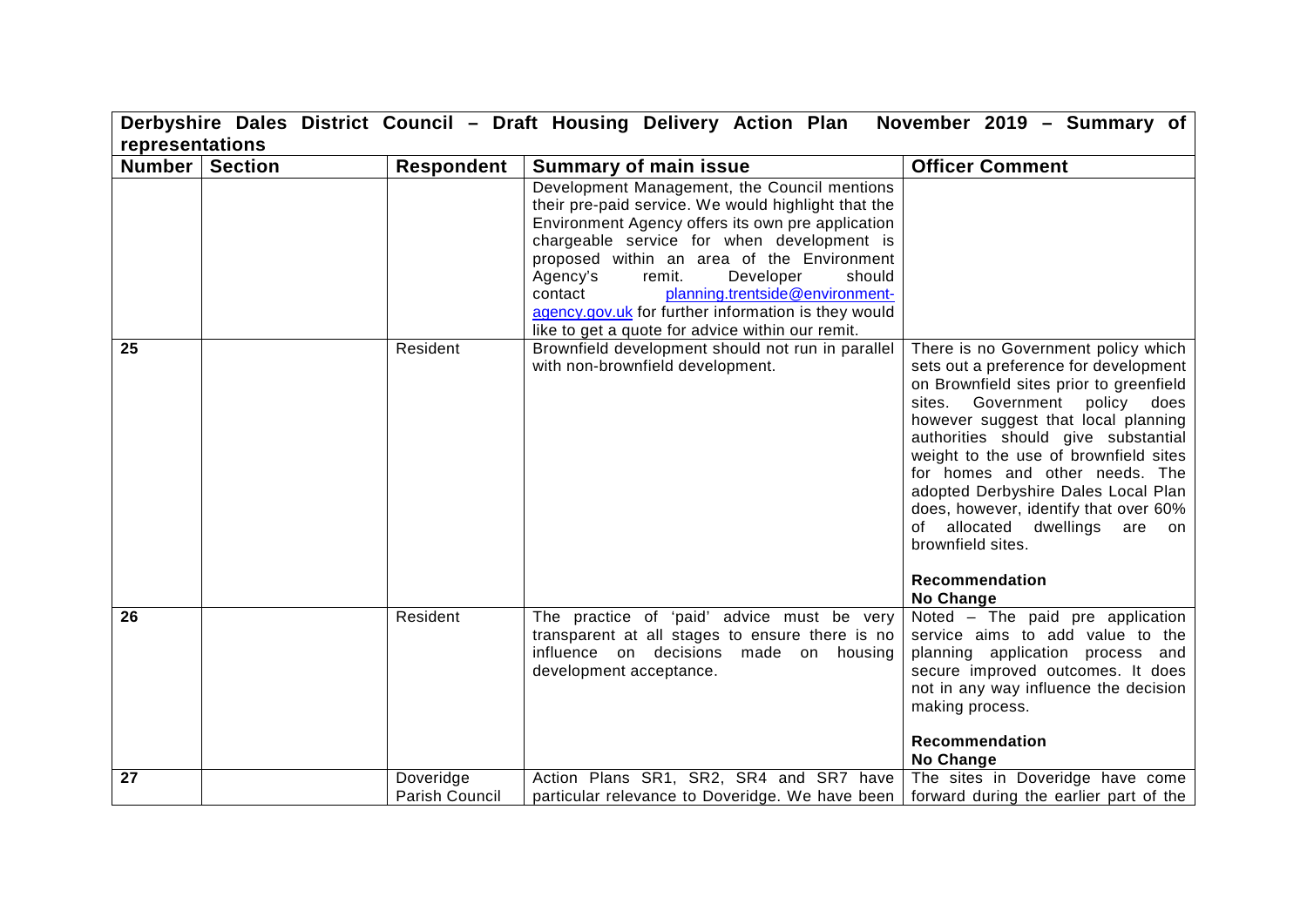|                 |                                            |                                 | Derbyshire Dales District Council - Draft Housing Delivery Action Plan                                                                                                                                                                                                                                                                                                                                                                                                                                                              | November 2019 - Summary of                                                                                                                                                                                                                                                                                                                                                                                                                                          |
|-----------------|--------------------------------------------|---------------------------------|-------------------------------------------------------------------------------------------------------------------------------------------------------------------------------------------------------------------------------------------------------------------------------------------------------------------------------------------------------------------------------------------------------------------------------------------------------------------------------------------------------------------------------------|---------------------------------------------------------------------------------------------------------------------------------------------------------------------------------------------------------------------------------------------------------------------------------------------------------------------------------------------------------------------------------------------------------------------------------------------------------------------|
| representations |                                            |                                 |                                                                                                                                                                                                                                                                                                                                                                                                                                                                                                                                     |                                                                                                                                                                                                                                                                                                                                                                                                                                                                     |
| Number          | <b>Section</b>                             | <b>Respondent</b>               | <b>Summary of main issue</b>                                                                                                                                                                                                                                                                                                                                                                                                                                                                                                        | <b>Officer Comment</b>                                                                                                                                                                                                                                                                                                                                                                                                                                              |
|                 |                                            |                                 | allocated 219 dwellings. All but the site at<br>Cavendish Cottage for 46 dwellings have planning<br>permission and two of the larger sites are now<br>nearing completion.                                                                                                                                                                                                                                                                                                                                                           | Local Plan period. However at this<br>time it is unknown what the future<br>housing requirements will be beyond<br>2033. The Actions set out on Page 11<br>are intended to be used ensure that<br>continues to be a future supply of<br>housing. These comments do not<br>suggest that Doveridge Parish Council<br>have any specific issues with the<br>proposed Actions<br>Recommendation                                                                          |
|                 |                                            |                                 |                                                                                                                                                                                                                                                                                                                                                                                                                                                                                                                                     | No Change                                                                                                                                                                                                                                                                                                                                                                                                                                                           |
| 28              | <b>Action</b><br>Plan<br><b>Monitoring</b> | <b>Historic England</b>         | Under Actions we would be concerned if<br>conditions were removed which were originally<br>included to benefit the historic environment.                                                                                                                                                                                                                                                                                                                                                                                            | Any proposals to remove or modify<br>conditions would be subject to careful<br>scrutiny and only likely to be approved<br>where the benefits of doing so<br>outweigh any negative impacts. This<br>would include any relating to the<br><b>Historic Environment.</b><br>Recommendation<br>No Change                                                                                                                                                                 |
| 29              |                                            | Matlock<br>Civic<br>Association | MCA consider that it is imperative that brownfield<br>sites are developed so as to reduce greenfield<br>allocations and deal with blights on our town. We<br>consider that a very high priority should be given to<br>the proposed monitoring action M5 to:<br>"Continue to have regular engagement with<br>landowners/developers for the more complex<br>brownfield sites to ensure their accelerated delivery"<br>This initiative should be exercised in conjunction with<br>the real threat of implementing Site Delivery Action | There is no Government policy which<br>sets out a preference for development<br>on Brownfield sites prior to greenfield<br>Government policy does<br>sites.<br>however suggest that local planning<br>authorities should give substantial<br>weight to the use of brownfield sites<br>for homes and other needs. The<br>adopted Derbyshire Dales Local Plan<br>does, however, identify that over 60%<br>allocated dwellings<br>of<br>are<br>on<br>brownfield sites. |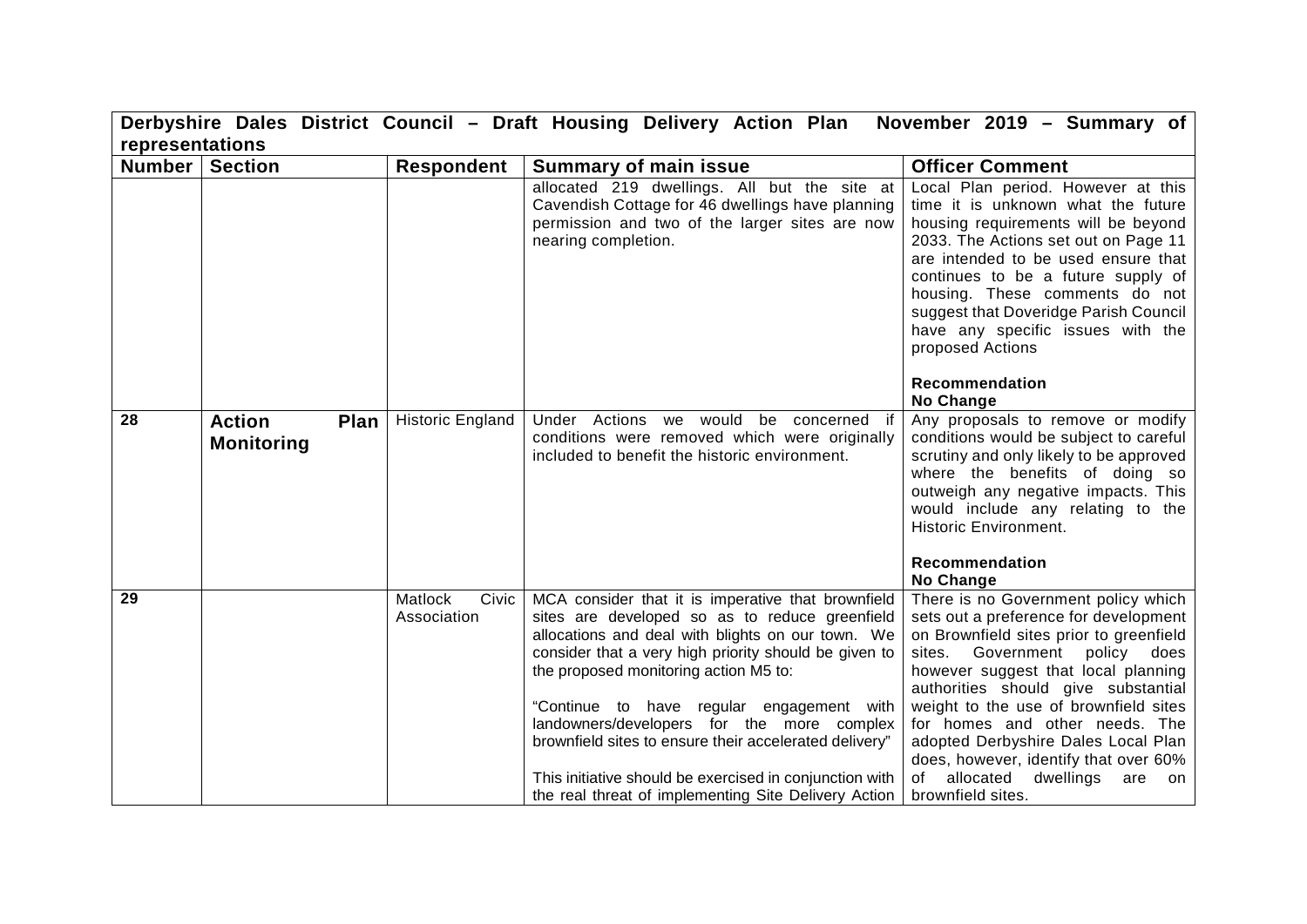|                 |                                            |                            | Derbyshire Dales District Council - Draft Housing Delivery Action Plan                                                                                                                                                                                                                                                                                                                            | November 2019 - Summary of                                                                                                                                                                                                                                                                       |
|-----------------|--------------------------------------------|----------------------------|---------------------------------------------------------------------------------------------------------------------------------------------------------------------------------------------------------------------------------------------------------------------------------------------------------------------------------------------------------------------------------------------------|--------------------------------------------------------------------------------------------------------------------------------------------------------------------------------------------------------------------------------------------------------------------------------------------------|
| representations |                                            |                            |                                                                                                                                                                                                                                                                                                                                                                                                   |                                                                                                                                                                                                                                                                                                  |
| <b>Number</b>   | <b>Section</b>                             | <b>Respondent</b>          | <b>Summary of main issue</b>                                                                                                                                                                                                                                                                                                                                                                      | <b>Officer Comment</b>                                                                                                                                                                                                                                                                           |
|                 |                                            |                            | SR4 to use Compulsory Purchase powers to ensure<br>delivery of brownfield allocations.<br>The wording on brownfield sites (policy M5) should<br>be strengthened so that it has clear priority with the<br>real threat of using Compulsory Purchase Powers<br>$(SR4)$ .                                                                                                                            | Compulsory Purchase Orders are<br>generally used as a last resort in the<br>event that negotiations to bring sites<br>forward appear to have stalled or are<br>not likely to be concluded in a<br>satisfactory way.                                                                              |
|                 |                                            |                            |                                                                                                                                                                                                                                                                                                                                                                                                   | By default what is suggested by<br>Matlock Civic Association would only<br>happen if the circumstances dictated<br>that progress was stalling. At the<br>current time none of the sites<br>allocated in the Adopted Derbyshire<br>Dales Local Plan have reached that<br>stage.<br>Recommendation |
| 30              |                                            | Doveridge                  | Neighbourhood Development Plan for<br><b>The</b>                                                                                                                                                                                                                                                                                                                                                  | No Change<br>Noted                                                                                                                                                                                                                                                                               |
|                 |                                            | Parish Council             | Doveridge is a Statutory document which clearly                                                                                                                                                                                                                                                                                                                                                   |                                                                                                                                                                                                                                                                                                  |
|                 |                                            |                            | states that the allocation of 219 has already<br>increased the size of the village by a third.                                                                                                                                                                                                                                                                                                    |                                                                                                                                                                                                                                                                                                  |
| 31              | <b>Action Plan Site</b><br><b>Delivery</b> | Matlock<br>Town<br>Council | The last resort proposal for Compulsory Purchase<br>of landowners/developers 'land banking' sites is<br>however considered acceptable - if found<br>deliverable (SR4)                                                                                                                                                                                                                             | Noted                                                                                                                                                                                                                                                                                            |
| 32              |                                            | Matlock<br>Town<br>Council | The revised NPPF has even reduced the number of<br>such housing from 40% down to 30% and it is obvious<br>many Developers have used 'profit based' reasons<br>(such as viability assessments*) to even build less<br>than 10% and even none at all in some cases.<br>*Source: Research by the homeless charity Shelter<br>and the Campaign to Protect Rural England (CPRE)<br>- The Guardian 2018 | The priority for the Action Plan is to<br>ensure that the level of residential<br>development continues to be brought<br>forward at an appropriate rate.<br>By doing so it will ensure that the<br>policies and proposals in the adopted<br>Derbyshire Dales Local Plan are                      |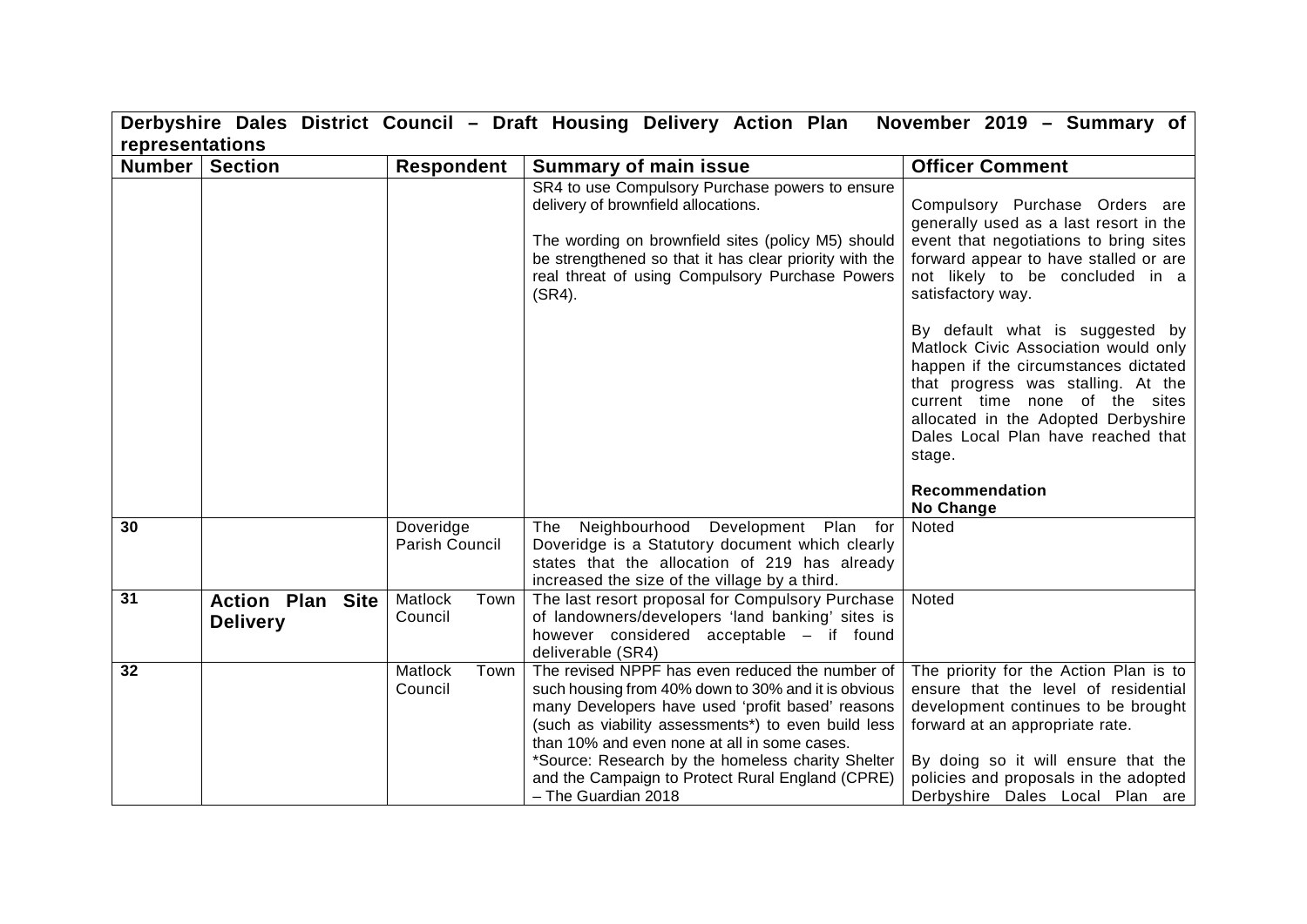|                 |                |                            | Derbyshire Dales District Council - Draft Housing Delivery Action Plan                                                                                                                                                                                                                                                                                                                                                                                                                                                                                                                                                                                                                                                                                                                     | November 2019 - Summary of                                                                                                                                                                                                                                                                                                                                                                                                                                                                                                                                                                                                                                                                            |
|-----------------|----------------|----------------------------|--------------------------------------------------------------------------------------------------------------------------------------------------------------------------------------------------------------------------------------------------------------------------------------------------------------------------------------------------------------------------------------------------------------------------------------------------------------------------------------------------------------------------------------------------------------------------------------------------------------------------------------------------------------------------------------------------------------------------------------------------------------------------------------------|-------------------------------------------------------------------------------------------------------------------------------------------------------------------------------------------------------------------------------------------------------------------------------------------------------------------------------------------------------------------------------------------------------------------------------------------------------------------------------------------------------------------------------------------------------------------------------------------------------------------------------------------------------------------------------------------------------|
| representations |                |                            |                                                                                                                                                                                                                                                                                                                                                                                                                                                                                                                                                                                                                                                                                                                                                                                            |                                                                                                                                                                                                                                                                                                                                                                                                                                                                                                                                                                                                                                                                                                       |
| <b>Number</b>   | <b>Section</b> | <b>Respondent</b>          | <b>Summary of main issue</b>                                                                                                                                                                                                                                                                                                                                                                                                                                                                                                                                                                                                                                                                                                                                                               | <b>Officer Comment</b>                                                                                                                                                                                                                                                                                                                                                                                                                                                                                                                                                                                                                                                                                |
|                 |                |                            | The CPRE has carried out studies highlighting the<br>problem in rural areas in England where prices are<br>often high but wages low, meaning local residents<br>and workers find themselves priced out of the market.<br>Analysis of eight rural councils over one year shows<br>some 50% 'loss of affordable housing' was lost by<br>Developers using the above justification (looks<br>familiar?)<br>Note: In this context SR7 (Page 11) the wording<br>"including any affordable housing requirements"<br>should clearly be removed.<br>Several District Councils are known to have refused<br>Developers proposals unless significant numbers of<br>'affordable housing' are to be built. Matlock Town<br>Council urges Derbyshire Dales District Council to<br>also take this stance. | safeguarded and minimise any risk of<br>land not allocated for residential<br>development coming forward.<br>The provision of affordable housing is<br>a cost to developers. However before<br>granting planning permission the<br>District Council will normally work with<br>the developer to ensure that the level<br>of affordable housing provided does<br>not undermine the deliverability of the<br>development. Only in the event of a<br>significant change in circumstances is<br>it likely that the removal of conditions<br>relating to affordable housing will be<br>contemplated. SR7 is only one of a<br>number of potential measures to<br>ensure the continued supply of<br>housing. |
|                 |                |                            |                                                                                                                                                                                                                                                                                                                                                                                                                                                                                                                                                                                                                                                                                                                                                                                            | Any proposals to remove or modify<br>conditions including those related to<br>the provision of affordable housing<br>would be subject to careful scrutiny<br>and only likely to be approved where<br>the benefits of doing so outweigh any<br>negative impacts.<br>Recommendation<br>No Change                                                                                                                                                                                                                                                                                                                                                                                                        |
| 33              |                | Matlock<br>Town<br>Council | For the Matlock area, a separate matter of significant<br>importance is already evident from a consideration of<br>developments already built or under construction,<br>especially those since the commencement of the                                                                                                                                                                                                                                                                                                                                                                                                                                                                                                                                                                     | This is a matter related to the mix of<br>houses on individual sites rather than<br>the principle of how to ensure that the<br>rate of housing delivery continues at<br>an appropriate level. The adopted                                                                                                                                                                                                                                                                                                                                                                                                                                                                                             |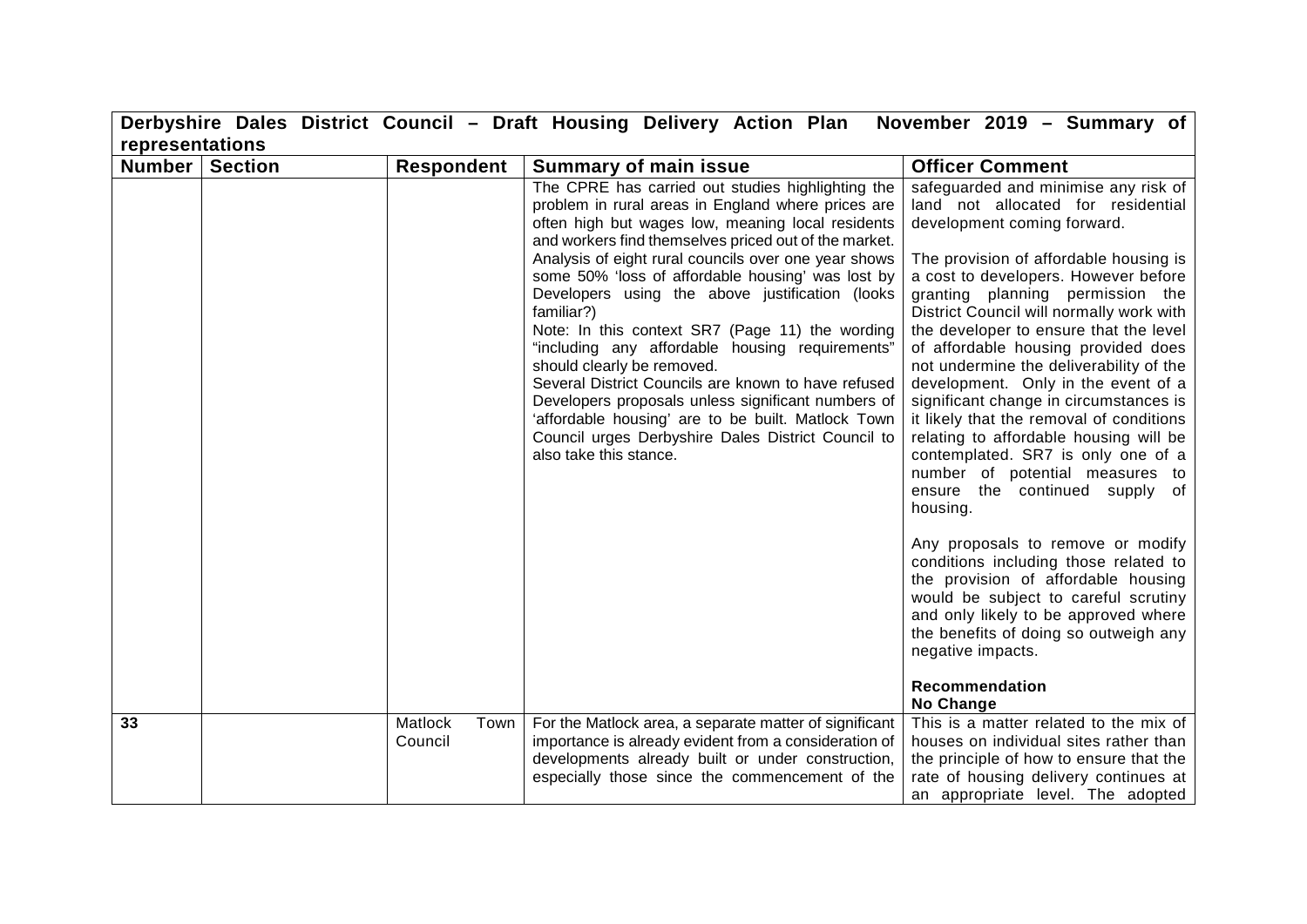|        |                 |                            | Derbyshire Dales District Council - Draft Housing Delivery Action Plan                                                                                                                                                                                                                                                                                                                                                                                                                                                                                                                                                                                                                                                                                                                                                                                                                                           | November 2019 - Summary of                                                                                                                                                                                                                                                                                                                                                                                                                                                                                                                                                                                                                                                                |  |  |
|--------|-----------------|----------------------------|------------------------------------------------------------------------------------------------------------------------------------------------------------------------------------------------------------------------------------------------------------------------------------------------------------------------------------------------------------------------------------------------------------------------------------------------------------------------------------------------------------------------------------------------------------------------------------------------------------------------------------------------------------------------------------------------------------------------------------------------------------------------------------------------------------------------------------------------------------------------------------------------------------------|-------------------------------------------------------------------------------------------------------------------------------------------------------------------------------------------------------------------------------------------------------------------------------------------------------------------------------------------------------------------------------------------------------------------------------------------------------------------------------------------------------------------------------------------------------------------------------------------------------------------------------------------------------------------------------------------|--|--|
|        | representations |                            |                                                                                                                                                                                                                                                                                                                                                                                                                                                                                                                                                                                                                                                                                                                                                                                                                                                                                                                  |                                                                                                                                                                                                                                                                                                                                                                                                                                                                                                                                                                                                                                                                                           |  |  |
| Number | <b>Section</b>  | <b>Respondent</b>          | <b>Summary of main issue</b>                                                                                                                                                                                                                                                                                                                                                                                                                                                                                                                                                                                                                                                                                                                                                                                                                                                                                     | <b>Officer Comment</b>                                                                                                                                                                                                                                                                                                                                                                                                                                                                                                                                                                                                                                                                    |  |  |
|        |                 |                            | Local Plan process (this includes 'windfall' exception<br>sites not in the Local Plan).<br>With only the occasional exception these housing<br>developments as advertised (and built) a significant<br>majority of large 4 and 5 bedroomed detached<br>houses. This is a clear failure of the basic intention of<br>the building of 300,000 new houses which was surely<br>to provide significant numbers of what is generally<br>referred to as 'affordable housing' - housing for those<br>starting out on the housing ladder and wishing to<br>purchase a smaller sized initial property and those<br>wanting to 'downsize' from their existing property to a<br>smaller property as the size of the household<br>decreases in later life.                                                                                                                                                                    | Derbyshire Dales Local Plan has<br>policies in place to address the mix of<br>new housing to meet the future needs<br>of the District and will influence the<br>decisions on individual planning<br>applications.<br>Recommendation<br>No Change                                                                                                                                                                                                                                                                                                                                                                                                                                          |  |  |
| 34     |                 | Matlock<br>Town<br>Council | The use of Compulsory Purchase powers to 'unlock'<br>Landowners/Developers 'Land Banking' sites is<br>considered acceptable (as a last resort) but only if<br>found deliverable.<br>iv) Future sites should be not considered unless they<br>comply with the Policies in the adopted Local Plan.<br>v) It is considered that concessions to Developers<br>should be actively resisted (clear proof) in the matter<br>of numbers of 'affordable housing' to be provided on<br>future sites. The lack of sufficient profits of a<br>Developer should be not be used as a 'bargaining<br>tool' in Planning considerations.<br>vi) The key National policy of 'Brownfield before<br>Greenfield' should be adhered to.<br>vii) Reconsideration of the 'Garden Village' concept<br>for future housing development, rather than further<br>undesirable additions to existing communities should<br>be actively pursued. | Support for the use of CPO powers is<br>noted, and would only be used where<br>sites were considered<br>to be<br>deliverable - as defined in the NPPF.<br>The Housing Delivery Action Plan has<br>been prepared to support the<br>implementation of the housing policies<br>and proposals in the adopted<br>Derbyshire Dales Local Plan. It is not<br>a vehicle for reviewing or allocating<br>alternative sites - this can only be<br>undertaken through a review of the<br>Local Plan, taking account of the<br>evidence available at that time. This<br>includes reviewing the extent to which<br>a 'Garden Village' is likely to be a<br>deliverable concept for Derbyshire<br>Dales. |  |  |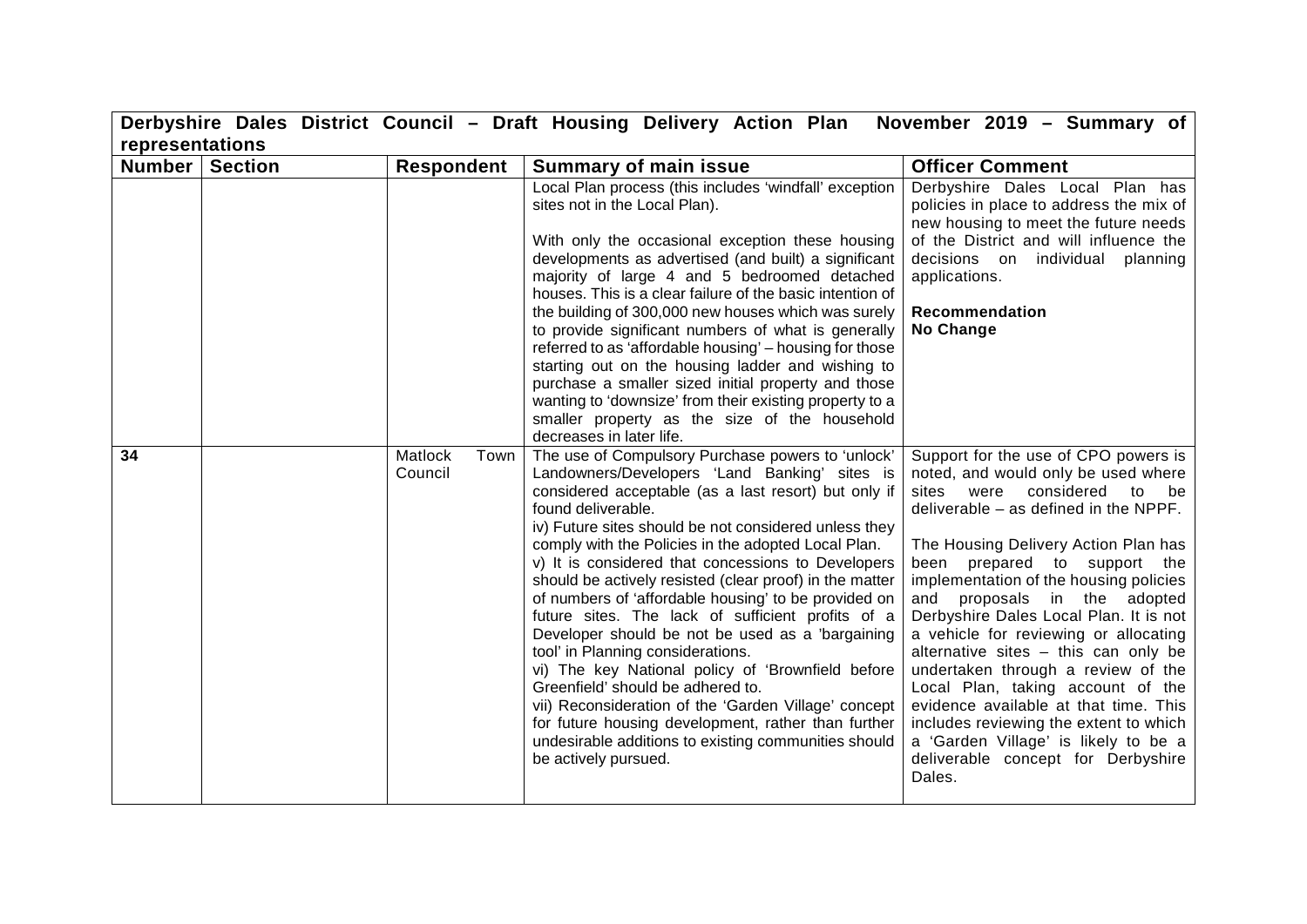| Derbyshire Dales District Council - Draft Housing Delivery Action Plan<br>November 2019 - Summary of |  |                                                                                      |                                                                                                                                                                                                                                                                                                                                                                                                                                          |                                                                                                                                                                                                                                                                                                                                                                                                                                                            |  |
|------------------------------------------------------------------------------------------------------|--|--------------------------------------------------------------------------------------|------------------------------------------------------------------------------------------------------------------------------------------------------------------------------------------------------------------------------------------------------------------------------------------------------------------------------------------------------------------------------------------------------------------------------------------|------------------------------------------------------------------------------------------------------------------------------------------------------------------------------------------------------------------------------------------------------------------------------------------------------------------------------------------------------------------------------------------------------------------------------------------------------------|--|
| representations                                                                                      |  |                                                                                      |                                                                                                                                                                                                                                                                                                                                                                                                                                          |                                                                                                                                                                                                                                                                                                                                                                                                                                                            |  |
| Number Section                                                                                       |  | Respondent                                                                           | <b>Summary of main issue</b>                                                                                                                                                                                                                                                                                                                                                                                                             | <b>Officer Comment</b>                                                                                                                                                                                                                                                                                                                                                                                                                                     |  |
|                                                                                                      |  |                                                                                      |                                                                                                                                                                                                                                                                                                                                                                                                                                          | Any proposals to remove or modify<br>conditions including those related to<br>the provision of affordable housing<br>would be subject to careful scrutiny<br>and only likely to be approved where<br>the benefits of doing so outweigh any<br>negative impacts.                                                                                                                                                                                            |  |
|                                                                                                      |  |                                                                                      |                                                                                                                                                                                                                                                                                                                                                                                                                                          | There is no Government policy which<br>sets out a preference for development<br>on Brownfield sites prior to greenfield<br>sites. Government policy does<br>however suggest that local planning<br>authorities should give substantial<br>weight to the use of brownfield sites<br>for homes and other needs. The<br>adopted Derbyshire Dales Local Plan<br>does, however, identify that over 60%<br>of allocated dwellings<br>are on<br>brownfield sites. |  |
|                                                                                                      |  |                                                                                      |                                                                                                                                                                                                                                                                                                                                                                                                                                          | <b>Recommendation</b><br>No Change                                                                                                                                                                                                                                                                                                                                                                                                                         |  |
| 35                                                                                                   |  | Derbyshire<br>County Council<br>- Conservation,<br>Heritage<br>and<br>Design Service | Thank you for consulting on the Derbyshire Dales<br>Draft Housing Delivery Action Plan.<br>While I have few comments on the proposed Action<br>Plan in relation to the historic environment, I note with<br>some concern proposed action SR7: "In appropriate<br>circumstances consider the release/removal of<br>conditions including any affordable housing<br>requirements from extant and/or unimplemented<br>planning permissions". | Any release/removal of conditions would<br>not be something instigated by the<br>District Council, rather it is more than<br>likely to be a developer seeking to<br>improve viability by removing those<br>conditions which are more than likely to<br>be having an adverse impact upon a<br>development's viability.                                                                                                                                      |  |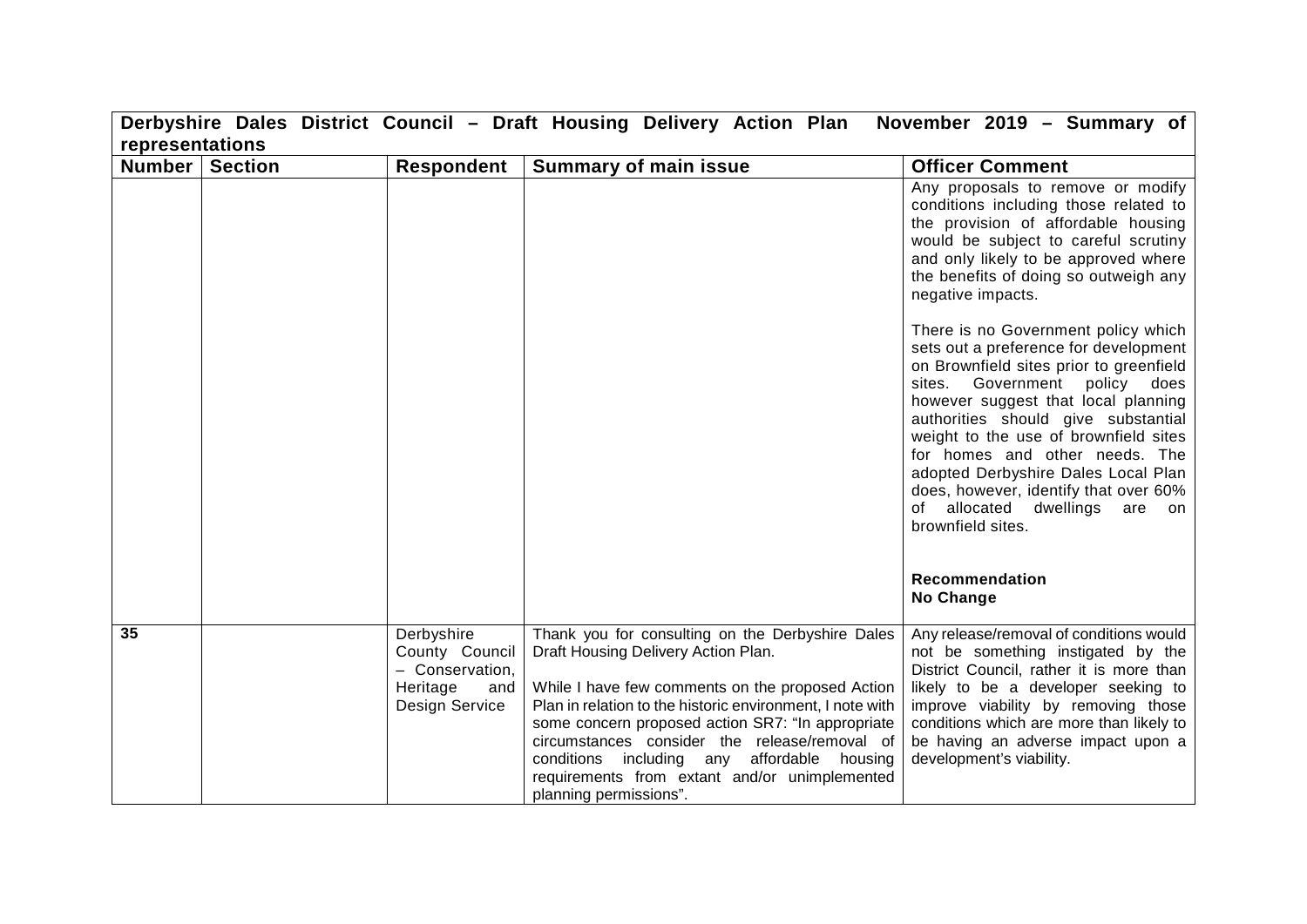|        |                 |                   | Derbyshire Dales District Council - Draft Housing Delivery Action Plan                                                                                                                                                                                                                                                                                                                                                                                                                                                                                                                                                                                                                                                                                                                                                                                                                                                                                                                                                                                                                                                                                                                                                                                                                                                                                                                                                                                                                                                                                                                                                                                                                 | November 2019 - Summary of                                                                                                                                                                                                                                                                                                                                                                                                                                                                                                                                                                                                                                                                                                                                                                                                                                                                                                                                                                               |  |  |
|--------|-----------------|-------------------|----------------------------------------------------------------------------------------------------------------------------------------------------------------------------------------------------------------------------------------------------------------------------------------------------------------------------------------------------------------------------------------------------------------------------------------------------------------------------------------------------------------------------------------------------------------------------------------------------------------------------------------------------------------------------------------------------------------------------------------------------------------------------------------------------------------------------------------------------------------------------------------------------------------------------------------------------------------------------------------------------------------------------------------------------------------------------------------------------------------------------------------------------------------------------------------------------------------------------------------------------------------------------------------------------------------------------------------------------------------------------------------------------------------------------------------------------------------------------------------------------------------------------------------------------------------------------------------------------------------------------------------------------------------------------------------|----------------------------------------------------------------------------------------------------------------------------------------------------------------------------------------------------------------------------------------------------------------------------------------------------------------------------------------------------------------------------------------------------------------------------------------------------------------------------------------------------------------------------------------------------------------------------------------------------------------------------------------------------------------------------------------------------------------------------------------------------------------------------------------------------------------------------------------------------------------------------------------------------------------------------------------------------------------------------------------------------------|--|--|
|        | representations |                   |                                                                                                                                                                                                                                                                                                                                                                                                                                                                                                                                                                                                                                                                                                                                                                                                                                                                                                                                                                                                                                                                                                                                                                                                                                                                                                                                                                                                                                                                                                                                                                                                                                                                                        |                                                                                                                                                                                                                                                                                                                                                                                                                                                                                                                                                                                                                                                                                                                                                                                                                                                                                                                                                                                                          |  |  |
| Number | <b>Section</b>  | <b>Respondent</b> | <b>Summary of main issue</b>                                                                                                                                                                                                                                                                                                                                                                                                                                                                                                                                                                                                                                                                                                                                                                                                                                                                                                                                                                                                                                                                                                                                                                                                                                                                                                                                                                                                                                                                                                                                                                                                                                                           | <b>Officer Comment</b>                                                                                                                                                                                                                                                                                                                                                                                                                                                                                                                                                                                                                                                                                                                                                                                                                                                                                                                                                                                   |  |  |
|        |                 |                   | In the first instance, as currently phrased, it is not<br>clear whether this proposal applies only to conditions<br>relating to affordable housing provision, or whether it<br>applies to planning conditions more broadly,<br>including those relating to affordable housing<br>provision. I suggest that this ambiguity is clarified, for<br>the avoidance of doubt.<br>If planning conditions more broadly are implied, then<br>it is important to establish that with regard to the<br>historic environment, planning conditions are a key<br>part of ensuring that new development complies with<br>NPPF policy on heritage assets. The desirability of<br>conserving and enhancing the historic environment is<br>a vital part of the environmental strand of sustainable<br>development. Where the loss of heritage assets<br>(wholly or partly) is outweighed in the planning<br>balance by the benefits of new development, NPPF<br>para 199 places a clear expectation on planning<br>authorities and applicants that appropriate recording<br>of the relevant assets will take place (for example<br>through excavation and recording of archaeological<br>assets before a housing development begins).<br>Archaeological requirements where secured through<br>planning conditions are in any case required to be<br>'absolutely necessary', reasonable and proportionate<br>in rendering proposals acceptable that would<br>otherwise be unacceptable against the NPPF and<br>local plan policies. There would seem to be no policy<br>justification for removing such conditions post facto to<br>improve deliverability.<br>The proposed action $S R7 - i f$ applied to | Affordable Housing is considered the<br>most likely to be sought to be removed<br>as it has the potential to be one of the<br>most costly elements of a planning<br>permission.<br>It is highly unlikely that the District<br>Council would remove a condition that<br>had an impact upon the historic<br>environment, otherwise the reason for<br>imposition of a condition in the first<br>instance would be negated and<br>therefore more than likely that the<br>planning permission should not have<br>been approved - especially given the<br>advice in the NPPF about the weight to<br>be attached the historical environment in<br>the determination of a planning<br>application.<br>In all cases any proposals to remove or<br>modify conditions including those<br>related to the provision of affordable<br>housing would be subject to careful<br>scrutiny and only likely to be approved<br>where the benefits of doing so<br>outweigh any negative impacts<br>Recommendation<br>No Change |  |  |
|        |                 |                   | archaeological and/or other heritage conditions -                                                                                                                                                                                                                                                                                                                                                                                                                                                                                                                                                                                                                                                                                                                                                                                                                                                                                                                                                                                                                                                                                                                                                                                                                                                                                                                                                                                                                                                                                                                                                                                                                                      |                                                                                                                                                                                                                                                                                                                                                                                                                                                                                                                                                                                                                                                                                                                                                                                                                                                                                                                                                                                                          |  |  |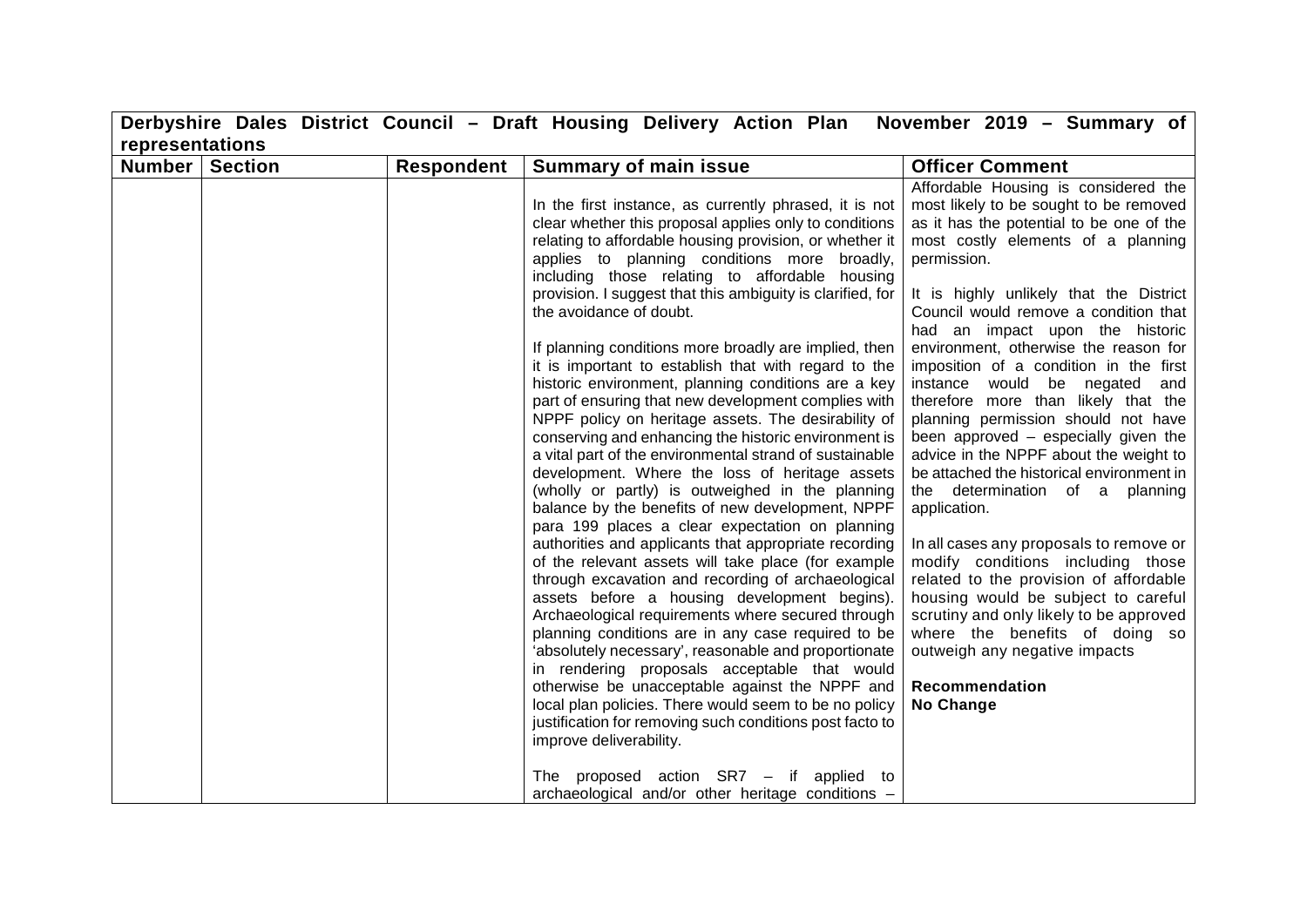|                         |                                 | Derbyshire Dales District Council - Draft Housing Delivery Action Plan November 2019 - Summary of                                                                                                                                                                                                                                                                                                                                                                                                                                                                                                                            |                                                                                                                                                                                                                                                      |
|-------------------------|---------------------------------|------------------------------------------------------------------------------------------------------------------------------------------------------------------------------------------------------------------------------------------------------------------------------------------------------------------------------------------------------------------------------------------------------------------------------------------------------------------------------------------------------------------------------------------------------------------------------------------------------------------------------|------------------------------------------------------------------------------------------------------------------------------------------------------------------------------------------------------------------------------------------------------|
| representations         |                                 |                                                                                                                                                                                                                                                                                                                                                                                                                                                                                                                                                                                                                              |                                                                                                                                                                                                                                                      |
| <b>Number   Section</b> | <b>Respondent</b>               | <b>Summary of main issue</b>                                                                                                                                                                                                                                                                                                                                                                                                                                                                                                                                                                                                 | <b>Officer Comment</b>                                                                                                                                                                                                                               |
|                         |                                 | could therefore lead to harm or complete loss of<br>heritage assets without an appropriate record being<br>made, and this would run counter to policies at NPPF<br>chapter 16 and Derbyshire Dales Local Plan Policy<br>PD2. I therefore advise that some appropriate<br>qualification is given alongside discussion of action<br>SR7, to clarify what 'in appropriate circumstances'<br>might mean and to establish that removal of such<br>conditions would not occur where the relevant<br>conditions are necessary to ensure compliance with<br>national and local planning policies on (inter alia)<br>heritage assets. |                                                                                                                                                                                                                                                      |
| 36                      | Matlock<br>Civic<br>Association | The majority of the Councils proposals are helpful<br>and worthwhile. The additional measures, such as<br>the Council acting as a Developer to improve<br>delivery of Affordable Housing (SR3) and using<br>Compulsory Purchase Powers (SR4) where<br>necessary, are also welcomed.                                                                                                                                                                                                                                                                                                                                          | Noted                                                                                                                                                                                                                                                |
| 37                      | Doveridge<br>Parish Council     | As a review of the Local Plan is required by<br>December 2022 it is envisaged that the Council will<br>be influenced by applications for new land for<br>residential development. We would not want any<br>of the subsequent greenfield sites to be found in<br>Doveridge.                                                                                                                                                                                                                                                                                                                                                   | Noted - the review of the Local Plan<br>will be subject to extensive public<br>consultation and Doveridge Parish<br>Council will have the opportunity to<br>make suitable representations at the<br>appropriate time.<br>Recommendation<br>No Change |
| 38                      | Wolds<br>Action<br>Group        | WAG agrees with suggested Policy SR2 because this<br>would encourage smaller sites to come forward which<br>would be more easily deliverable because smaller<br>sites do not have the massive and complicated<br>environmental impacts of large scale proposals.                                                                                                                                                                                                                                                                                                                                                             | Noted                                                                                                                                                                                                                                                |
| 39                      | Wolds<br>Action<br>Group        | If the Council finds it unavoidable to release or<br>remove conditions including any affordable housing<br>etc., then this should be considered only if this                                                                                                                                                                                                                                                                                                                                                                                                                                                                 | The provision of affordable housing is<br>a cost to developers. However before<br>granting planning permission the                                                                                                                                   |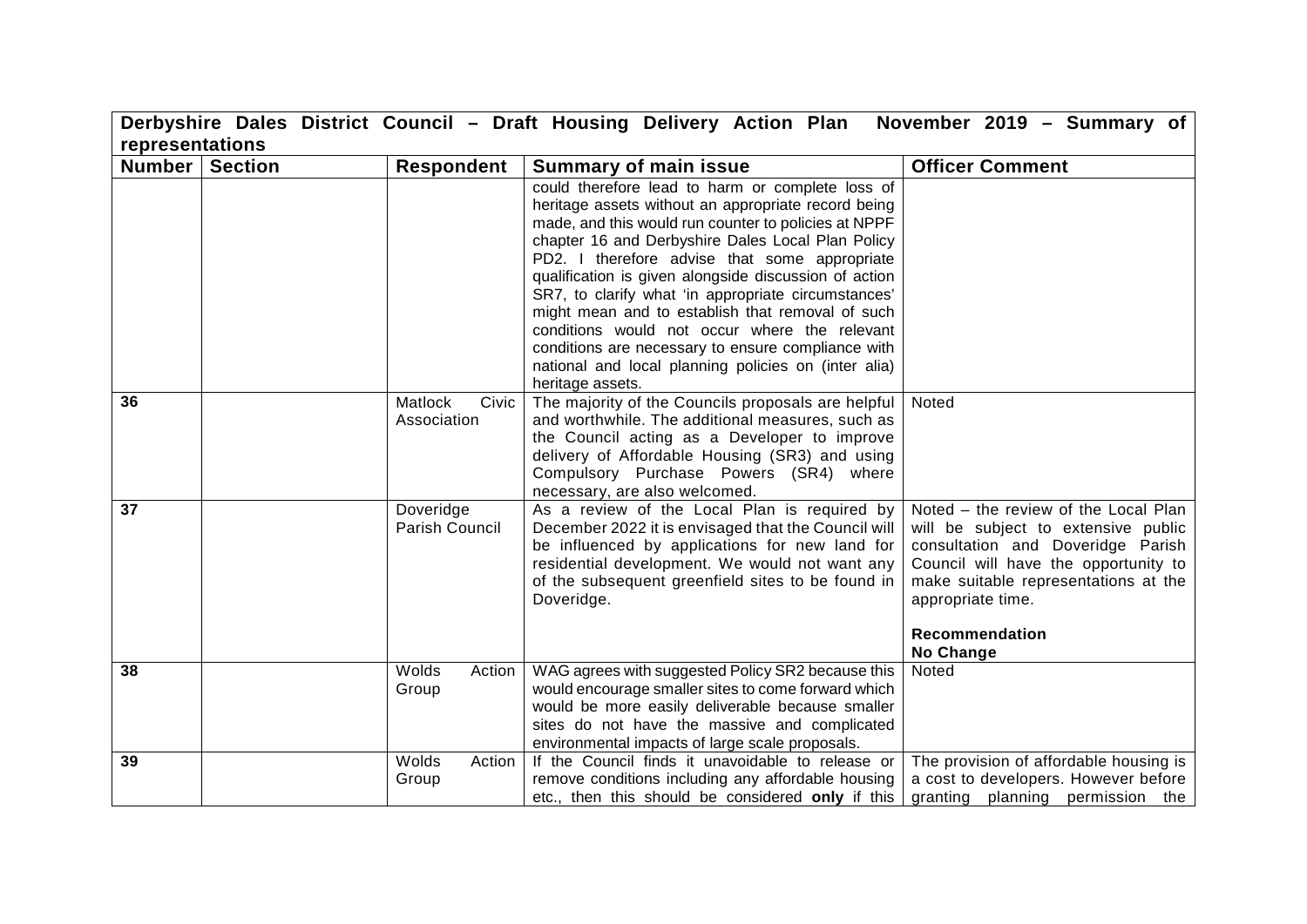|                            |                          | Derbyshire Dales District Council - Draft Housing Delivery Action Plan                                                                                                                                                                                                                                                                                                                                                                                                                            | November 2019 - Summary of                                                                                                                                                                                                                                                                                                                                                                                                                                         |
|----------------------------|--------------------------|---------------------------------------------------------------------------------------------------------------------------------------------------------------------------------------------------------------------------------------------------------------------------------------------------------------------------------------------------------------------------------------------------------------------------------------------------------------------------------------------------|--------------------------------------------------------------------------------------------------------------------------------------------------------------------------------------------------------------------------------------------------------------------------------------------------------------------------------------------------------------------------------------------------------------------------------------------------------------------|
| representations            |                          |                                                                                                                                                                                                                                                                                                                                                                                                                                                                                                   |                                                                                                                                                                                                                                                                                                                                                                                                                                                                    |
| Number  <br><b>Section</b> | <b>Respondent</b>        | <b>Summary of main issue</b>                                                                                                                                                                                                                                                                                                                                                                                                                                                                      | <b>Officer Comment</b>                                                                                                                                                                                                                                                                                                                                                                                                                                             |
|                            |                          | assists in bringing forward a complex or difficult<br>brownfield site. Any such concessions should be<br>incentives in favour of the development of brownfield<br>only and there should be no such concessions made<br>available to greenfield sites under any circumstances<br>and this policy should be caveated as such and made<br>crystal clear to developers at the outset.                                                                                                                 | District Council will normally work with<br>the developer to ensure that the level<br>of affordable housing provided does<br>not undermine the deliverability of the<br>development. Only in the event of a<br>significant change in circumstances is<br>it likely that the removal of conditions<br>relating to affordable housing will be<br>contemplated. SR7 is only one of a<br>number of potential measures to<br>ensure the continued supply of<br>housing. |
|                            |                          |                                                                                                                                                                                                                                                                                                                                                                                                                                                                                                   | Any proposals to remove or modify<br>conditions including those related to<br>the provision of affordable housing<br>would be subject to careful scrutiny<br>and only likely to be approved where<br>the benefits of doing so outweigh any<br>negative impacts.<br>Recommendation                                                                                                                                                                                  |
|                            |                          |                                                                                                                                                                                                                                                                                                                                                                                                                                                                                                   | No Change                                                                                                                                                                                                                                                                                                                                                                                                                                                          |
| 40                         | Wolds<br>Action<br>Group | Site Delivery and review of the Local Plan by<br>December 2022:<br>WAG believes that Climate Change should be a<br>driving factor in any LP review and that this review<br>should take place earlier in view of the critical<br>importance attached globally to Climate Change.<br>Given the recent severe and devastating floods<br>Matlock and environs have suffered, there should be<br>no compromise on the future safety of the town.<br>Matlock in particular is unique in its topography, | A review of the Derbyshire Dales<br>Local Plan has to be completed by<br>December 2022. The extent of that<br>review has yet to be determined.<br>Furthermore these representations do<br>not refer to any aspect of the Action<br>Plan.<br>Recommendation<br>No Change                                                                                                                                                                                            |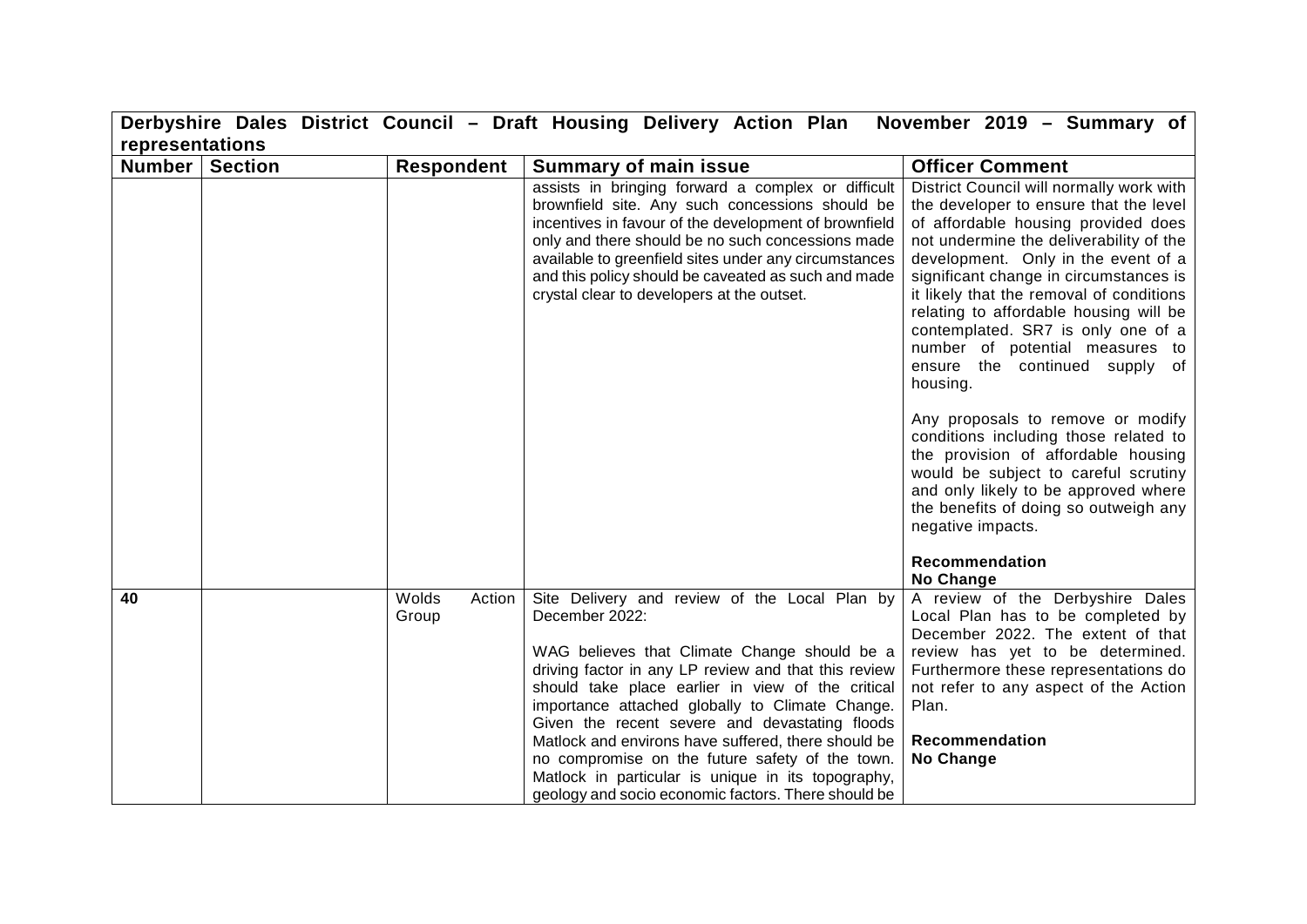|                 | Derbyshire Dales District Council - Draft Housing Delivery Action Plan November 2019 - Summary of |                                                        |                                                                                                                                                                                                                                                                                                                                                                                                                                                                                                                          |                                                                                                                                                                                                                                                                                                                                                                                                                                      |  |
|-----------------|---------------------------------------------------------------------------------------------------|--------------------------------------------------------|--------------------------------------------------------------------------------------------------------------------------------------------------------------------------------------------------------------------------------------------------------------------------------------------------------------------------------------------------------------------------------------------------------------------------------------------------------------------------------------------------------------------------|--------------------------------------------------------------------------------------------------------------------------------------------------------------------------------------------------------------------------------------------------------------------------------------------------------------------------------------------------------------------------------------------------------------------------------------|--|
| representations |                                                                                                   |                                                        |                                                                                                                                                                                                                                                                                                                                                                                                                                                                                                                          |                                                                                                                                                                                                                                                                                                                                                                                                                                      |  |
| Number          | <b>Section</b>                                                                                    | <b>Respondent</b>                                      | <b>Summary of main issue</b>                                                                                                                                                                                                                                                                                                                                                                                                                                                                                             | <b>Officer Comment</b>                                                                                                                                                                                                                                                                                                                                                                                                               |  |
|                 |                                                                                                   |                                                        | no further development of the North valley side in<br>Matlock until it can be unequivocally proved that<br>flooding will not be exacerbated or caused elsewhere<br>as a result of that development.<br>At the next Local Plan review, policies should be<br>reviewed to take into account new evidence which<br>has come forward since adoption of the present plan<br>and all policies should take into account the very real<br>risks of climate change.                                                               |                                                                                                                                                                                                                                                                                                                                                                                                                                      |  |
| 41              | <b>Action Plan</b><br>and<br><b>Performance</b><br><b>Management</b>                              | Matlock<br>Town<br>Council                             | The 'ridged' adherence to such as a rolling 3 year<br>period (Page 12) is suggested should be ameliorated<br>in a case (usually a large major Development Site)<br>where the final delivery of the total number of houses<br>proposed will be 5 years or more.                                                                                                                                                                                                                                                           | The HDT is a measure with a<br>defined<br>methodology<br>by<br>the<br>Government. The District Council has<br>no opportunities to digress away from<br>the methodology.<br>Recommendation<br>No Change                                                                                                                                                                                                                               |  |
| 42              |                                                                                                   | Doveridge<br>Parish Council                            | Is annual monitoring of residential development<br>sufficient?                                                                                                                                                                                                                                                                                                                                                                                                                                                           | Monitoring of residential development<br>is continuous throughout the year. The<br>results of the monitoring are however<br>published annually.<br>Recommendation<br>No Change                                                                                                                                                                                                                                                       |  |
| 43              | <b>Appendix 1 List of</b><br><b>Brownfield</b><br>and<br><b>Greenfield Sites</b>                  | Julie Daly Cllr<br><b>DDTC</b><br>c/o<br>James Dowling | There is a serious inaccuracy in Appendix 1, the<br>57 new homes granted outline planning<br>permission on land opposite Meadow View,<br>Bakewell Road, have been omitted. Presumably<br>because it is still allocated as PD10 in the Local<br>Plan. Is it correct that land granted protection<br>under Policy PD10 can be granted outline planning<br>permission? This will then bring the number of new<br>homes to be built on greenfield sites to 831. 278 of<br>which being in Darley Dale. This is over one third | At the 1 <sup>st</sup> April 2019 the site at<br>Meadow View only had<br>outline<br>planning<br>permission.<br>such<br>In.<br>circumstances the policy in the NPPF<br>is that sites with outline planning<br>permission should only be considered<br>deliverable where there is clear<br>evidence that housing completions will<br>begin on site within 5 years. At 1 <sup>st</sup> April<br>2019 that time the District Council did |  |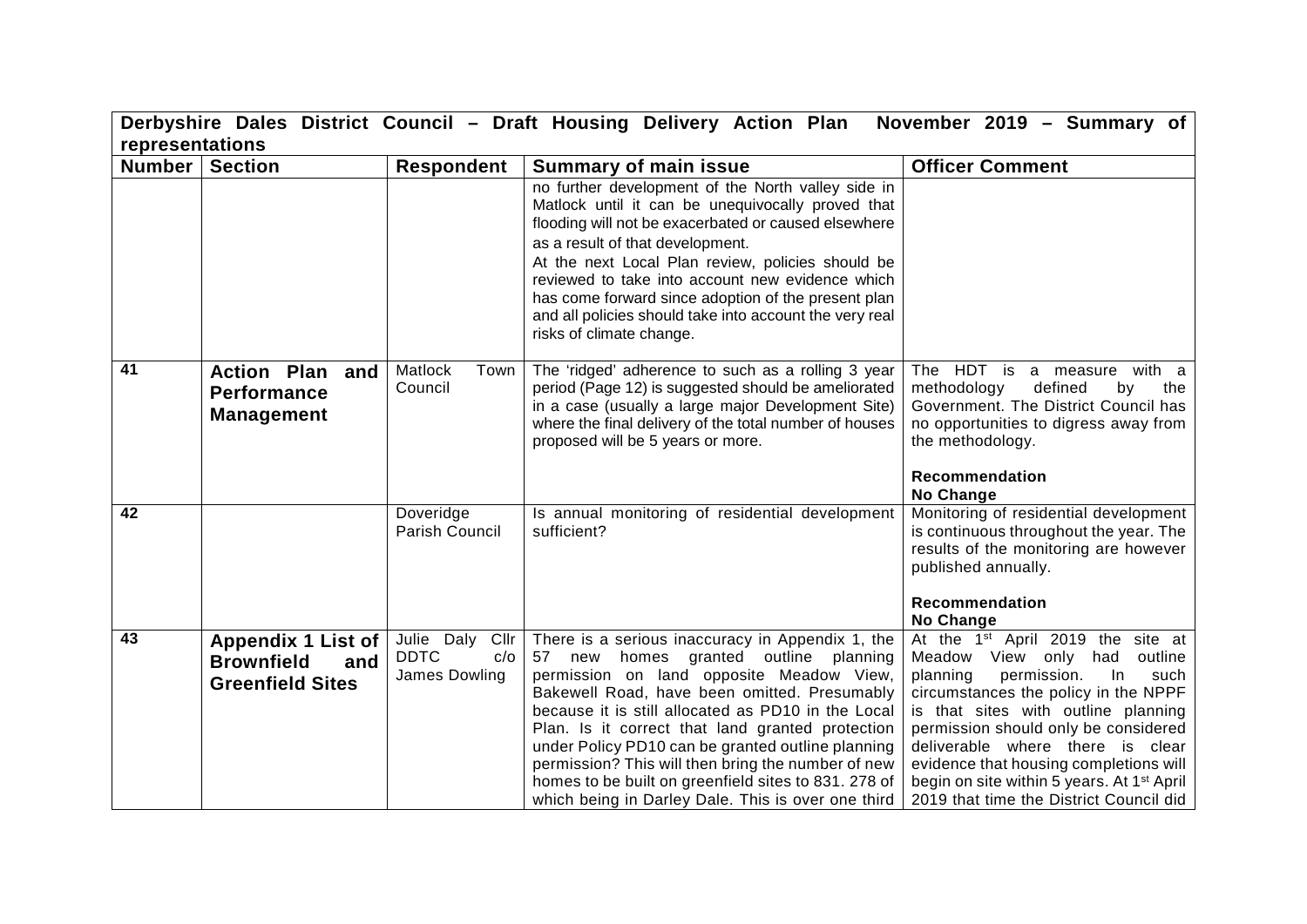| Derbyshire Dales District Council - Draft Housing Delivery Action Plan<br>November 2019 - Summary of |                |                            |                                                                                                                                                                                                                                                                                                                                                                                                                                                                                                                                                                                                                                                                                                                          |                                                                                                                                                                                                                                                                                                                                                                                                                                                                                                                                                                                              |
|------------------------------------------------------------------------------------------------------|----------------|----------------------------|--------------------------------------------------------------------------------------------------------------------------------------------------------------------------------------------------------------------------------------------------------------------------------------------------------------------------------------------------------------------------------------------------------------------------------------------------------------------------------------------------------------------------------------------------------------------------------------------------------------------------------------------------------------------------------------------------------------------------|----------------------------------------------------------------------------------------------------------------------------------------------------------------------------------------------------------------------------------------------------------------------------------------------------------------------------------------------------------------------------------------------------------------------------------------------------------------------------------------------------------------------------------------------------------------------------------------------|
| representations                                                                                      |                |                            |                                                                                                                                                                                                                                                                                                                                                                                                                                                                                                                                                                                                                                                                                                                          |                                                                                                                                                                                                                                                                                                                                                                                                                                                                                                                                                                                              |
| Number                                                                                               | <b>Section</b> | <b>Respondent</b>          | <b>Summary of main issue</b>                                                                                                                                                                                                                                                                                                                                                                                                                                                                                                                                                                                                                                                                                             | <b>Officer Comment</b>                                                                                                                                                                                                                                                                                                                                                                                                                                                                                                                                                                       |
|                                                                                                      |                |                            | of all homes allocated for Derbyshire Dales. Why?<br>Surely this is disproportionate?                                                                                                                                                                                                                                                                                                                                                                                                                                                                                                                                                                                                                                    | not have sufficient evidence to justify<br>including this site in the calculation of<br>the five year supply of housing.<br>The strategic approach in the adopted<br>Derbyshire Dales Local Plan, and one<br>endorsed by the Inspector at the<br>Examination in Public is to focus more<br>development to the more sustainable<br>locations such as Matlock and Darley<br>Dale. Whilst there may be local<br>variations across the whole of the<br>Local Plan area there is a greater<br>of<br>residential<br>proportion<br>new<br>development on brownfield sites than<br>greenfield sites. |
|                                                                                                      |                |                            |                                                                                                                                                                                                                                                                                                                                                                                                                                                                                                                                                                                                                                                                                                                          | Recommendation<br>No Change                                                                                                                                                                                                                                                                                                                                                                                                                                                                                                                                                                  |
| 44                                                                                                   |                | Matlock<br>Town<br>Council | Yet another matter of extreme concern is noted in the<br>HDAP. This appears in Page $16$ - Appendix $1 -$ The<br>list of Greenfield Sites - reference site HC2 (w) Land<br>off Gritstone Road/Pinewood Road Matlock - No of<br>Dwellings 430 - Five Year assumption 165.<br>The columns 'Planning Permission October 2019'<br>and 'Five Year Land Status' are 'ticked'. The former<br>has a suffix 4, which states: - "* Or anticipated to<br>obtain planning permission in the foreseeable future".<br>Note: This is also stated earlier (Page 7)<br>This statement is completely and utterly<br>unacceptable. It surely constitutes a prejudicial view<br>of the Decision yet to be made by the Council's<br>Officers. | The assumption that 165 dwellings will<br>come forward on the Gritstone Road site<br>has been based upon a number of<br>factors one of which is evidence from the<br>developer about their proposals for<br>bringing the site forward. In coming to<br>this view the District Council was mindful<br>the definition of Deliverable as set out in<br>the NPPF:<br>To be considered deliverable, sites for<br>housing should be available now, offer a<br>suitable location for development now,<br>and be achievable with a realistic                                                         |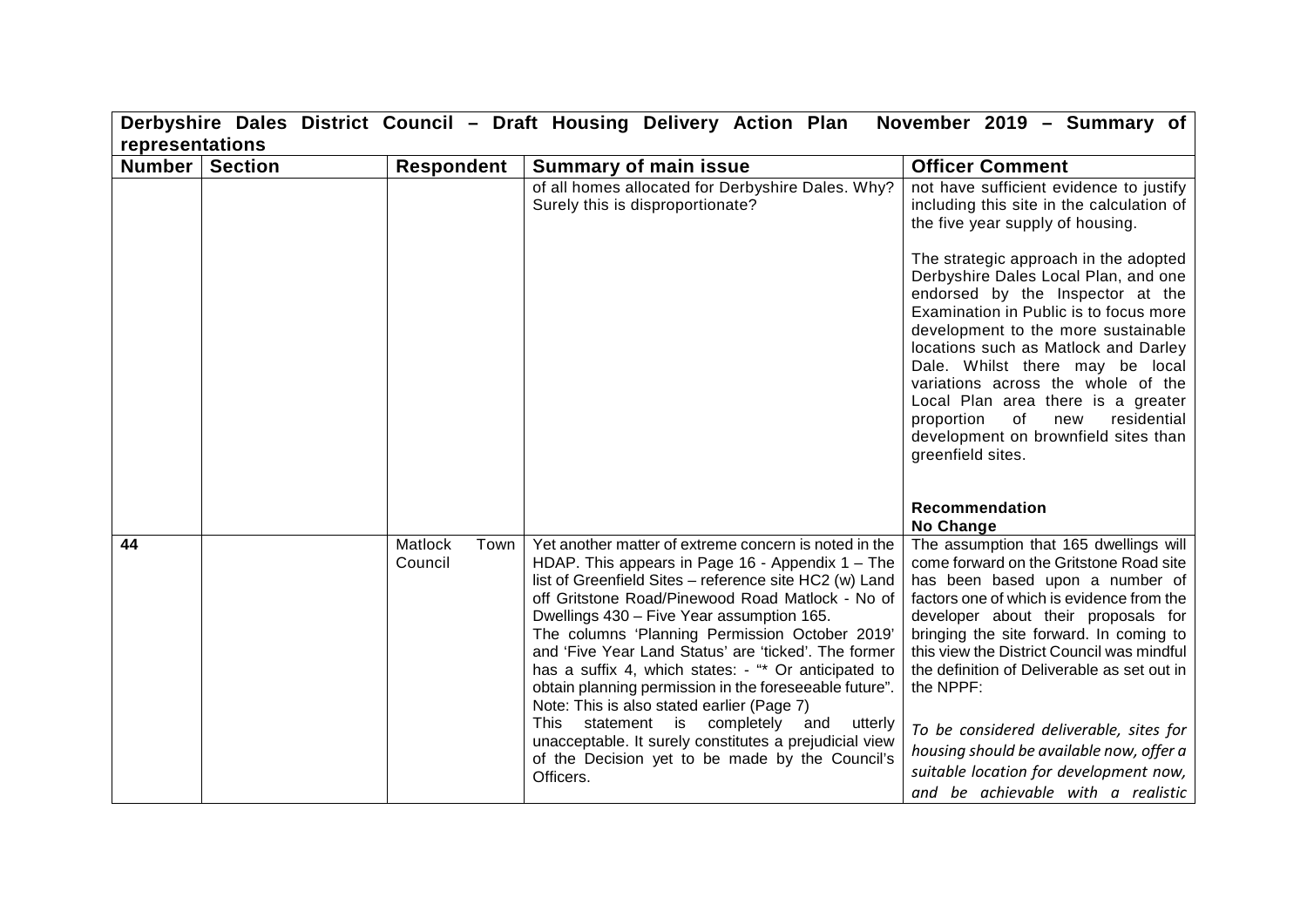|                 |                |                   | Derbyshire Dales District Council - Draft Housing Delivery Action Plan November 2019 - Summary of                                                                                                                                                                                                                                                                                                                                                                                                                                                                                                                                                                                                                                                                                                                                                                                                              |                                                                                                                                                                                                                                                                                                                                                                                                                                                                                                                                                                                                                                                                                                                                                                                                                                                                                                                                                                                                                                                                                                                    |
|-----------------|----------------|-------------------|----------------------------------------------------------------------------------------------------------------------------------------------------------------------------------------------------------------------------------------------------------------------------------------------------------------------------------------------------------------------------------------------------------------------------------------------------------------------------------------------------------------------------------------------------------------------------------------------------------------------------------------------------------------------------------------------------------------------------------------------------------------------------------------------------------------------------------------------------------------------------------------------------------------|--------------------------------------------------------------------------------------------------------------------------------------------------------------------------------------------------------------------------------------------------------------------------------------------------------------------------------------------------------------------------------------------------------------------------------------------------------------------------------------------------------------------------------------------------------------------------------------------------------------------------------------------------------------------------------------------------------------------------------------------------------------------------------------------------------------------------------------------------------------------------------------------------------------------------------------------------------------------------------------------------------------------------------------------------------------------------------------------------------------------|
| representations |                |                   |                                                                                                                                                                                                                                                                                                                                                                                                                                                                                                                                                                                                                                                                                                                                                                                                                                                                                                                |                                                                                                                                                                                                                                                                                                                                                                                                                                                                                                                                                                                                                                                                                                                                                                                                                                                                                                                                                                                                                                                                                                                    |
| <b>Number</b>   | <b>Section</b> | <b>Respondent</b> | <b>Summary of main issue</b>                                                                                                                                                                                                                                                                                                                                                                                                                                                                                                                                                                                                                                                                                                                                                                                                                                                                                   | <b>Officer Comment</b>                                                                                                                                                                                                                                                                                                                                                                                                                                                                                                                                                                                                                                                                                                                                                                                                                                                                                                                                                                                                                                                                                             |
|                 |                |                   | If noted by the Developer it will have completely<br>undermined the efforts of the Town Council and other<br>major Statutory Consultees to obtain the many<br>substantial matters of Material<br>unanswered<br>Consideration not yet dealt with - even refused to<br>answer - in latest submission by the Developer and<br>already criticised.<br>Given the foregoing and bearing in mind the volume,<br>strength of opposition and shear weight of factual<br>representations made regarding this particular<br>Development, Matlock Town Council remains<br>completely opposed to Planning Permission being<br>granted by the District Council for the Pinewood<br>Road/Gritstone Road developments site.<br>It is strongly suggested the overall tenet of the HDAP<br>is reconsidered to take account of the matters raised<br>by this Council in the above that affect the future<br>wellbeing of Matlock. | prospect that housing will be delivered<br>on the site within 5 years. In particular:<br>a) sites which do not involve major<br>development and have planning<br>permission, and all sites with detailed<br>planning<br>permission<br>should<br>be<br>considered deliverable until permission<br>expires, unless there is clear evidence<br>that homes will not be delivered within<br>5 years (for example because they are<br>no longer viable, there is no longer a<br>demand for the type of units or sites<br>have long term phasing plans).<br>b) where a site has outline planning<br>permission for major development, has<br>been allocated in a development plan,<br>has a grant of permission in principle, or<br>is identified on a brownfield register, it<br>should only be considered deliverable<br>where there is clear evidence that<br>housing completions will begin on site<br>within 5 years.<br>Furthermore in an appeal decision in<br>respect of a development proposal in<br>Hulland Ward made last year an<br>Inspector concluded that the District<br>Council was correct in making an |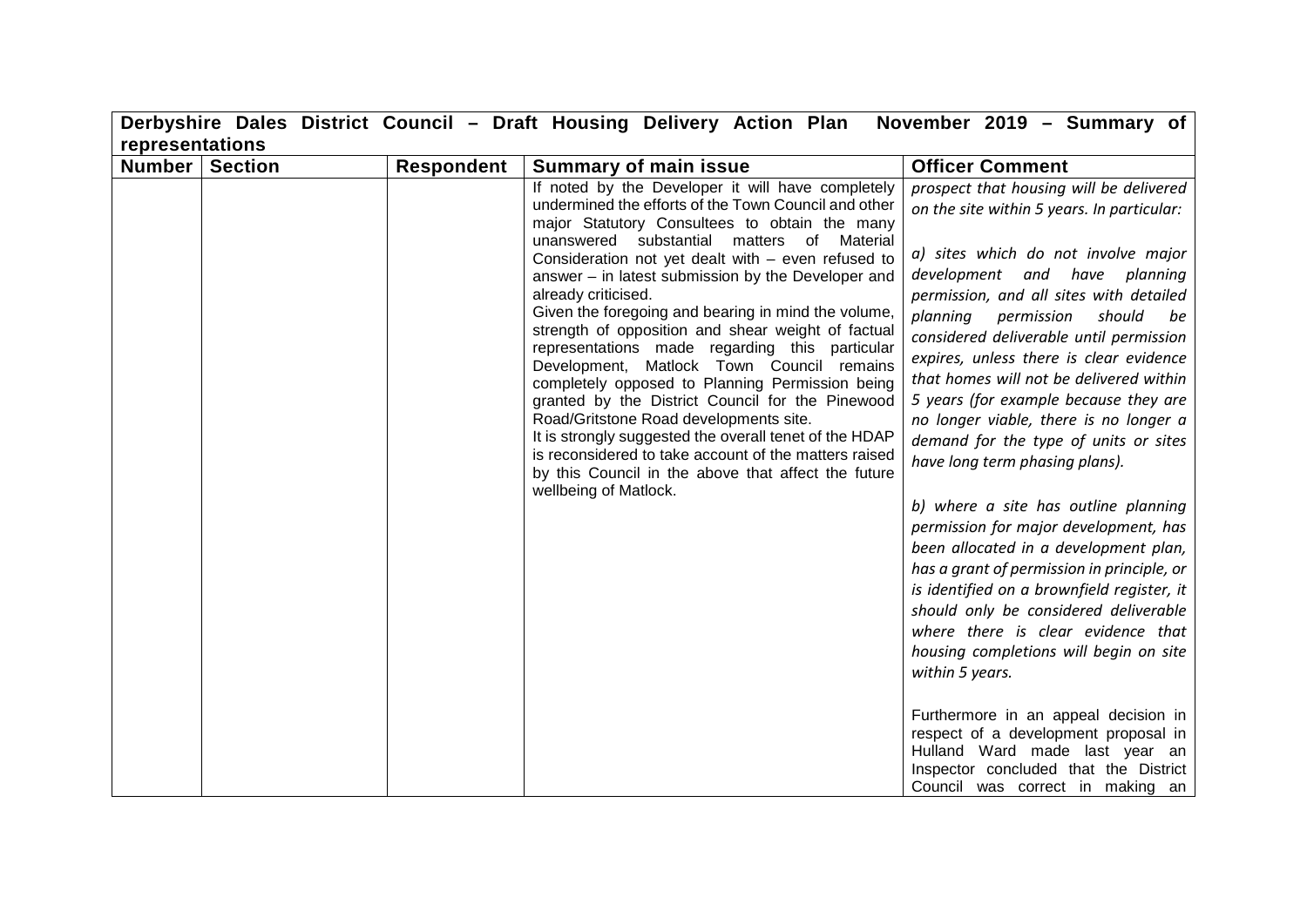| representations<br><b>Number   Section</b><br><b>Respondent</b><br><b>Summary of main issue</b><br><b>Officer Comment</b><br>over the next five years.<br>The inclusion of any assumption about<br>appropriate time.<br>Recommendation<br>No Change<br>45<br>Highways<br>Welcome the opportunity to comment on the draft<br>England<br>Housing Delivery Test Action Plan and understand<br>detail<br>assessed<br>in<br>that this is intended to be a practical document that<br>determination<br>of<br>any |  |  | Derbyshire Dales District Council - Draft Housing Delivery Action Plan | November 2019 - Summary of                                                                                                                                                                                                                                                                                                                                                                                                                                                                                                                         |  |  |
|------------------------------------------------------------------------------------------------------------------------------------------------------------------------------------------------------------------------------------------------------------------------------------------------------------------------------------------------------------------------------------------------------------------------------------------------------------------------------------------------------------|--|--|------------------------------------------------------------------------|----------------------------------------------------------------------------------------------------------------------------------------------------------------------------------------------------------------------------------------------------------------------------------------------------------------------------------------------------------------------------------------------------------------------------------------------------------------------------------------------------------------------------------------------------|--|--|
|                                                                                                                                                                                                                                                                                                                                                                                                                                                                                                            |  |  |                                                                        |                                                                                                                                                                                                                                                                                                                                                                                                                                                                                                                                                    |  |  |
|                                                                                                                                                                                                                                                                                                                                                                                                                                                                                                            |  |  |                                                                        |                                                                                                                                                                                                                                                                                                                                                                                                                                                                                                                                                    |  |  |
|                                                                                                                                                                                                                                                                                                                                                                                                                                                                                                            |  |  |                                                                        | assumption about the extent to which<br>development on this site was likely to<br>come forward over the next five years.<br>Given this and the fact that the site is an<br>allocated site in the Derbyshire Dales<br>Local Plan it is therefore not<br>unreasonable to make assumptions<br>about the level of development<br>anticipated to come forward on this site                                                                                                                                                                              |  |  |
|                                                                                                                                                                                                                                                                                                                                                                                                                                                                                                            |  |  |                                                                        | the number of potential dwellings likely<br>to come forward on a site within the<br>calculation of the five year supply of land<br>for housing where that sites currently<br>does not have the benefit of planning<br>permission does not indicate any pre-<br>determination on the part of the District<br>Council in respect any application for<br>planning permission. It is for the<br>Members of the District Council's<br>Planning Committee to determine a<br>planning application based upon the<br>evidence they have before them at the |  |  |
|                                                                                                                                                                                                                                                                                                                                                                                                                                                                                                            |  |  |                                                                        |                                                                                                                                                                                                                                                                                                                                                                                                                                                                                                                                                    |  |  |
| seeks to set out how the District Council will<br>application.<br>minimise the risk of under-delivery of housing and                                                                                                                                                                                                                                                                                                                                                                                       |  |  |                                                                        | Noted - these matters will<br>be<br>during<br>the<br>planning                                                                                                                                                                                                                                                                                                                                                                                                                                                                                      |  |  |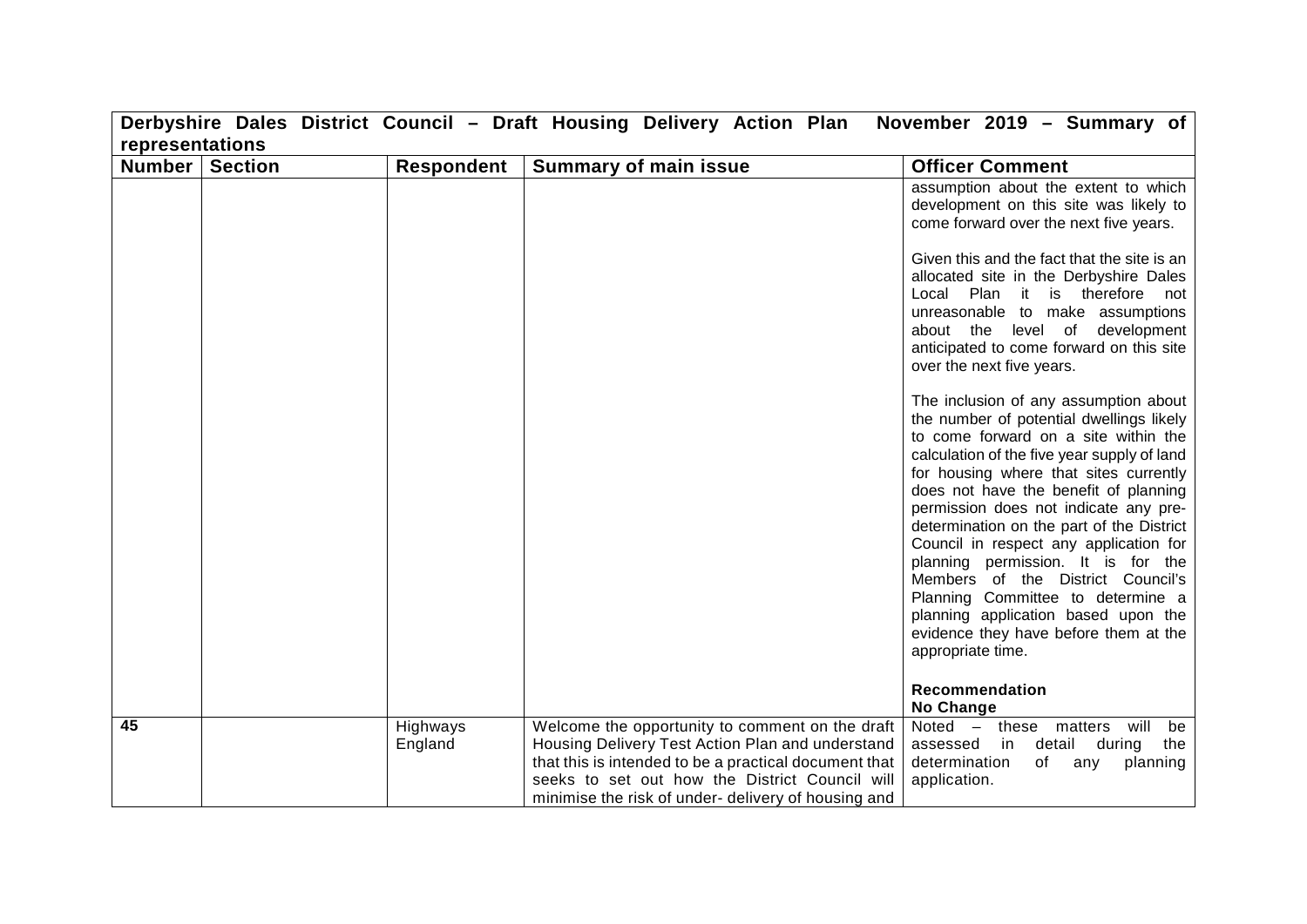|                 |                |                                 | Derbyshire Dales District Council - Draft Housing Delivery Action Plan                                                                                                                                                                                                                                                                                                                                                                                                                                                                                                                                                                                                 | November 2019 - Summary of                                                                                                                                                                                                                                                                                                                                                                                                                                                                                          |
|-----------------|----------------|---------------------------------|------------------------------------------------------------------------------------------------------------------------------------------------------------------------------------------------------------------------------------------------------------------------------------------------------------------------------------------------------------------------------------------------------------------------------------------------------------------------------------------------------------------------------------------------------------------------------------------------------------------------------------------------------------------------|---------------------------------------------------------------------------------------------------------------------------------------------------------------------------------------------------------------------------------------------------------------------------------------------------------------------------------------------------------------------------------------------------------------------------------------------------------------------------------------------------------------------|
| representations |                |                                 |                                                                                                                                                                                                                                                                                                                                                                                                                                                                                                                                                                                                                                                                        |                                                                                                                                                                                                                                                                                                                                                                                                                                                                                                                     |
| Number          | <b>Section</b> | <b>Respondent</b>               | <b>Summary of main issue</b>                                                                                                                                                                                                                                                                                                                                                                                                                                                                                                                                                                                                                                           | <b>Officer Comment</b>                                                                                                                                                                                                                                                                                                                                                                                                                                                                                              |
|                 |                |                                 | maintain an adequate level of housing completions<br>over the Local Plan period. It is our role to<br>maintain the safe and efficient operation of the<br>Strategic Road Network whilst acting as a delivery<br>partner to national economic growth. In relation to<br>the Derbyshire Dales, our principal interest is<br>safeguarding the operation of the A50, which<br>routes through the southernmost part of the<br>District.                                                                                                                                                                                                                                     | Recommendation<br>No Change                                                                                                                                                                                                                                                                                                                                                                                                                                                                                         |
|                 |                |                                 | We note that the list of the adopted Local Plan's<br>allocated sites totalling 2,890 dwellings (2,116 of<br>which will be provided on brownfield sites) is provided<br>in Appendix 1 of the draft Housing Delivery Action<br>Plan. Large sites and those in close proximity to the<br>SRN would need to consider the implications of traffic<br>impacts. Such developments which come forward<br>through the planning process, are likely to need to be<br>supported through the completion of a Transport<br>Assessment, to determine whether it is necessary for<br>mitigation to be provided on the highway network to<br>accommodate the forecast traffic demands. |                                                                                                                                                                                                                                                                                                                                                                                                                                                                                                                     |
| 46              |                | Matlock<br>Civic<br>Association | It is more than apparent from the Council's own<br>statistics in paragraph 7 that a 5-year housing supply<br>will be comfortably maintained in the District even if<br>the 415 houses proposed at Gritstone Road should<br>are not approved (see our three letters of<br>representation on the current planning application).<br>Among our points have been the need to:<br>a) Properly assess traffic generation<br>onto<br>Chesterfield Road and the Town Centre.<br>b) Consider the ground water and surface water<br>implications of any development. This is even more                                                                                            | The data shows that the District<br>Council is only 269 over the level<br>required to demonstrate a five year<br>supply of land for housing. The<br>assumption has been made in the<br>calculation that only 165 dwellings will<br>come forward on the Gritstone Road<br>site. The unilateral removal of this site<br>from the five year housing supply<br>calculation would make the District<br>Council vulnerable to challenge from<br>developments not allocated in the<br>adopted Derbyshire Dales Local Plan. |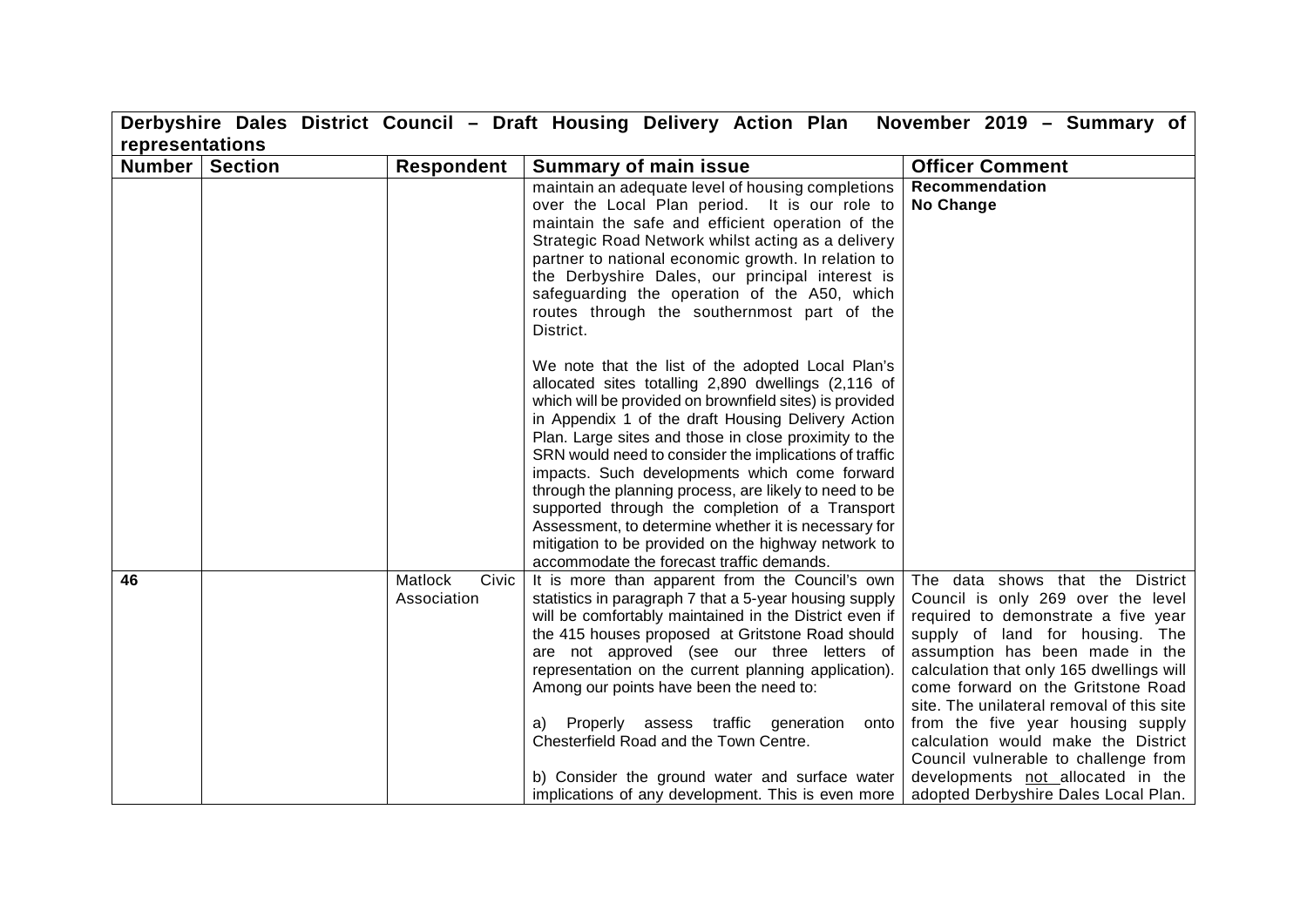|                  |                       |                                 | Derbyshire Dales District Council - Draft Housing Delivery Action Plan November 2019 - Summary of                                                                                                                                                                                                                                                                                                                                                                                                                                                        |                                                                                                                                                                                                                                                                                                                                                                                                                                                                                                                                                                                                                                                                                            |
|------------------|-----------------------|---------------------------------|----------------------------------------------------------------------------------------------------------------------------------------------------------------------------------------------------------------------------------------------------------------------------------------------------------------------------------------------------------------------------------------------------------------------------------------------------------------------------------------------------------------------------------------------------------|--------------------------------------------------------------------------------------------------------------------------------------------------------------------------------------------------------------------------------------------------------------------------------------------------------------------------------------------------------------------------------------------------------------------------------------------------------------------------------------------------------------------------------------------------------------------------------------------------------------------------------------------------------------------------------------------|
| representations  |                       |                                 |                                                                                                                                                                                                                                                                                                                                                                                                                                                                                                                                                          |                                                                                                                                                                                                                                                                                                                                                                                                                                                                                                                                                                                                                                                                                            |
| Number   Section |                       | <b>Respondent</b>               | <b>Summary of main issue</b>                                                                                                                                                                                                                                                                                                                                                                                                                                                                                                                             | <b>Officer Comment</b>                                                                                                                                                                                                                                                                                                                                                                                                                                                                                                                                                                                                                                                                     |
|                  |                       |                                 | relevant in view of recent flooding in Matlock,<br>because additional surface water run-off from<br>Gritstone Road is likely to further increase the risk of<br>flooding due to excess flows down Matlock Bank, and<br>rising water levels at the confluence of the River<br>Derwent and Bentley Brook.                                                                                                                                                                                                                                                  | All the matters referred to in the<br>representations are for assessment<br>during the determination of the<br>planning application.<br><b>Recommendation</b><br>No Change                                                                                                                                                                                                                                                                                                                                                                                                                                                                                                                 |
| 47               |                       | Matlock<br>Civic<br>Association | The Gritstone Road site should be deleted. The<br>average annual rate of development in the 5-year<br>housing supply will be comfortably maintained<br>without including Gritstone Road. Recent<br>development well in excess of the annual target<br>and developments currently underway make it<br>unnecessary at this stage and its inclusion<br>produces the temptation to not pursue the<br>brownfield options within appropriate vigour. This<br>will allow time for proper investigation of the<br>difficulties of development at Gritstone Road. | The data shows that the District<br>Council is only 269 over the level<br>required to demonstrate a five year<br>supply of land for housing. The<br>assumption has been made in the<br>calculation that only 165 dwellings will<br>come forward on the Gritstone Road<br>site. The unilateral removal of this site<br>from the five year housing supply<br>calculation would make the District<br>Council vulnerable to challenge from<br>developments not allocated in the<br>adopted Derbyshire Dales Local Plan.<br>All the matters referred to in the<br>representations are for assessment<br>during the determination of the<br>planning application.<br>Recommendation<br>No Change |
| 48               | <b>Other Comments</b> | Resident                        | Looking at the Greenfield sites it seems much of<br>your delivery performance is based on the 430<br>Gritstone<br>earmarked<br>for<br>the<br>homes<br>Road/Pinewood Road area which is totally<br>unsuitable for that level of development. Surely the<br>Government must take into account the amount of                                                                                                                                                                                                                                                | The inclusion of the site at Gritstone<br>Road was challenged during the<br>preparation of the Derbyshire Dales<br>Local Plan and following review by an<br>independent Planning Inspector it was<br>concluded<br>that<br>the<br>site<br>was                                                                                                                                                                                                                                                                                                                                                                                                                                               |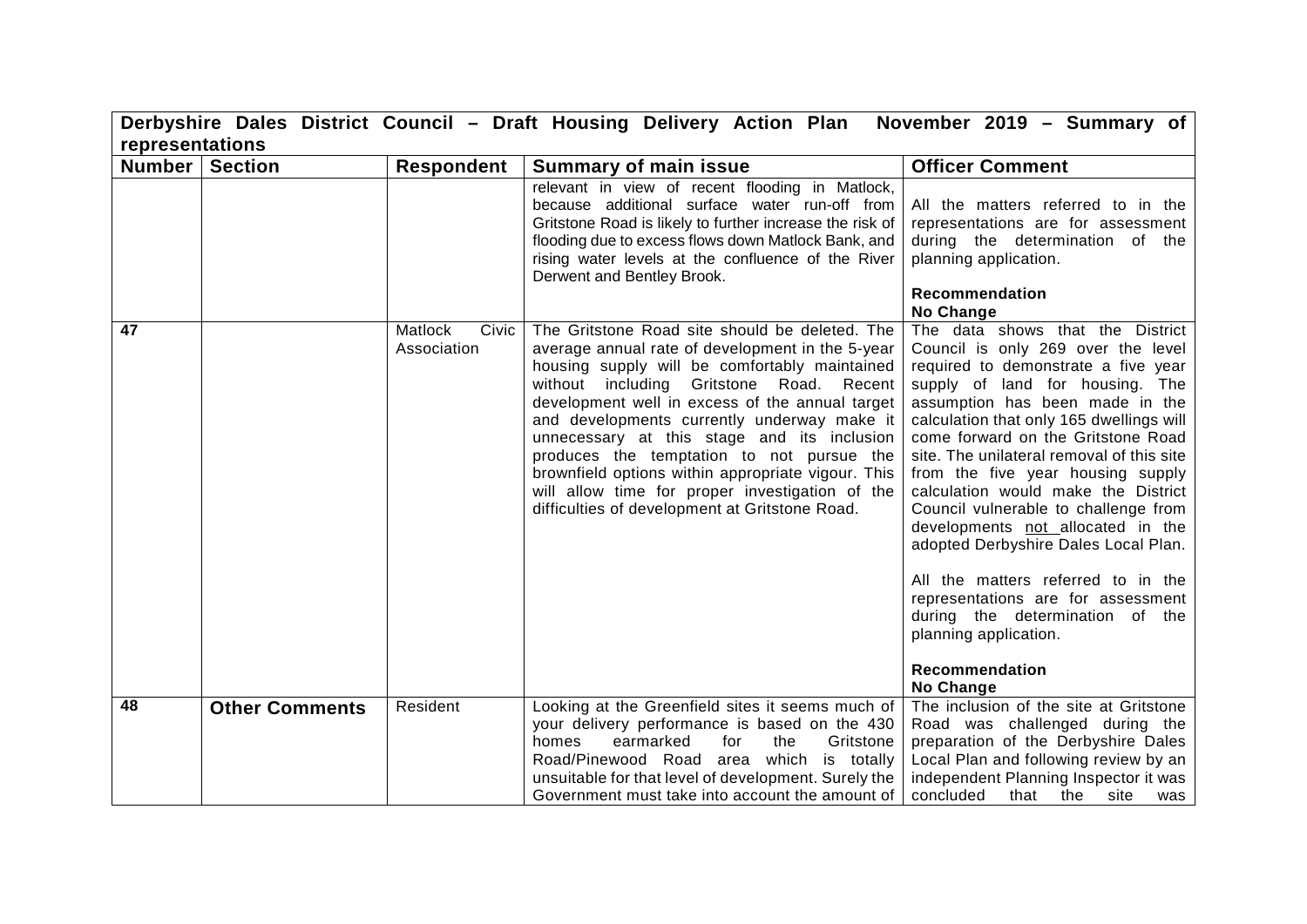|                 |                |                   | Derbyshire Dales District Council - Draft Housing Delivery Action Plan November 2019 - Summary of                                                                                                                                                                                                                                                                                                                                                         |                                                                                                                                                                                                                                                                                                                                                                                                                                                                                                                        |
|-----------------|----------------|-------------------|-----------------------------------------------------------------------------------------------------------------------------------------------------------------------------------------------------------------------------------------------------------------------------------------------------------------------------------------------------------------------------------------------------------------------------------------------------------|------------------------------------------------------------------------------------------------------------------------------------------------------------------------------------------------------------------------------------------------------------------------------------------------------------------------------------------------------------------------------------------------------------------------------------------------------------------------------------------------------------------------|
| representations |                |                   |                                                                                                                                                                                                                                                                                                                                                                                                                                                           |                                                                                                                                                                                                                                                                                                                                                                                                                                                                                                                        |
| Number          | <b>Section</b> | <b>Respondent</b> | <b>Summary of main issue</b>                                                                                                                                                                                                                                                                                                                                                                                                                              | <b>Officer Comment</b>                                                                                                                                                                                                                                                                                                                                                                                                                                                                                                 |
|                 |                |                   | land available, we are only a small town and the<br>construction of this many homes in that area will<br>cause huge disruption to local people for many<br>years to come and devalue the area as a market<br>town.                                                                                                                                                                                                                                        | appropriate for inclusion as a housing<br>allocation within the Derbyshire Dales<br>Local Plan. The level of housing being<br>provided is required to meet the<br>objectively assessed need. The<br>removal of this site from the housing<br>trajectory is not justified.<br>Recommendation<br>No Change                                                                                                                                                                                                               |
| 49              |                | Resident          | Major need for bungalow site soon                                                                                                                                                                                                                                                                                                                                                                                                                         | Any such need can be brought forward<br>on existing sites allocated in the<br>Derbyshire Dales Local Plan or on<br>windfall sites which do not yet have<br>the benefit of planning permission.<br>This does not however alter the<br>intentions of the Action Plan.<br>Recommendation<br>No Change                                                                                                                                                                                                                     |
| 50              |                | Resident          | It seems to be a good document in its intentions,<br>hopefully a useful document in practice.                                                                                                                                                                                                                                                                                                                                                             | Noted                                                                                                                                                                                                                                                                                                                                                                                                                                                                                                                  |
| 51              |                | Resident          | I wonder what the point of the local plan is as it will<br>be argued by the developers and lawyers that the<br>plan is slipping and planning permission will<br>always be granted on yet more greenfield sites,<br>which will be lost forever along with wildlife,<br>vegetation, trees etc. along with the affect of<br>surface water etc. the effects all of which have<br>been well documented in national document via<br>the Environment Agency etc. | The purpose of the Derbyshire Dales<br>Local Plan is to provide certainty to<br>both residents and developers about<br>the extent of development policies and<br>proposals in the future. Legislation<br>requires planning applications to be<br>determined in accordance with the<br>Plan<br>unless<br>material<br>Local<br>considerations indicate otherwise. At<br>present time<br>development<br>the<br>proposals are coming forward in<br>accordance with the policies and<br>proposals in the Local Plan and the |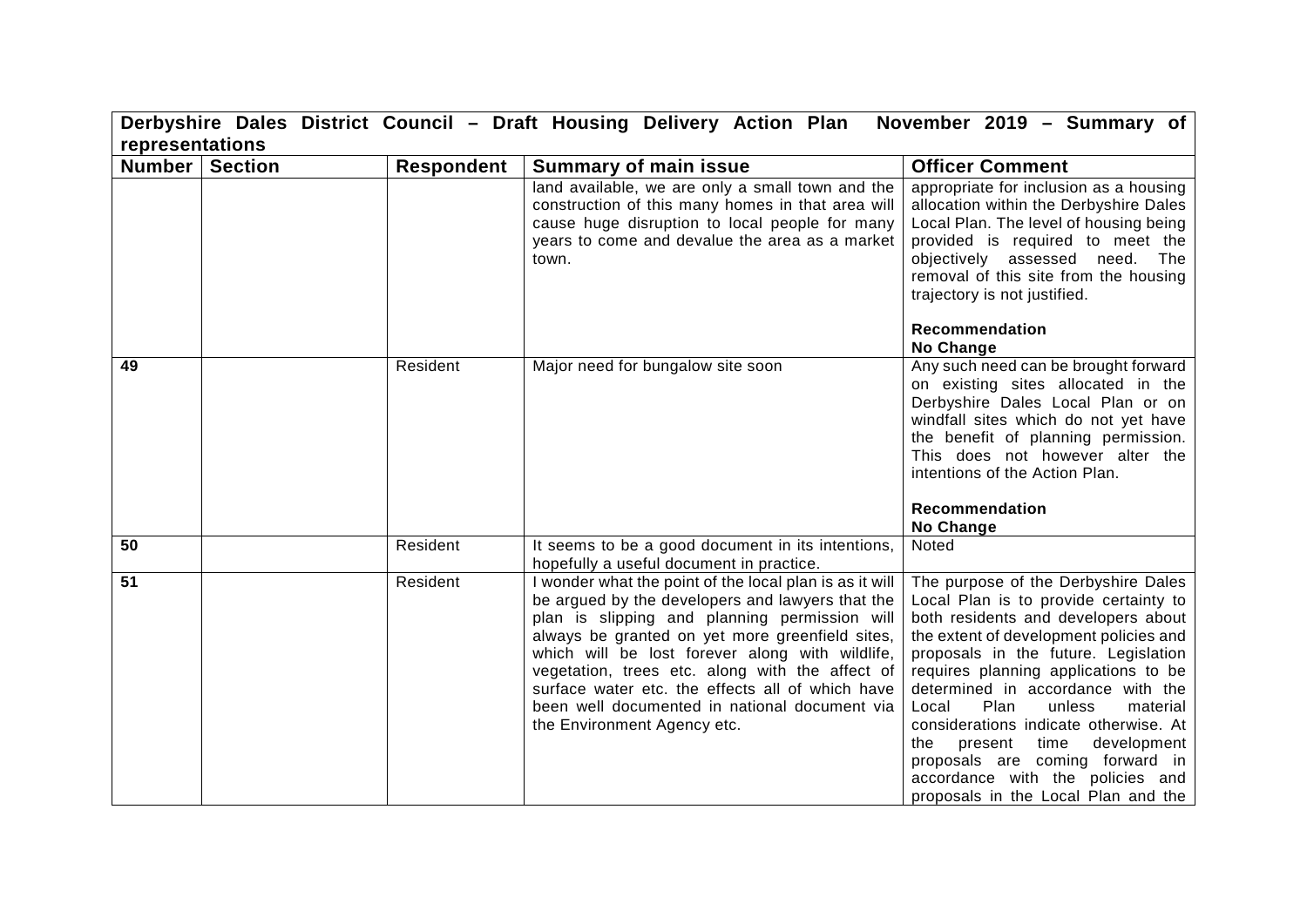| Derbyshire Dales District Council - Draft Housing Delivery Action Plan<br>November 2019 - Summary of |                |                   |                                                                                                                                                                                                                                                                                                                                                                                                                                                                                                                                                                                                                                                                                                                                                  |                                                                                                                                                                                                                                                                                                                                                                                                                                                                      |  |
|------------------------------------------------------------------------------------------------------|----------------|-------------------|--------------------------------------------------------------------------------------------------------------------------------------------------------------------------------------------------------------------------------------------------------------------------------------------------------------------------------------------------------------------------------------------------------------------------------------------------------------------------------------------------------------------------------------------------------------------------------------------------------------------------------------------------------------------------------------------------------------------------------------------------|----------------------------------------------------------------------------------------------------------------------------------------------------------------------------------------------------------------------------------------------------------------------------------------------------------------------------------------------------------------------------------------------------------------------------------------------------------------------|--|
| representations                                                                                      |                |                   |                                                                                                                                                                                                                                                                                                                                                                                                                                                                                                                                                                                                                                                                                                                                                  |                                                                                                                                                                                                                                                                                                                                                                                                                                                                      |  |
| Number                                                                                               | <b>Section</b> | <b>Respondent</b> | <b>Summary of main issue</b>                                                                                                                                                                                                                                                                                                                                                                                                                                                                                                                                                                                                                                                                                                                     | <b>Officer Comment</b>                                                                                                                                                                                                                                                                                                                                                                                                                                               |  |
|                                                                                                      |                |                   |                                                                                                                                                                                                                                                                                                                                                                                                                                                                                                                                                                                                                                                                                                                                                  | District Council has not been subject<br>to pressure to release sites not<br>allocated for development in the Local<br>Plan.<br>These comments do not, however,                                                                                                                                                                                                                                                                                                      |  |
|                                                                                                      |                |                   |                                                                                                                                                                                                                                                                                                                                                                                                                                                                                                                                                                                                                                                                                                                                                  | relate to the contents of the Action<br>Plan                                                                                                                                                                                                                                                                                                                                                                                                                         |  |
|                                                                                                      |                |                   |                                                                                                                                                                                                                                                                                                                                                                                                                                                                                                                                                                                                                                                                                                                                                  | <b>Recommendation</b><br>No Change                                                                                                                                                                                                                                                                                                                                                                                                                                   |  |
| 52                                                                                                   |                | Resident          | When is DDDC going to consider plots for self-<br>build under the 'Right to Build' legislation?                                                                                                                                                                                                                                                                                                                                                                                                                                                                                                                                                                                                                                                  | Policy in the adopted Derbyshire<br>Dales Local Plan require that<br>consideration be given to the provision<br>of plots for Self Build. These<br>comments do not, however relate to<br>the contents of the Action Plan.                                                                                                                                                                                                                                             |  |
|                                                                                                      |                |                   |                                                                                                                                                                                                                                                                                                                                                                                                                                                                                                                                                                                                                                                                                                                                                  | Recommendation<br><b>No Change</b>                                                                                                                                                                                                                                                                                                                                                                                                                                   |  |
| 53                                                                                                   |                | Resident          | would like to understand why, in your draft<br>housing delivery action plan, November 2019, you<br>have already indicated that planning permission<br>has been granted for 430 houses on Pinewood<br>Road/Gritstone Road site in October 2019.<br>To my knowledge planning has not yet been granted<br>to build on this site and this makes your document<br>fundamentally incorrect and therefore misleading.<br>Has the council already made the decision that<br>building will go ahead on that land regardless of the<br>democratic process, the weight of public opinion,<br>without investigating the recent flooding events and<br>evidence that this was caused by water run off from<br>the North valley side of Matlock, and the Prime | The Table on Page 16 of the Housing<br>Delivery Test has a footnote which sets<br>out<br><sup>4</sup> Or anticipated to obtain planning<br>permission in the foreseeable future. In<br>the event that planning permission is not<br>granted for the Gritstone Road site it will<br>have a consequential affect upon<br>calculation of the current five year supply<br>of land for housing.<br>Furthermore for the purposes of<br>calculating the Five Year Supply of |  |
|                                                                                                      |                |                   | Ministers assertion that we should not be building on                                                                                                                                                                                                                                                                                                                                                                                                                                                                                                                                                                                                                                                                                            | Housing for the District Council has only                                                                                                                                                                                                                                                                                                                                                                                                                            |  |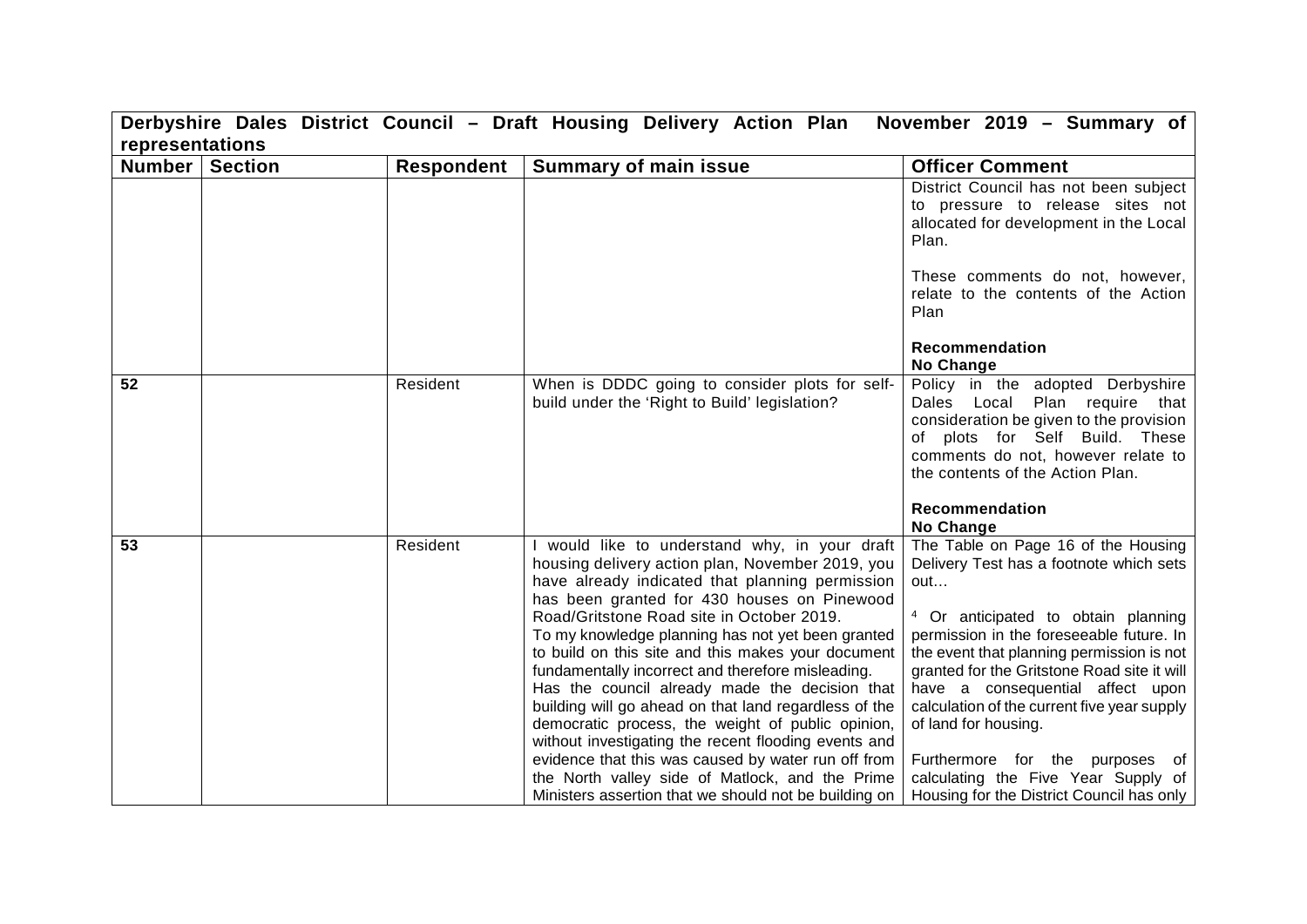|                 |                |                   | Derbyshire Dales District Council - Draft Housing Delivery Action Plan November 2019 - Summary of                                                                                                                                                                                                                                                                                  |                                                                                                                                                                                                                                                                                                                                                                            |
|-----------------|----------------|-------------------|------------------------------------------------------------------------------------------------------------------------------------------------------------------------------------------------------------------------------------------------------------------------------------------------------------------------------------------------------------------------------------|----------------------------------------------------------------------------------------------------------------------------------------------------------------------------------------------------------------------------------------------------------------------------------------------------------------------------------------------------------------------------|
| representations |                |                   |                                                                                                                                                                                                                                                                                                                                                                                    |                                                                                                                                                                                                                                                                                                                                                                            |
| <b>Number</b>   | <b>Section</b> | <b>Respondent</b> | <b>Summary of main issue</b>                                                                                                                                                                                                                                                                                                                                                       | <b>Officer Comment</b>                                                                                                                                                                                                                                                                                                                                                     |
|                 |                |                   | unsuitable greenfield sites? Mr Wilson has previously<br>stated in public that "this site will be built on", so as a<br>result is this a foregone conclusion?                                                                                                                                                                                                                      | assumed that 165 dwellings will be<br>complete in the period 2019-2024 and<br>not the whole 430 allocation.                                                                                                                                                                                                                                                                |
|                 |                |                   | I would like to understand the exact position of the<br>planning permission for this site, and why this<br>document has been published for consultation with<br>certain groups, whilst including incorrect and<br>misleading information? If proven to be incorrect, can<br>you confirm that this will be re-issued and a correct<br>document circulated for further consultation? | The assumption that 165 dwellings will<br>come forward on the Gritstone Road site<br>has been based upon a number of<br>factors one of which is evidence from the<br>developer about their proposals for<br>bringing the site forward. In coming to<br>this view the District Council was mindful<br>the definition of Deliverable as set out in<br>the NPPF:              |
|                 |                |                   |                                                                                                                                                                                                                                                                                                                                                                                    | To be considered deliverable, sites for<br>housing should be available now, offer a<br>suitable location for development now,<br>and be achievable with a realistic<br>prospect that housing will be delivered<br>on the site within 5 years. In particular:                                                                                                               |
|                 |                |                   |                                                                                                                                                                                                                                                                                                                                                                                    | a) sites which do not involve major<br>development and have planning<br>permission, and all sites with detailed<br>planning permission<br>should<br>be<br>considered deliverable until permission<br>expires, unless there is clear evidence<br>that homes will not be delivered within<br>5 years (for example because they are<br>no longer viable, there is no longer a |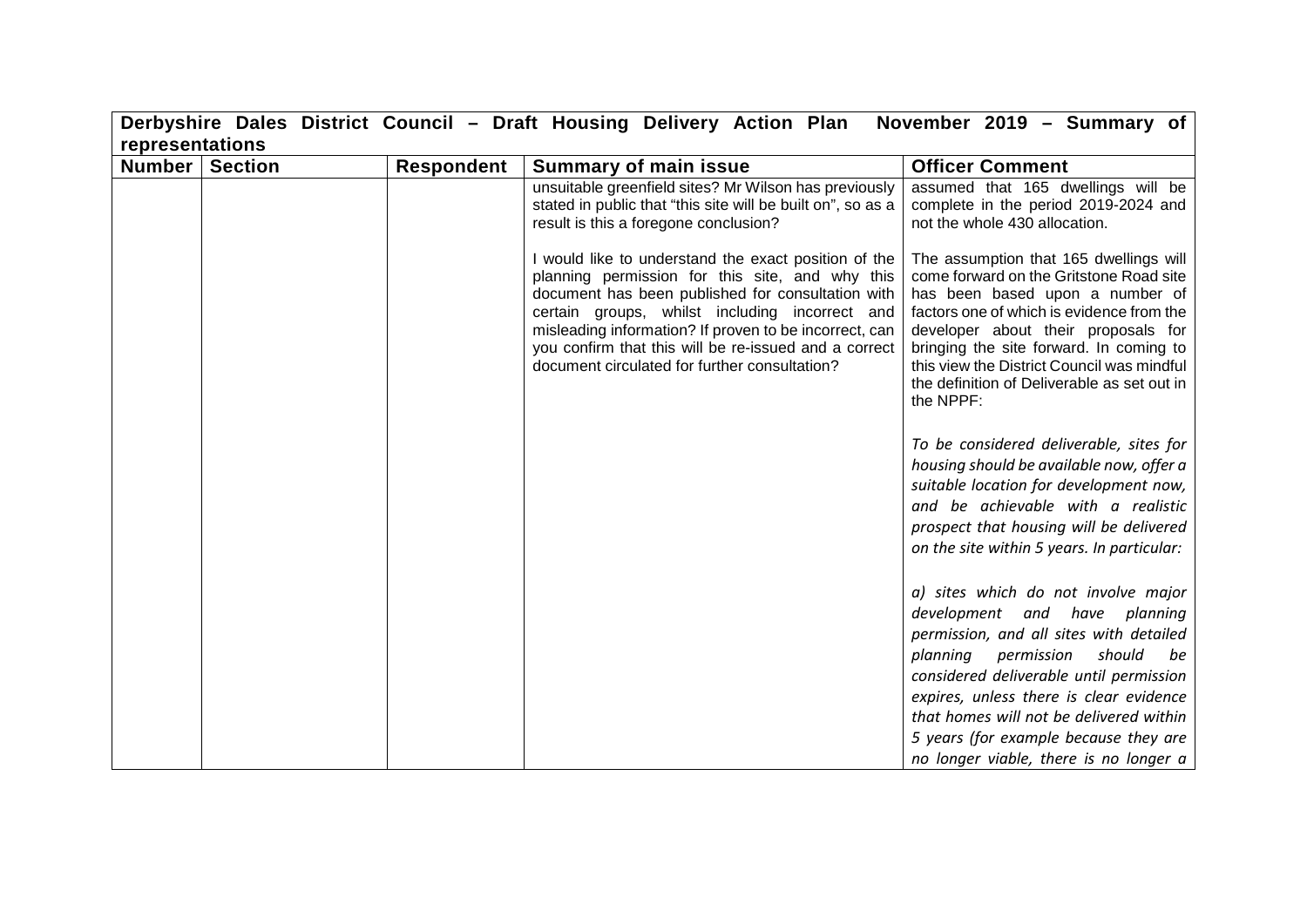|                                     |                   | Derbyshire Dales District Council – Draft Housing Delivery Action Plan | November 2019 – Summary of                                                                                                                                                                                                                                                                                                                                     |
|-------------------------------------|-------------------|------------------------------------------------------------------------|----------------------------------------------------------------------------------------------------------------------------------------------------------------------------------------------------------------------------------------------------------------------------------------------------------------------------------------------------------------|
| representations<br>Number   Section | <b>Respondent</b> | <b>Summary of main issue</b>                                           | <b>Officer Comment</b>                                                                                                                                                                                                                                                                                                                                         |
|                                     |                   |                                                                        | demand for the type of units or sites                                                                                                                                                                                                                                                                                                                          |
|                                     |                   |                                                                        | have long term phasing plans).                                                                                                                                                                                                                                                                                                                                 |
|                                     |                   |                                                                        | b) where a site has outline planning<br>permission for major development, has<br>been allocated in a development plan,<br>has a grant of permission in principle, or<br>is identified on a brownfield register, it<br>should only be considered deliverable<br>where there is clear evidence that<br>housing completions will begin on site<br>within 5 years. |
|                                     |                   |                                                                        | Furthermore in an appeal decision in<br>respect of a development proposal in<br>Hulland Ward made last year an<br>Inspector concluded that the District<br>Council was correct in making an<br>assumption about the extent to which<br>development on this site was likely to<br>come forward over the next five years.                                        |
|                                     |                   |                                                                        | Given this and the fact that the site is an<br>allocated site in the Derbyshire Dales<br>Local Plan it is considered therefore not<br>unreasonable to make assumptions<br>about the level of development<br>anticipated to come forward on this site<br>over the next five years                                                                               |
|                                     |                   |                                                                        | The inclusion of any assumption about<br>the number of potential dwellings likely<br>to come forward on a site within the                                                                                                                                                                                                                                      |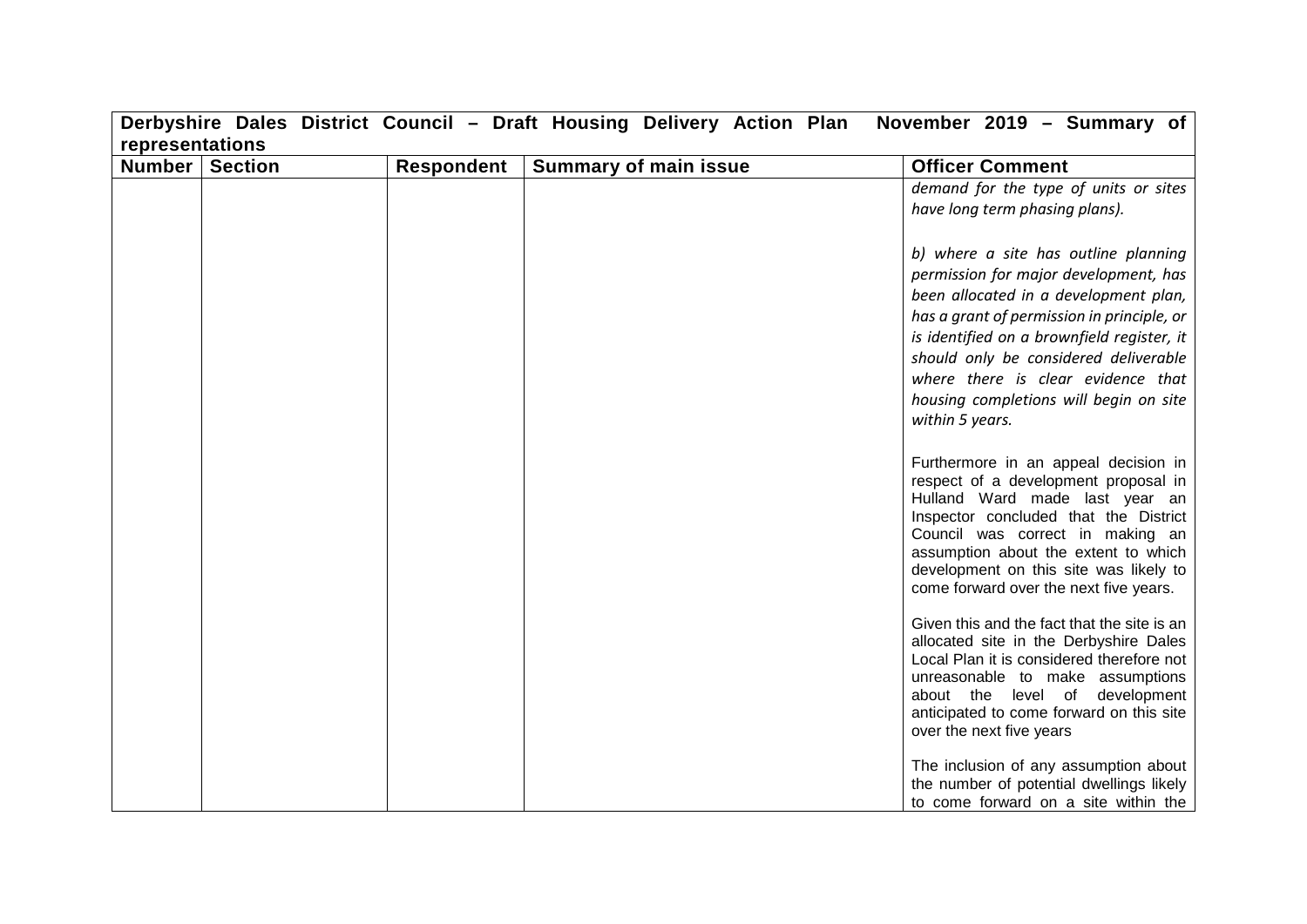| Derbyshire Dales District Council - Draft Housing Delivery Action Plan<br>November 2019 - Summary of |                |                          |                                                                                                                                                                                                                                                                                                                                                                                                                                                                                                                                                                                                                                                                                                                                                                                                                                                                                                                                                                                                                                               |                                                                                                                                                                                                                                                                                                                                                                                                                                                                                                                                                                                                                                                                  |  |  |  |
|------------------------------------------------------------------------------------------------------|----------------|--------------------------|-----------------------------------------------------------------------------------------------------------------------------------------------------------------------------------------------------------------------------------------------------------------------------------------------------------------------------------------------------------------------------------------------------------------------------------------------------------------------------------------------------------------------------------------------------------------------------------------------------------------------------------------------------------------------------------------------------------------------------------------------------------------------------------------------------------------------------------------------------------------------------------------------------------------------------------------------------------------------------------------------------------------------------------------------|------------------------------------------------------------------------------------------------------------------------------------------------------------------------------------------------------------------------------------------------------------------------------------------------------------------------------------------------------------------------------------------------------------------------------------------------------------------------------------------------------------------------------------------------------------------------------------------------------------------------------------------------------------------|--|--|--|
| representations                                                                                      |                |                          |                                                                                                                                                                                                                                                                                                                                                                                                                                                                                                                                                                                                                                                                                                                                                                                                                                                                                                                                                                                                                                               |                                                                                                                                                                                                                                                                                                                                                                                                                                                                                                                                                                                                                                                                  |  |  |  |
| <b>Number</b>                                                                                        | <b>Section</b> | <b>Respondent</b>        | <b>Summary of main issue</b>                                                                                                                                                                                                                                                                                                                                                                                                                                                                                                                                                                                                                                                                                                                                                                                                                                                                                                                                                                                                                  | <b>Officer Comment</b>                                                                                                                                                                                                                                                                                                                                                                                                                                                                                                                                                                                                                                           |  |  |  |
|                                                                                                      |                |                          |                                                                                                                                                                                                                                                                                                                                                                                                                                                                                                                                                                                                                                                                                                                                                                                                                                                                                                                                                                                                                                               | calculation of the five year supply of land<br>for housing where that sites currently<br>does not have the benefit of planning<br>permission does not indicate any pre-<br>determination on the part of the District<br>Council in respect any application for<br>planning permission. It is for the<br>Members of the District Council's<br>Planning Committee to determine a<br>planning application based upon the<br>evidence they have before them at the<br>appropriate time.                                                                                                                                                                              |  |  |  |
|                                                                                                      |                |                          |                                                                                                                                                                                                                                                                                                                                                                                                                                                                                                                                                                                                                                                                                                                                                                                                                                                                                                                                                                                                                                               | <b>Recommendation</b><br>No Change                                                                                                                                                                                                                                                                                                                                                                                                                                                                                                                                                                                                                               |  |  |  |
| 54                                                                                                   |                | Wolds<br>Action<br>Group | As per section one, given that the years 2019-2023<br>are predicted to deliver more than double the HDT,<br>then the large, high risk, greenfield site HC2(u) (The<br>Wolds) should be removed from the Local Plan. This<br>does not mean that targets cannot be comfortably<br>met, quite the contrary since the table in appendix 1<br>shows that, given the HDT in table 1 will deliver close<br>to 9 years supply in 5 years, the 165 cited as to be<br>delivered from The Wolds can be entirely discounted,<br>permission refused and the allocation set aside for<br>later review.<br>The Wolds has been "on the table" for far too long,<br>and yet, still the answers to serious questions about<br>traffic impacts and flooding (as well as landscape<br>impacts), have not been answered satisfactorily.<br>There is, therefore, a realistic prospect that the site<br>is, as considered previously, un-developable. The<br>recent floods have only served to highlight the<br>substantial risks associated with development of the | Both the HDT and the Five Supply of<br>Land for Housing influence the extent to<br>which developers can seek to put aside<br>the contents of the adopted Derbyshire<br>Dales Local Plan and seek to obtain<br>planning permission for sites not<br>allocated for residential development<br>within the adopted Derbyshire Dales<br>Local Plan.<br>For the reasons outline above it is<br>considered that the assumptions made<br>about the rate of development of 165<br>dwellings completed by 2024 on the site<br>is reasonable $-$ notwithstanding the<br>issue of drainage and other issues<br>raised in the representations.<br>Recommendation<br>No Change |  |  |  |